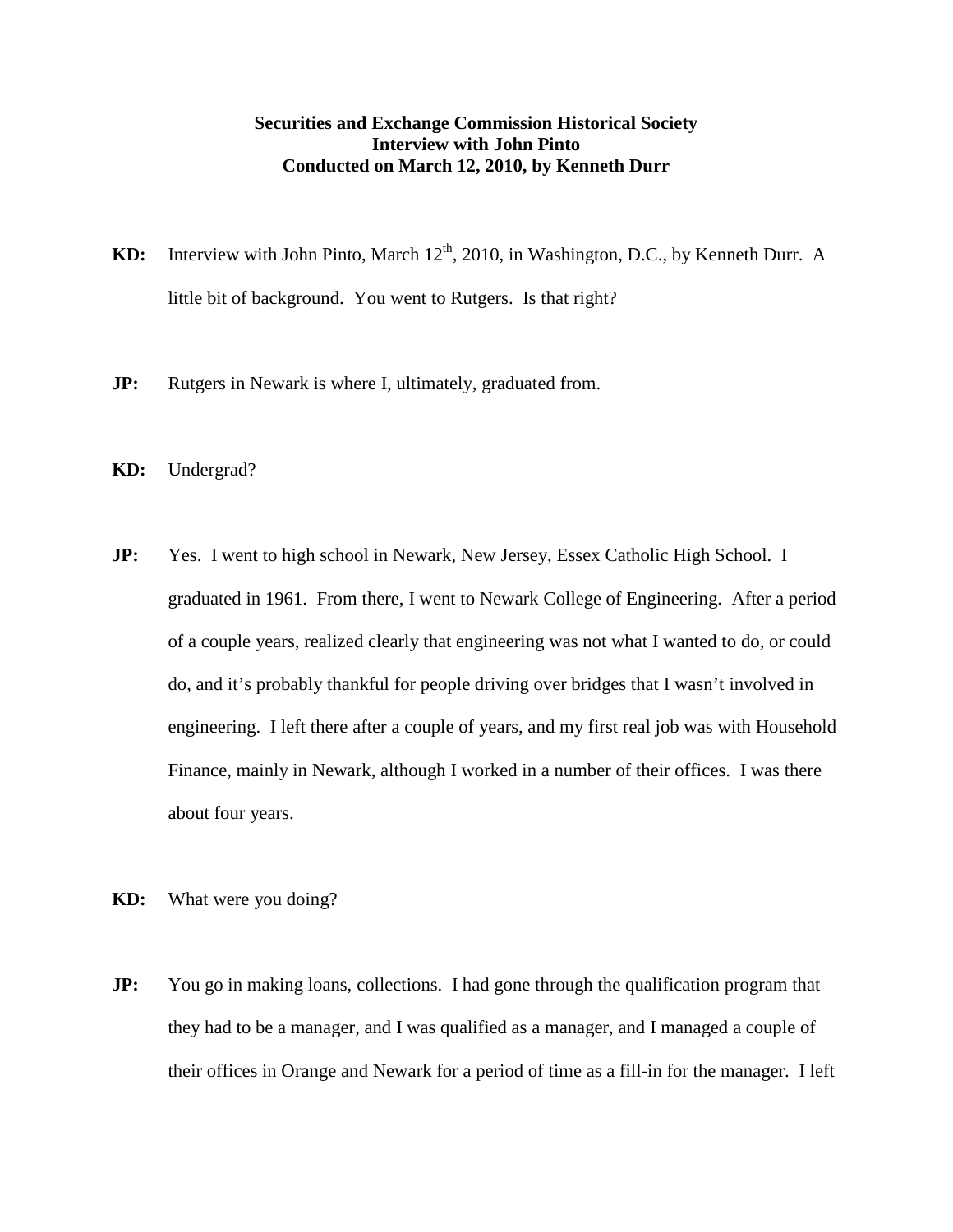there. But there, I was involved in retail credit. I was in the Newark office during the riots in Newark, so it was interesting getting back to work during that time with the gentleman sitting on the door with a shotgun.

I left there and went to work for Worthington Pump in Harrison, New Jersey. There it was in the industrial credit area. That was mainly, if not exclusively, on the collections side. I wasn't there for very long. I went there sometime in 1968 and left there probably very beginning of '69. On January  $27<sup>th</sup>$  of 1969, I joined the NASD.

- **KD:** Was Richard Walbert the president at that point?
- **JP:** Back then I was still walking around looking at the big skyscrapers, but I think Walbert was the president then.
- **KD:** Gordon Macklin wasn't.
- **JP:** Gordon came on after I was there. Dick Walbert was the head of the NASD back at that time.
- **KD:** What was your title when you came in?
- **JP:** I joined what was at that time District 12, which is the New York district office, and I started there as an examiner trainee. The director there was George Bergen, another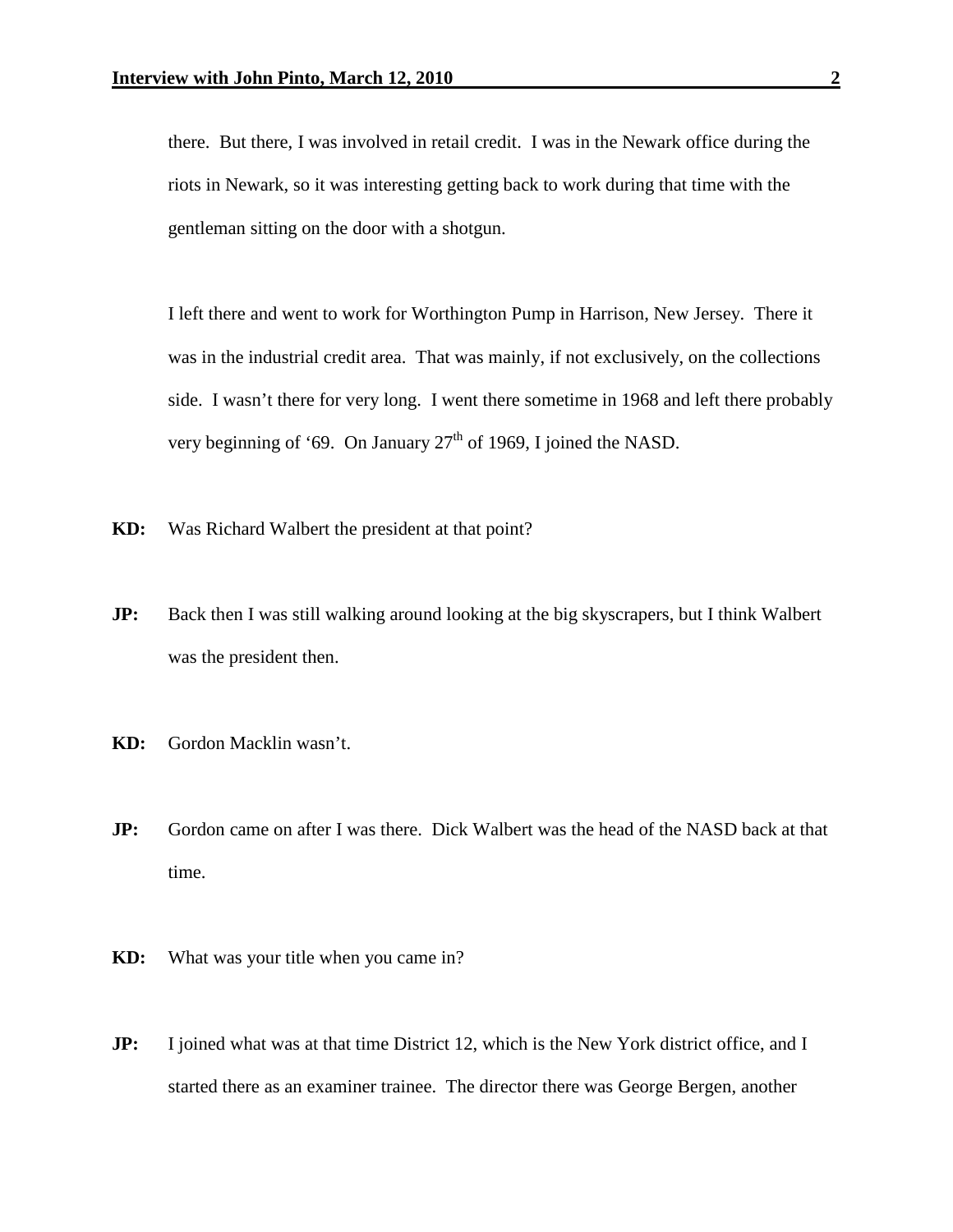name who's got history that really would get you back to where you want to go. There's a couple of names of guys that were around that were pioneers back when the NASD was almost getting started, and George is one of them. George was the director and, ultimately, became vice president. But that's who ran the New York office. I started as an examiner trainee, which was an entry-level position for the examining ranks. I was there a week, and then we went to a training class down here in D.C. Actually, part of the training was in this building. The NASD executive office used to be at 888  $17<sup>th</sup>$ Street before Gordon bought the other building on K Street.

- **KD:** Tell me about your first big assignment, going in and examining.
- **JP:** The big assignment for me was, once you get to go through the training process, you go out with folks, and you kind of get a flavor for it. I did a number of examinations, as I recall, on my own in the South Jersey area, down the Jersey Shore. We had a number of firms. Let me step back. The period of time I joined was '69, so it was right after what was then the '68 period where the market, the volume picked up.

The first big major thing that I recall us doing was control examinations, meaning we would go in because of the concern over the sharp increase in daily volume. I think they even closed on Wednesday to try to get everything up to date: but the sharp increase in volume plus the fact that you had firms—because the NASD's membership is very broad, a wide range of different businesses that fall under the mantra of over-the-counter, and NASD regulates all of the over-the-counter markets, mutual funds and what have you.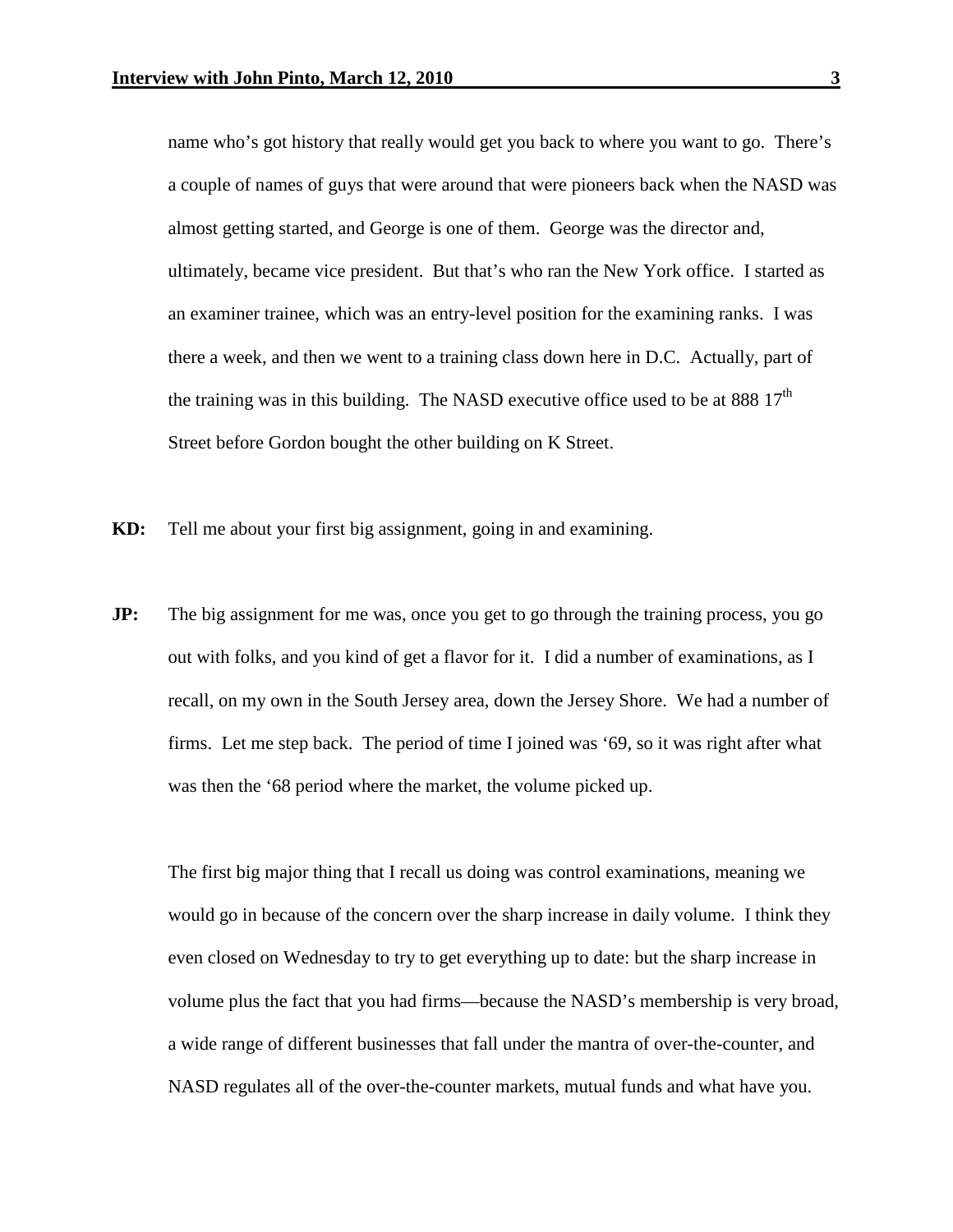Because of the activity, many firms would either start selling securities, where before maybe they were doing just mutual funds or other kinds of products that weren't the sale of securities, or their business increased in volume, and there was a concern about the ability for them to maintain accurate books and records and to keep that information up to date.

We would go in and do control examinations, meaning you'd go in and look at the stock record as far as what information they say they have, and stock records tell you who owns it and where it is. There's a number of categories in both of those, but who owns it and where it is. Then you would go back to the subsidiary record. If it said on the stock record, for example, they're long 3,000 shares in the trading account, you go back to the subsidiary record and find out that they're long 9,000 shares. So you'd have a difference, and there's discrepancies. The whole idea there was to see if the firm was in control of its records and had accurate books and records and information. In conjunction with that also was the computation of net capital. That was a very big part. It was really financial, operational.

You would get the financial statement for whatever period of time you were going in, and you would prepare a trial balance off of their financial documents, off of their general ledger information, prepare a trial balance and do a computation of net capital under the SEC's net capital rule and see whether they're in compliance or not. Then also, in conjunction with the control exam, on the operations side, if there were discrepancies, oftentimes discrepancies led to additional charges for net capital because if they said they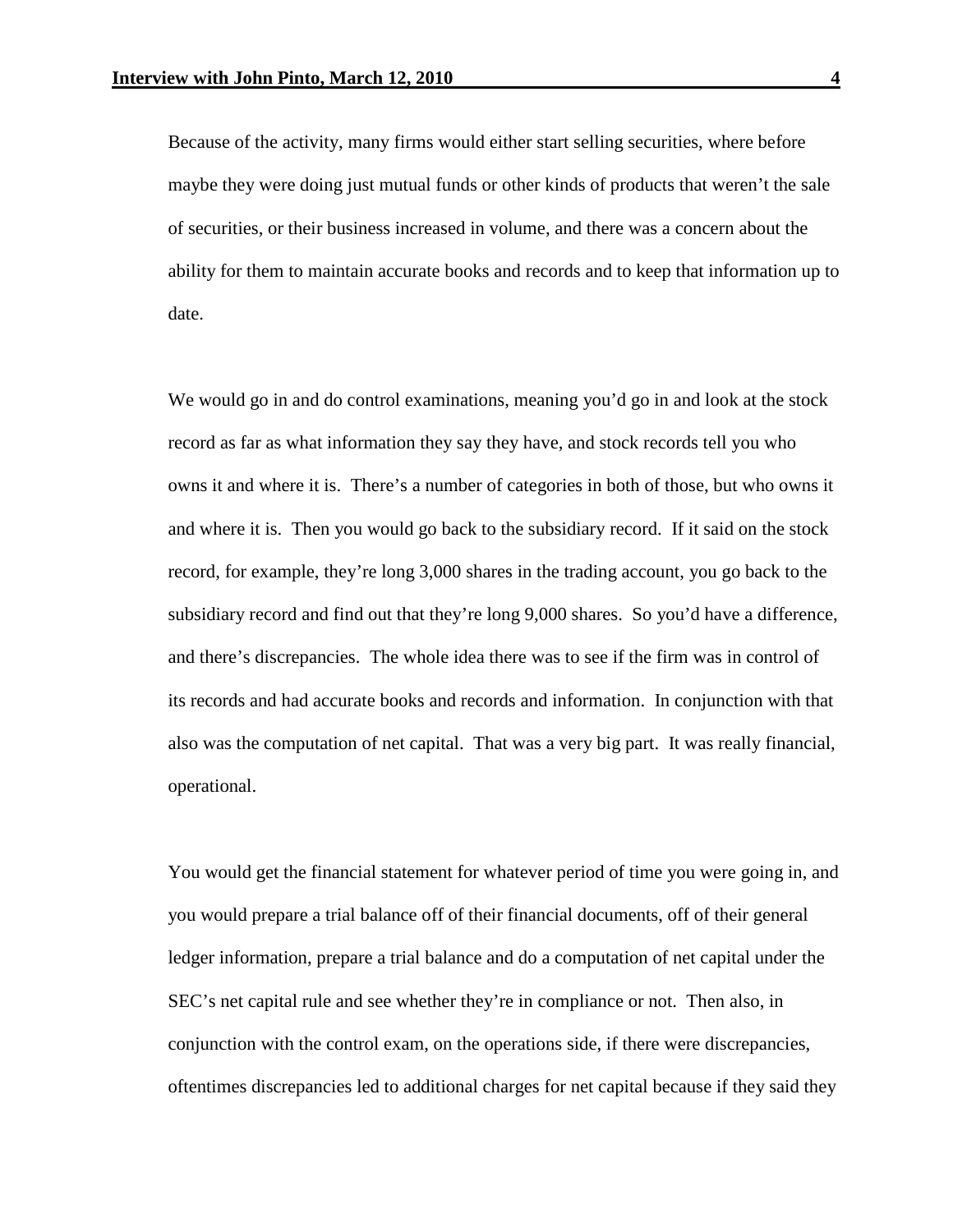had \$8,000 and they really had \$3,000, you got a \$5,000 difference, and you got to take that somewhere as a charge, so you would include that.

The bottom line was to see whether the firm had controls on the operations side, whether their books and records were accurate and whether they were in compliance with the net capital rule, all of which was considered extremely important, and still is, actually.

**KD:** Did you find a lot of problems at this point?

- **JP:** There were a lot of problems, yes. I forget how long of a period we did that, but that was sort of a special program of going in doing control exams for a good period of time.
- **KD:** What was the next step after you identified a firm that was not in compliance?
- **JP:** It depends. As an example, if the computation of net capital showed that they had an excess net capital of \$100,000, and by going through all of this, in reality it was only \$70,000, you'd prepare a report because there were discrepancies, and that information would be reviewed for disposition. I'll tell you about that part of it in a second. If you found that a firm didn't have adequate net capital in order to stay open, which means that they were under what their minimum requirement was, that was serious. They violated net capital. The violation is to continue doing a business while you're in violation. That caused us to require the firm to stop doing business. You'd actually cease doing the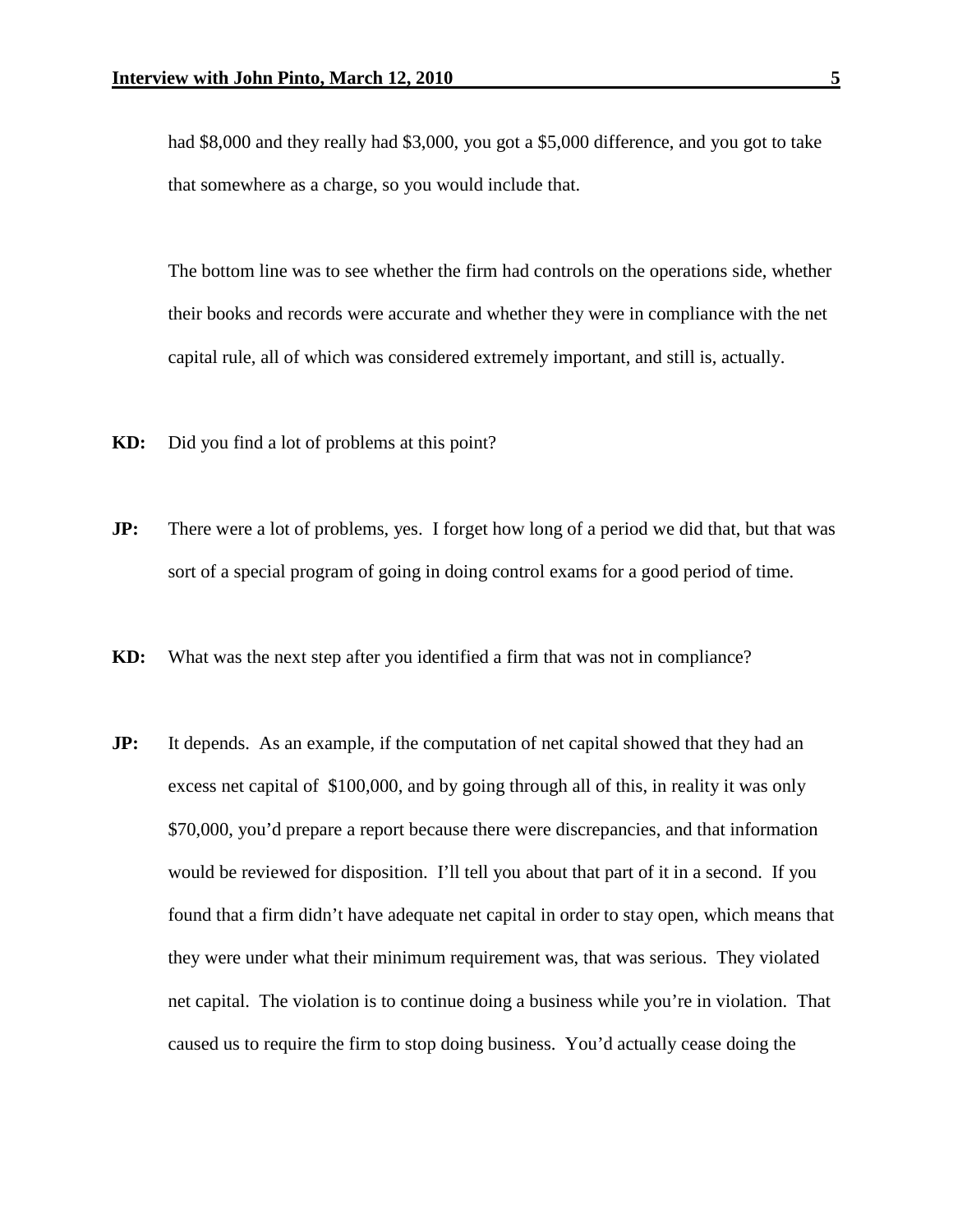business. You'd permit them to liquidate long positions because liquidating long positions reduces haircut charges, so we let them do that.

You didn't want to lock up customers if they wanted to sell, so if a customer had a long position at the firm and they wanted to sell it, you'd permit that to be done, but nothing that would take on additional liabilities, nothing that would take on additional commitments. It was allowing liquidations along those lines.

- **KD:** Did you get the national office involved at this point?
- **JP:** No.
- **KD:** So this was just something the districts would handle on their own.
- **JP:** New York was a different district. Because of its location, because of the scope of the membership that was there, and because of the size of the staff and the level of experience and expertise of the people on the staff, many, many programs were developed and initiated in New York that, ultimately, got adopted nationally. The national folks didn't want to accept that, but that's what happened. When I became national, then I realized that. This control examination, this whole thing ultimately became a program that all the districts did, they basically took our procedures.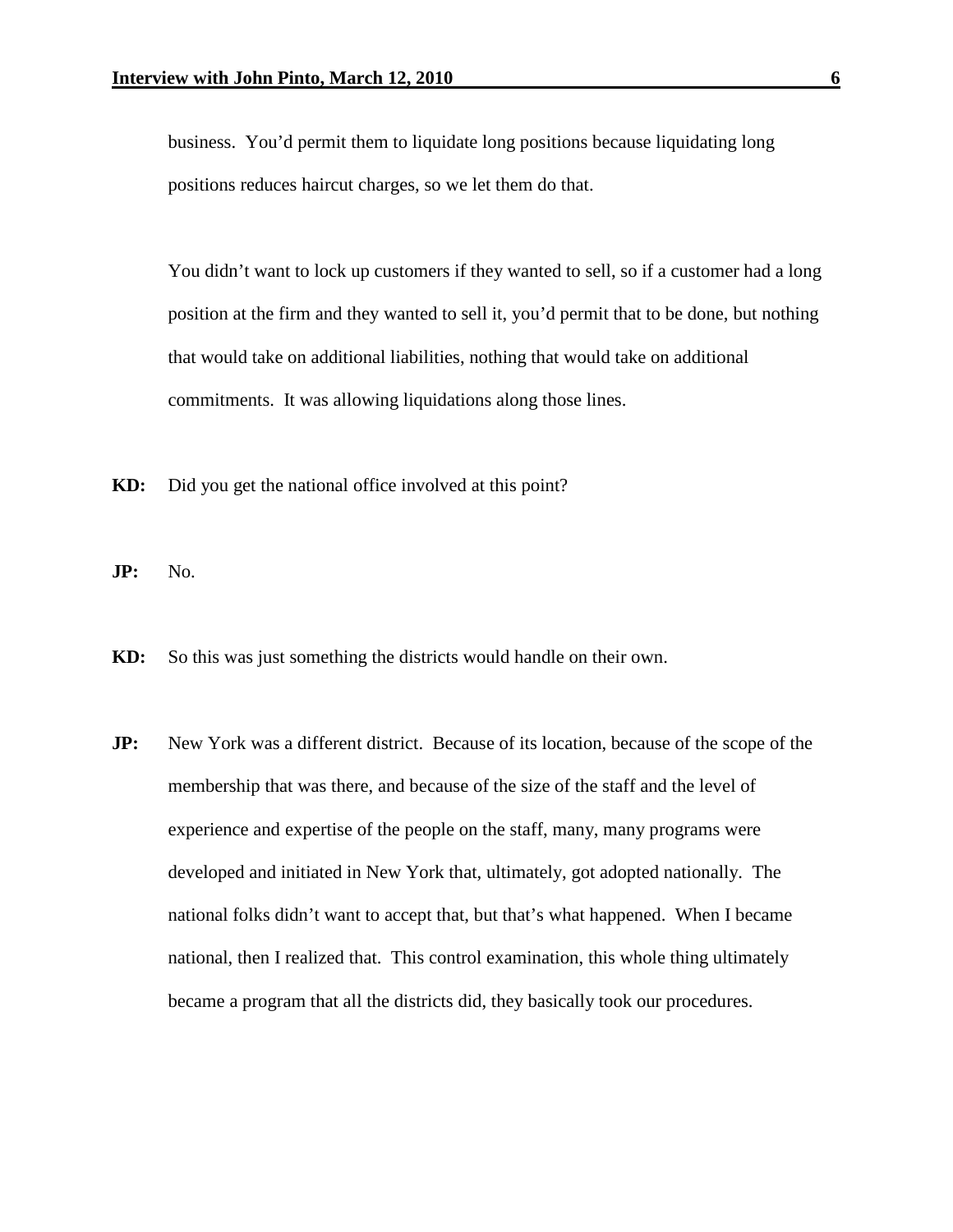I was involved in establishing what we did, and we get further into the process. But the New York district, you always had a centralized control out of Washington. But in my earlier times at the NASD, I didn't really deal with that very much. I was out examining in the beginning, and I'd be bringing these reports back to my supervisor.

I started out as a trainee, and then there are levels within the examiner ranks. Trainee, examiner, senior examiner, up the line. I was promoted to examiner, and then I was promoted to a senior examiner, and then I was promoted to supervisor. The examiners all work for a supervisor. The supervisor manages the group, assigns the exams, makes sure it's all being done. The examiners go out and do the work, prepare the report. The supervisor reviews all the reports that come in, including whatever documentation that's been there to see whether—if there's problems, whether it's supported by documentation.

When you say what happens after, the exam would come in and it would be reviewed by the supervisor. For most of my career at the NASD, the final adjudication and review and disposition of every examination report was done by the District Business Conduct Committee. The district committees were locally-elected officials that came from the members within the district. In New York, you had from New York, New Jersey. They changed the districting as well. They're locally-elected officials, so there's a vote that takes place and these people are elected. There was the district committee that dealt with general matters—then the District Business Conduct Committee—when they sat reviewing examination reports in disposition, and when they heard enforcement matters, they served as the District Business Conduct Committee. The supervisor would review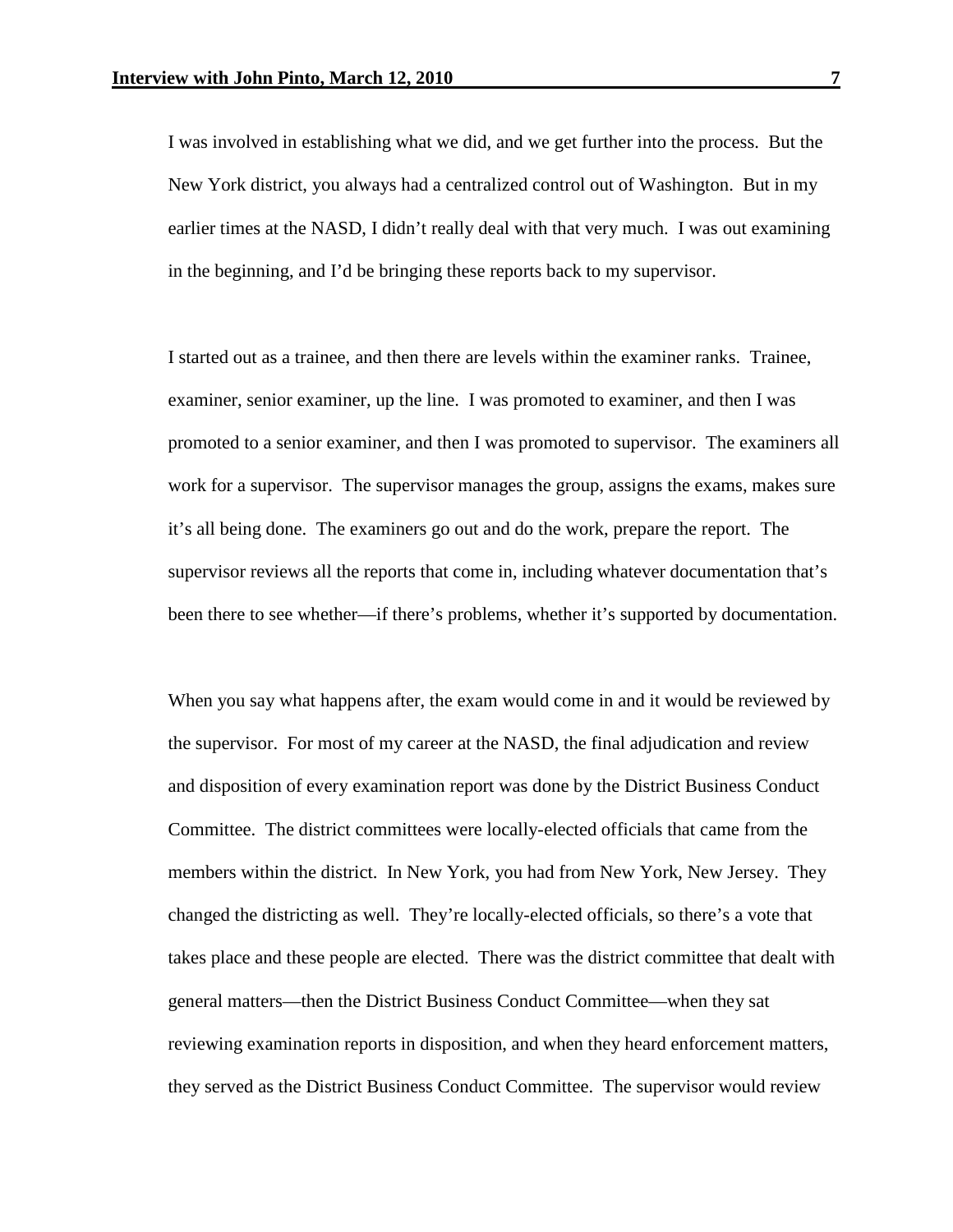the report and get it ready. They all got presented, even the exams that had no action, and ones that did have an action.

The disposition of an exam could be a file with that action, it could be a letter of caution, which is minor violations, but nothing of great substance, a staff interview, which is now called the compliance interview. It was a little bit more serious, but not serious enough to fall under the Code of Procedure for forma action. You'd have the firms come in, and you'd sit down and go over the issues, and they'd have to tell you how they were going to fix it. The next level would be a formal disciplinary action, which is the most serious action that NASD could take against its members. That's the filing of charges, and they're entitled to a hearing, there could be fines, they could be expelled, thrown out of business.

- **KD:** How often would that happen, the formal discipline?
- **JP:** New York had a very active docket. When I got into a more senior position, I split handling the docket with our counsel. The counsel handled the normal formal disciplinary where the complaints are filed, etcetera, and then there was an alternate way of settling formal matters, which we actually created in New York. I don't know if you've heard the term "acceptance, waiver, and consent." Back then it was called "admission, waiver and consent, AWC." What that was, we realized that often times when you file a complaint, the respondent says, "Look, I know I did this."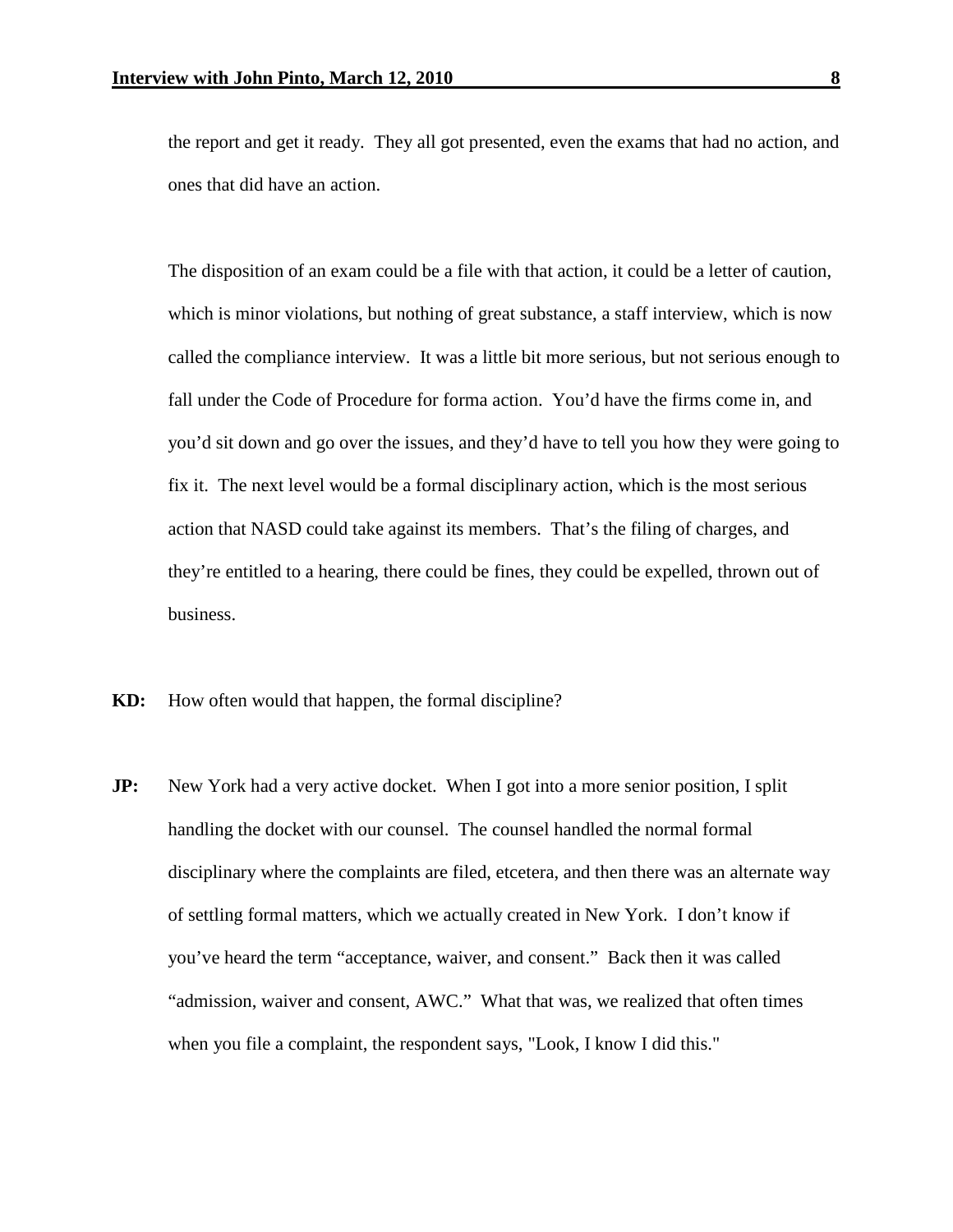We said, "We ought to have a document where you can roll it all into one." An AWC is, basically, the allegations, any mitigation the respondent wants to say and an agreed-upon fine, settlement, censure, whatever the sanction would be. They're supposed to be remedial sanctions, not punitive. We had a document that was all in one. I controlled that document. I think I had a hundred items, give or take, and there were about the same number on the legal side. Overall, when I came to Washington, there was probably, on average, over 1,000 formal actions between formal and AWC a year, give or take. Sometimes more.

- **KD:** Out of those, we're talking about the 1970s, how many of these would have been small brokerage firms and folks like that versus the big guys?
- **JP:** In the early-70s period while I'm still in New York, the New York Stock Exchange was still very active in examining its members, which are also NASD members. We would examine those firms for, basically, sales practice issues. New York was mainly focused on financial and operational. Of our disciplinary actions, a good number were against sole NASD members, but we brought disciplinary action against the largest of the large; whether it was for free riding, withholding violations or other violations involving mutual funds, markups. The New York Stock Exchange exerted, but they don't have any jurisdiction over municipal bonds, they don't have jurisdiction over mutual funds, they don't have any jurisdiction over tax shelters. These are all over-the-counter areas. There were disciplinary actions taken against the larger firms as well. I guess on a percentage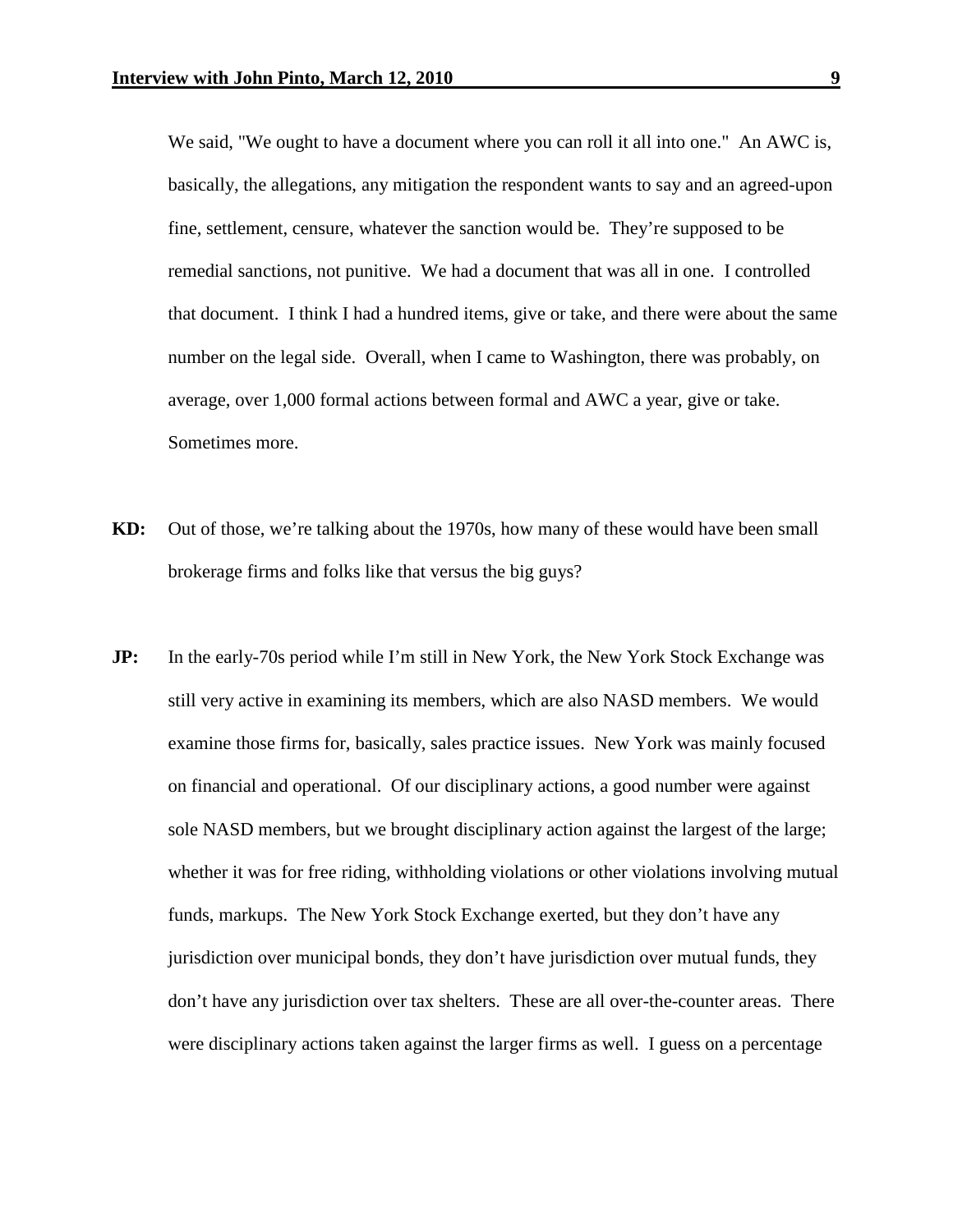basis, there would be more against the mid- and smaller firms that were NASD members only, but it really didn't matter.

- **KD:** At what point did you start seeing more involvement from the national level at the NASD?
- **JP:** I would say that was probably around '72-73. When SIPC came into being, which I think was '71-72, SIPC's purpose was to be there to provide funds and securities for customers of firms who were closed up because of financial problems, not for other sales-related, but if they had financial failings, SIPC was there. The New York Stock Exchange had a fund that I remember because Merrill Lynch took over somebody back then, but part of the New York Stock Exchange funds were used to help facilitate that, and that concept was adopted when SIPC came in. There was a period of time in there were a number of smaller-type firms with customer exposure that were running into financial problems. That was '72-73, the economy probably wasn't so hot back there. There were a lot of financial and operational problems.

There were a number of SIPC trustee firms. There were a number of the SIPC trustee firms that came out of New York. There was a coordinator in D.C. that was the coordinator between, and I'm assuming all the districts. When you're in New York district, you just figure it's me and the world. There were reports that had to be made as far as what we were doing on some of these firms and the like.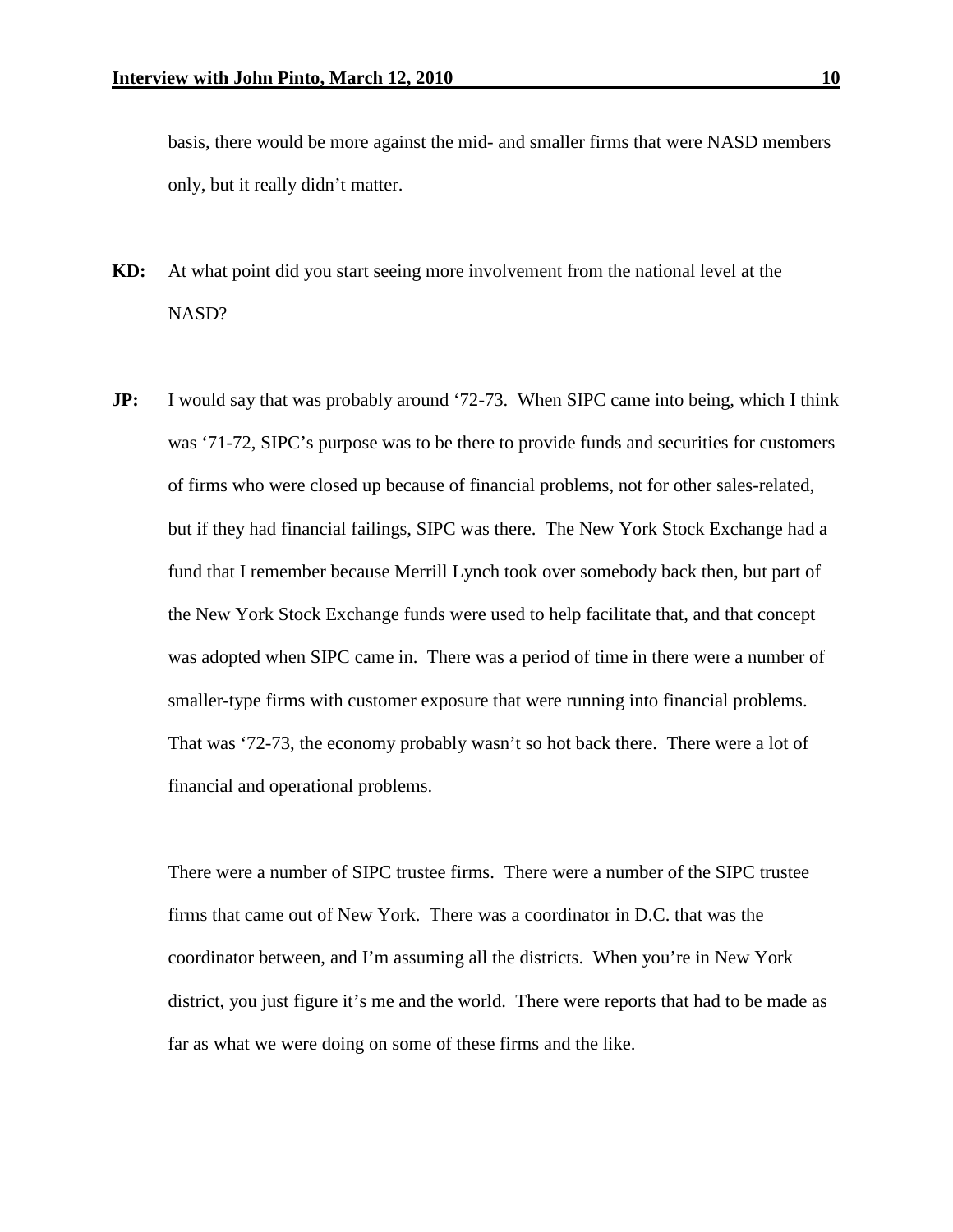**KD:** So NASD is working with SIPC to liquidate?

**JP:** No. SIPC doesn't have any regulatory authority as far as examiners or anybody to go out and detect any of this stuff. SIPC is there really as a fund that's there to support in case a firm goes out of business. They rely on the self-regulatory organizations and the SEC to enforce the financial and operational rules, and where there's early warning signs or whatever, to be able to go out and try to do something to try to prevent these things from occurring. SIPC liquidation was not anything you were proud of. You would try whatever you can do within reason. Sometimes you just couldn't do anything. Sometimes these firms did stupid things that caused them to go out of business.

There was a requirement to report to SIPC, so that SIPC could know what's on the horizon. We used to call them SIPC reds and greens. The reds put them on. How elementary. The memo we sent had a red border on it. There was a person or group in D.C. that was supposed to coordinate these. I don't think that was, at that point, done as well as the organization would have liked.

- **KD:** Okay. But that was NASD staff.
- **JP:** That was NASD staff. In '73, the gentleman who was the associate director in New York, the second highest position in the district, the first is the director, vice president that I told you earlier, George Bergen. The second in line was the associate director that, basically, ran the examination and compliance programs in the district, all the routine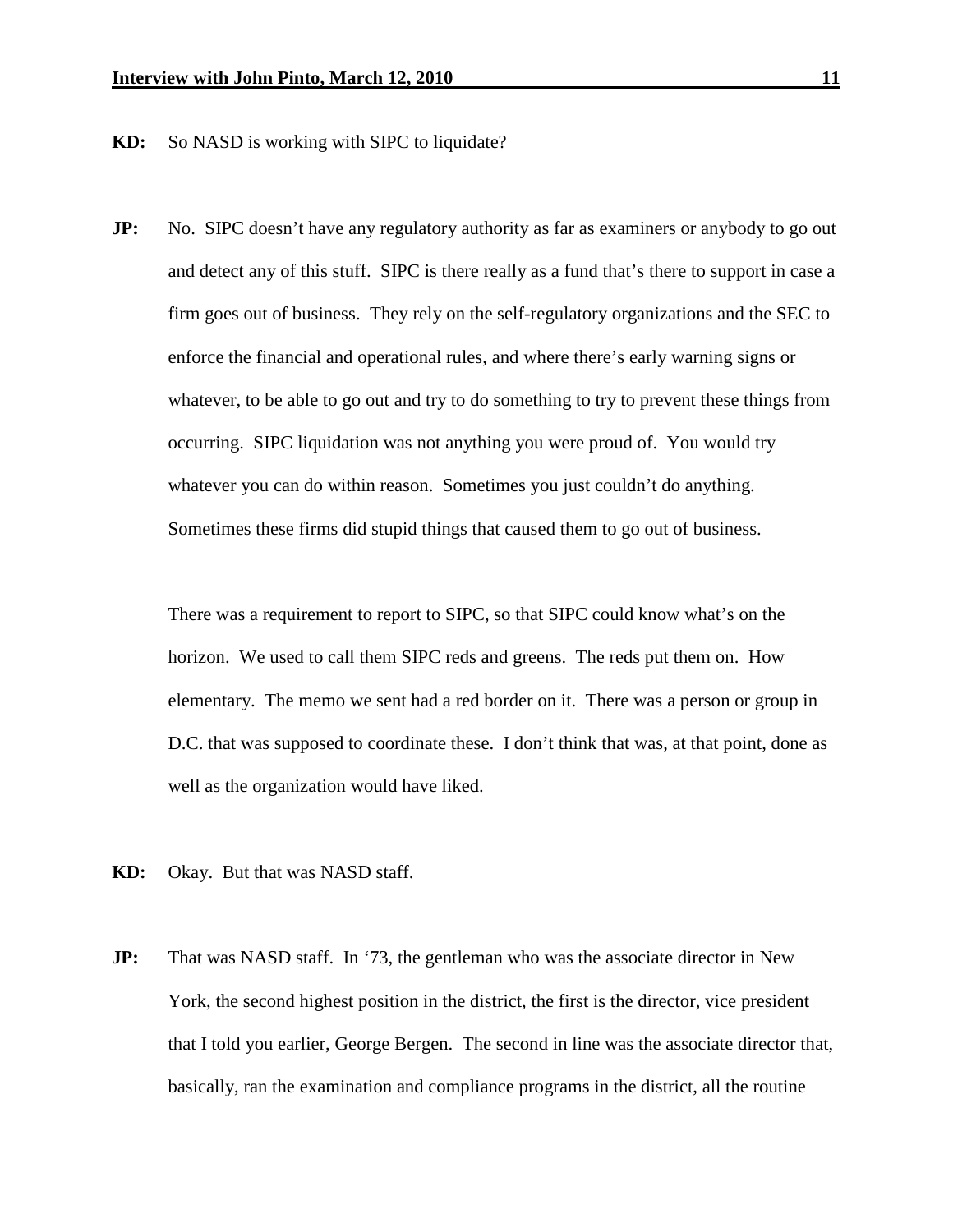exams. We had a special group that did customer complaints and registered rep. terminations for cause, it was the whole special investigations as well as the routine examinations. He was promoted and came to Washington in 1973, and he took over that whole area. It was more than just SIPC. It was a stronger voice in Washington to oversee the districts.

When he left New York, I was promoted into his job. So in 1973, and in between, I was made assistant director. I became the associate director in March of 1973, and then I had responsibility for all the folks in New York. He came to Washington, and he was in charge of overseeing all the districts.

- **KD:** Is this regulatory he's overseeing, compliance?
- **JP:** Yes. NASD back then was a regulatory agency. That's all we were. At that point, NASDAQ was only like two years old. It started, I think, in '71, and it was just a little thing. It was to oversee the regulatory programs. He had people working under him, but it was to oversee the financial and operational monitoring, the relations and reporting to SIPC, it was to oversee the examination program. It was, at that point, a little turning point because of his involvement in New York.

He was there when we were doing all these things that a lot of what we were doing got implemented around the country. There was more standardization and more similar use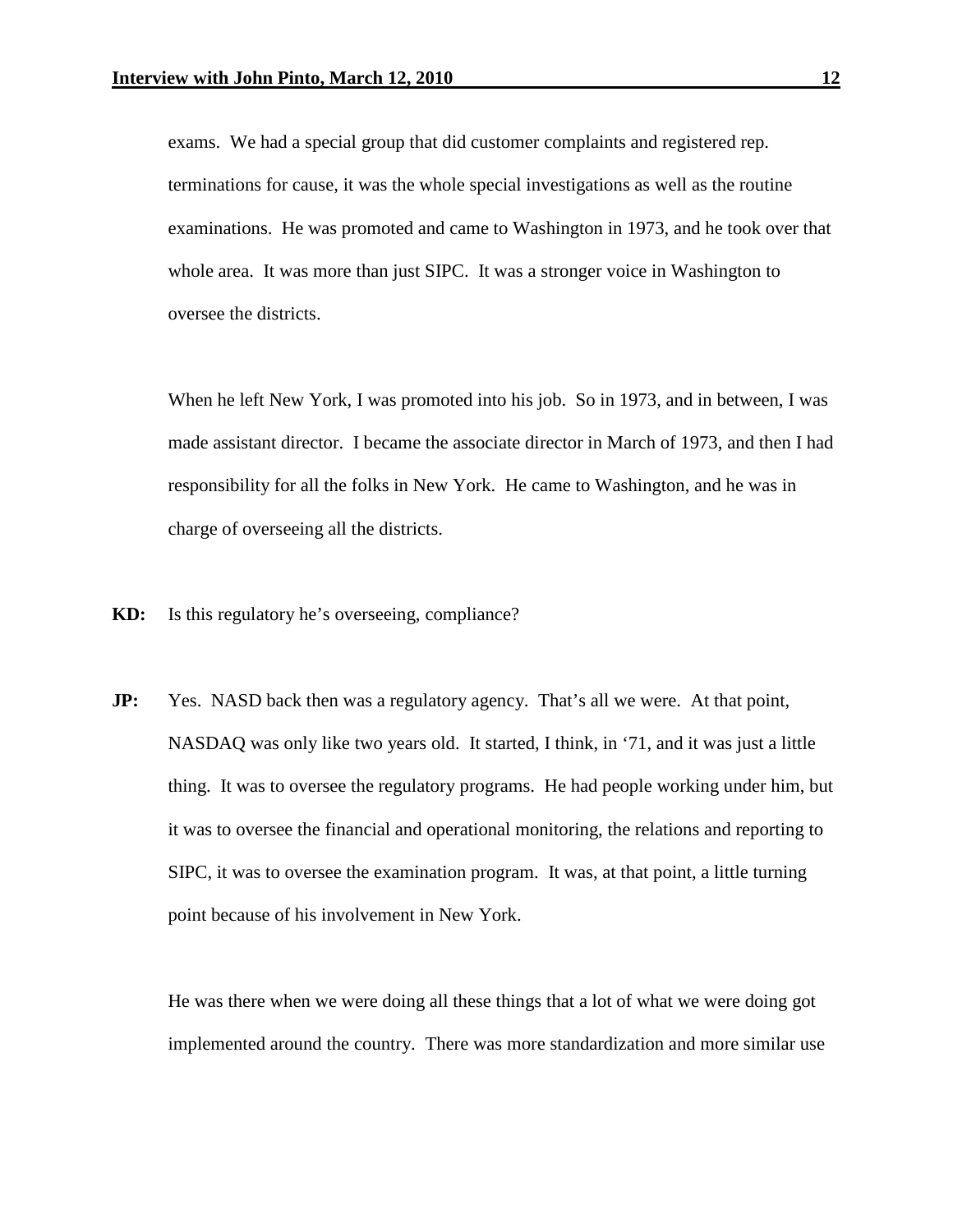of modules that we had developed and special programs that we had developed were starting to be adopted at all the district offices around the country.

There were a couple times a year where there were meetings in D.C. with all of the district management and the management of D.C. It wasn't like there was never any interplay. There were always a couple of times a year where this took place. I wasn't involved in those in the earlier days because I wasn't high enough up, but in my associate days on from '73 on, I was. During a lot of these, I used to run some of the workshops to tell other folks what we're doing and how to do it, so it was really to try to educate other people. This is John Wall I'm talking about. John Wall had come down.

- **KD:** I'm getting the sense that at this point, early 70s, maybe enforcement wasn't so even all across the country.
- **JP:** I wouldn't say not even. I couldn't tell you.
- **KD:** But it was left up to the districts.
- **JP:** There were folks in charge in D.C. I really didn't deal so much, and I knew them, but I think there was more autonomy allowed than happened later on. I think everybody was sort of left—they all had exams to do, they all had programs, but I think they were more or less left to their own initiative as to how they did it. They all had district committees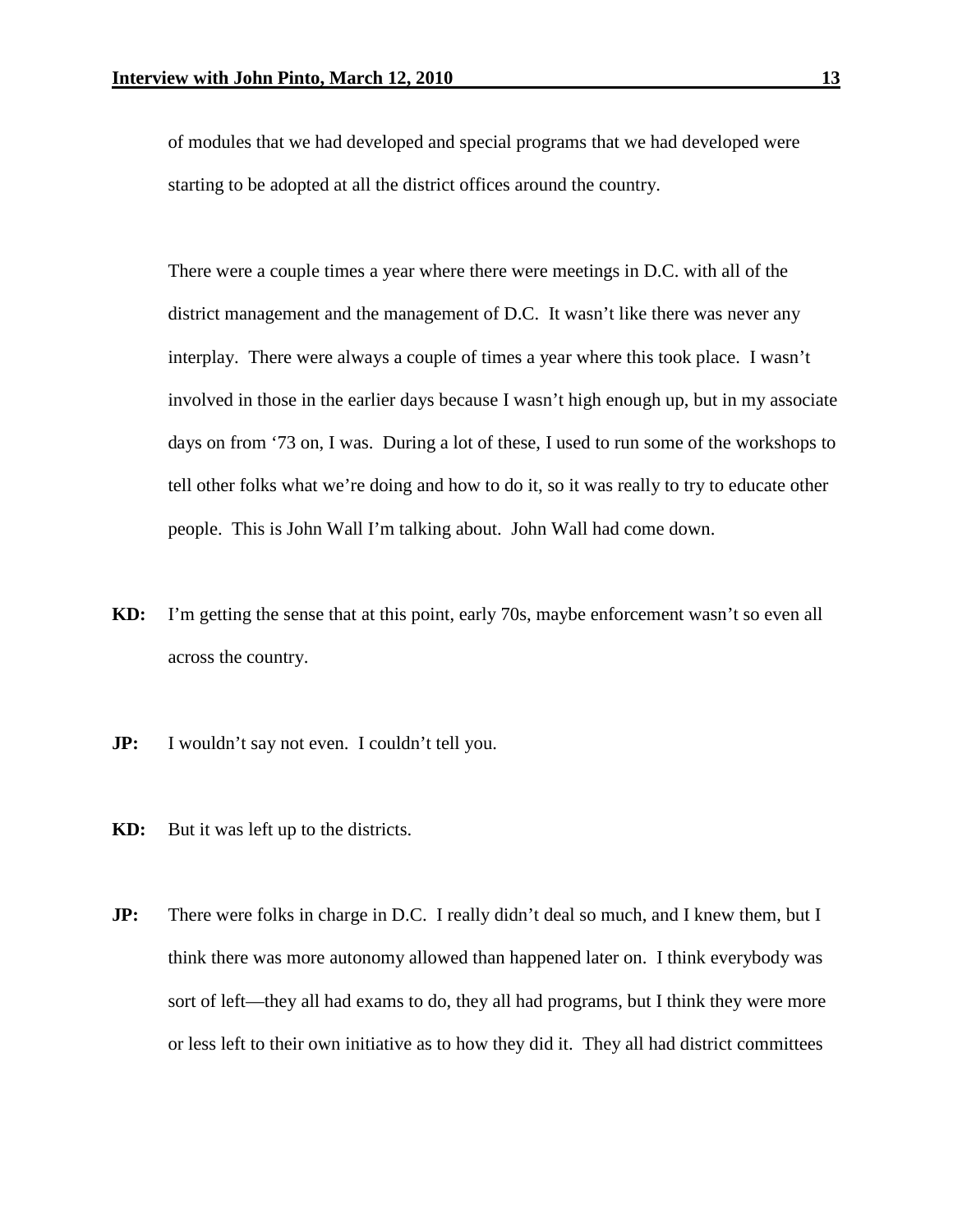so they all had industry input and what have you. I wouldn't say it was less, it was just more autonomous and maybe not as uniform.

- **KD:** You've talked about the internals going on. How about externals, like the '75 Act Amendments and things like that where the overall playing field is changing considerably?
- **JP:** I still have the book inside in the other room—that was a big deal. I don't remember all the specifics of that. All I know is if I went in and got that book, it's the only one that the binding is starting to come apart on. I probably still have tabs on it, the '75 Act Amendments. There's a lot of stuff that happened there. I don't remember all the stuff. All I know is a lot of times you'd rely on our legal department to do something, but that was something that I'd personally got very involved in because, among other reasons, I was in the New York office from '73 to '75, and then in 1975, I was promoted, and I came to Washington, and I was promoted by John Wall, and I came down and took over his position because he moved up to another position.

I used to kid him because he would move up and I'd move into his spot. He would move up and I'd move into his old job. I told him to keep going because it was good stuff. I came down to Washington in 1975, and I think my title was Director of Enforcement. In that role now—when I was in New York, I had responsibility for all of the regulatory programs in New York. Now I had responsibility for all of the fourteen district offices. Everything they did, including the dealing with the committees and stuff like that.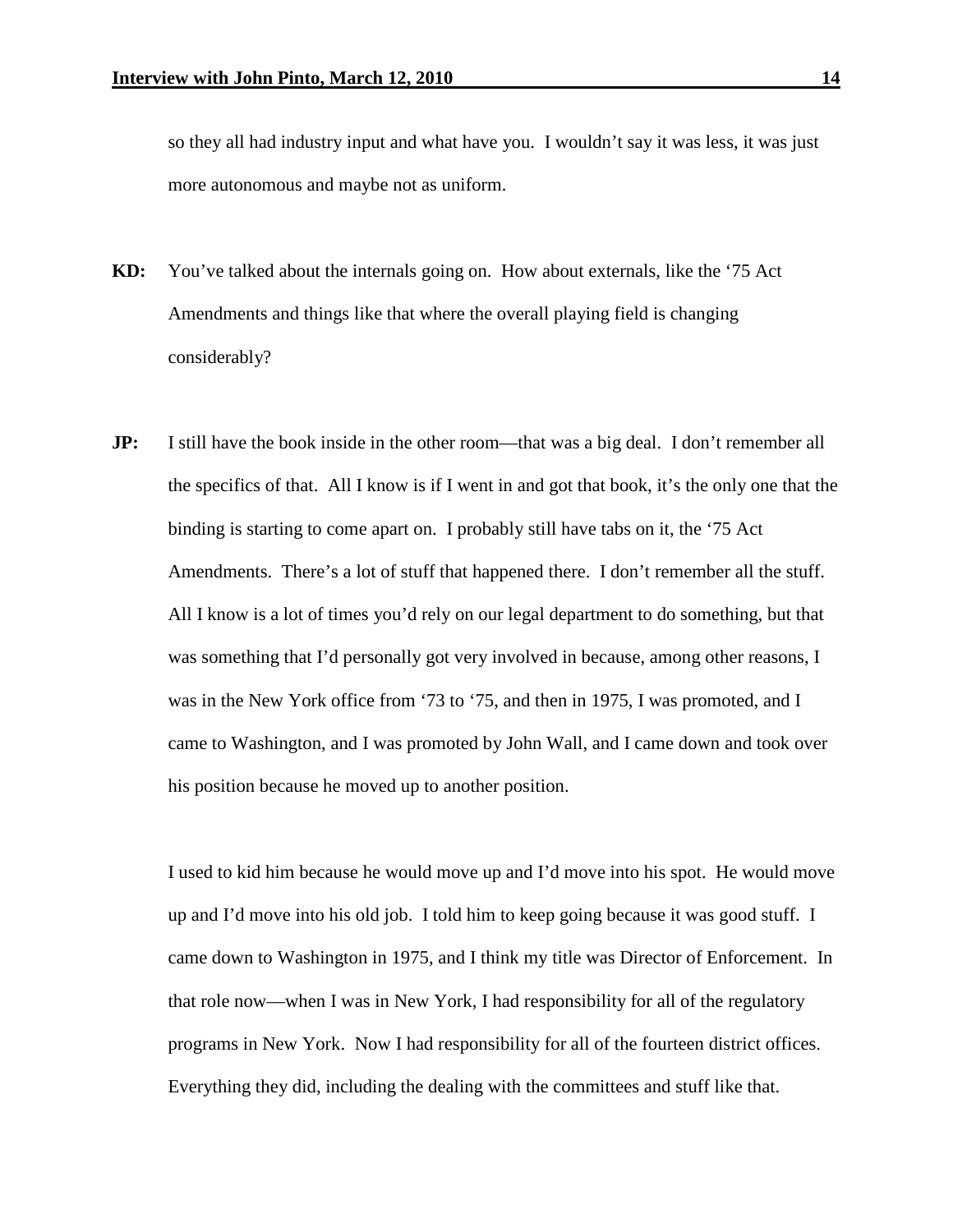In '75, we had a small group that we used as our antifraud group. And these were folks that weren't involved in the day-to-day examinations or review of financial reports or customer complaints that were in the districts, which they had to do, they had routine assignments to do, these were specialized, really qualified people who, when we ran across something that we thought was a manipulation or a fraud and it was going to take two months to investigate, and you've got to be onsite in Cleveland, these guys would go because they didn't have to worry about fifteen financial reports coming in. I had responsibility for that group. That was in '75. In '76, I got promoted to vice president of surveillance, and my job, as I remember, stayed pretty much the same, I just was made an officer at that point.

- **KD:** Name keeps changing, though. Compliance comes in at some point.
- **JP:** All the way through. We kept changing. It was vice president of surveillance, later on it was compliance. We kept changing. There was a debate. Sometimes you went from compliance to regulation because one is a little broader than the other. I think I was executive vice president regulation because regulation is broader than just compliance. We thought, at that job, since I had more than just compliance, which I'll get to later on, regulation was the better term.
- **KD:** Was examinations part of what you were responsible for?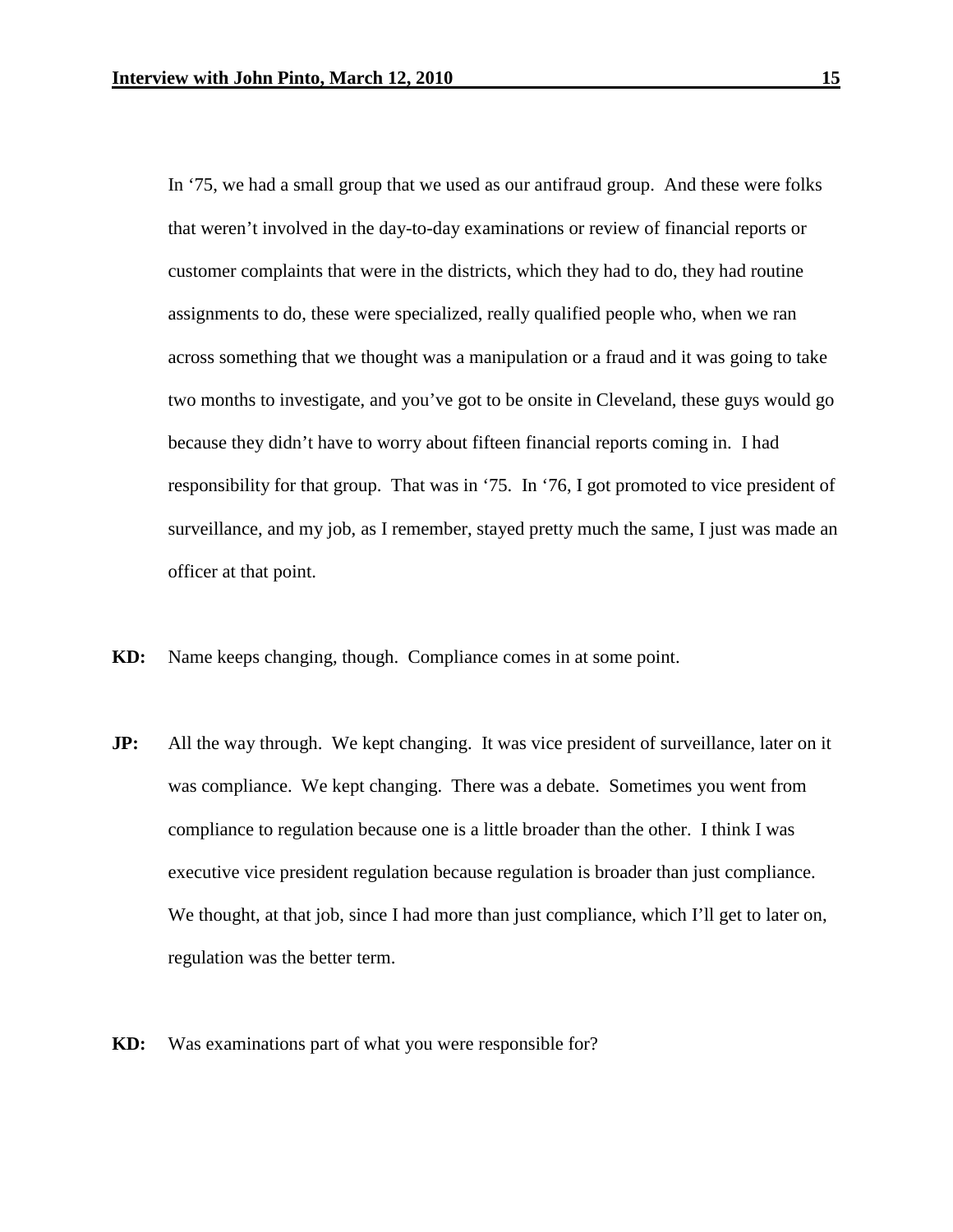- **JP:** I had responsibility for examinations. If you count my days in New York, clearly for that whole period of time. From the time I came to Washington in '75 until I retired in September of 1997, throughout that entire period of time, no matter what you called me and no matter what organization, I had responsibility for all of the district offices, all of the examination programs, the special cause examinations throughout that entire period. Depending what period you're in, I had other responsibilities, in some cases many others, but I always had the district offices throughout that whole time.
- **KD:** At this point, to go back to that question I asked before, when you came into Washington, you must have had the opportunity then to look at this big picture, to look at these fourteen districts and sort of assess how people are performing out there. What did you find as far as strengths and weaknesses?
- **JP:** I found what John Wall had found, that you had varying degrees. Most of the folks that were out there we were extremely happy with. As you got into working closely with them and have them adopt improved ways of doing things or better ways of doing things or more comprehensive ways, you may find that some, perhaps, weren't able to handle that as well as others, both from receptivity as well as just carrying it out. There were some personnel issues. Not many.

The biggest thing, I think, was that it was adapting a more uniform and consistent way of doing the work across the country. Whether you're in Seattle, or whether you're in Cleveland, or whether you're in Kansas City, the NASD's responsibilities are the same in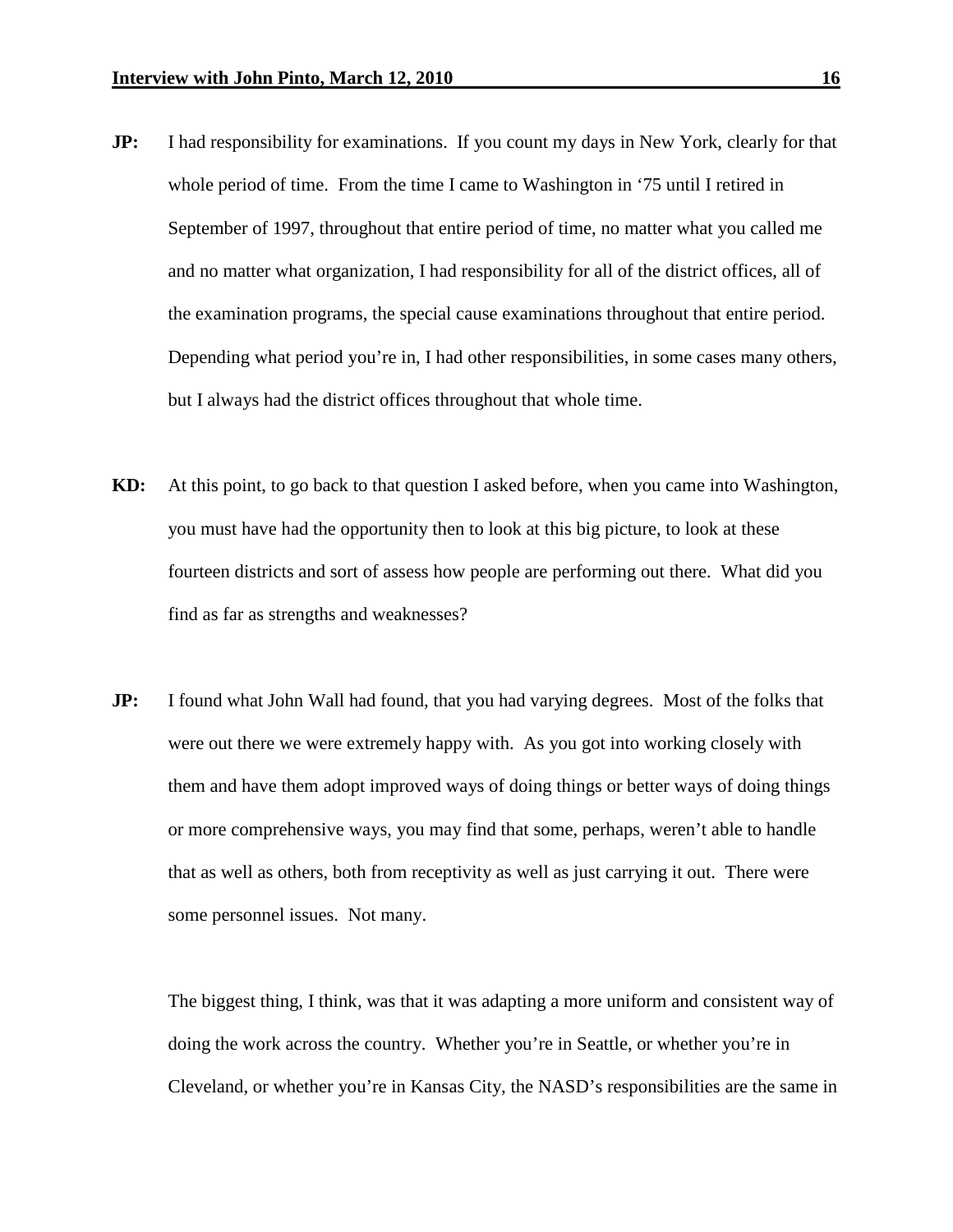all those areas. The members, they're broker dealers, they may have different areas of focus and different areas of concentration, but they're broker dealers. If you're going to examine a broker dealer that's doing mutual funds or tax shelters in Cleveland, there's no reason that it should be done differently in L.A. What I found was the fact that there was a need to just keep proceeding with ensuring that, first of all, we had something that was uniform and consistent.

Importantly, always working to improve and enhance. One of the departments I had in Washington that was right down the hall from me were the guys that wrote the exam procedures. Constantly trying to refine the exam procedures. As the years went on, trying to get them to be a little bit more risk-oriented, where it's not just a check-the-box kind of an approach, but more or less that there's some creative thinking going on in an examination in order to try to deal with the areas where the firm is making most of its money and, therefore, most apt to have problems. That was part of what we found.

There was always a constant effort to revise the procedures. Conceptually, what we wanted to capture, you tried to capture the thinking of your most experienced best investigator when they go out to do an exam, and what they do to try to get that process that they go through somehow into a format where a less-experienced person doesn't have to work like five years to get there and can use that in doing a better exam. We had what I would call an examination module. It had questions and you had to answer yes and no with checks. You had to do that so that you had at least a safety net of a minimum of what was going to be done.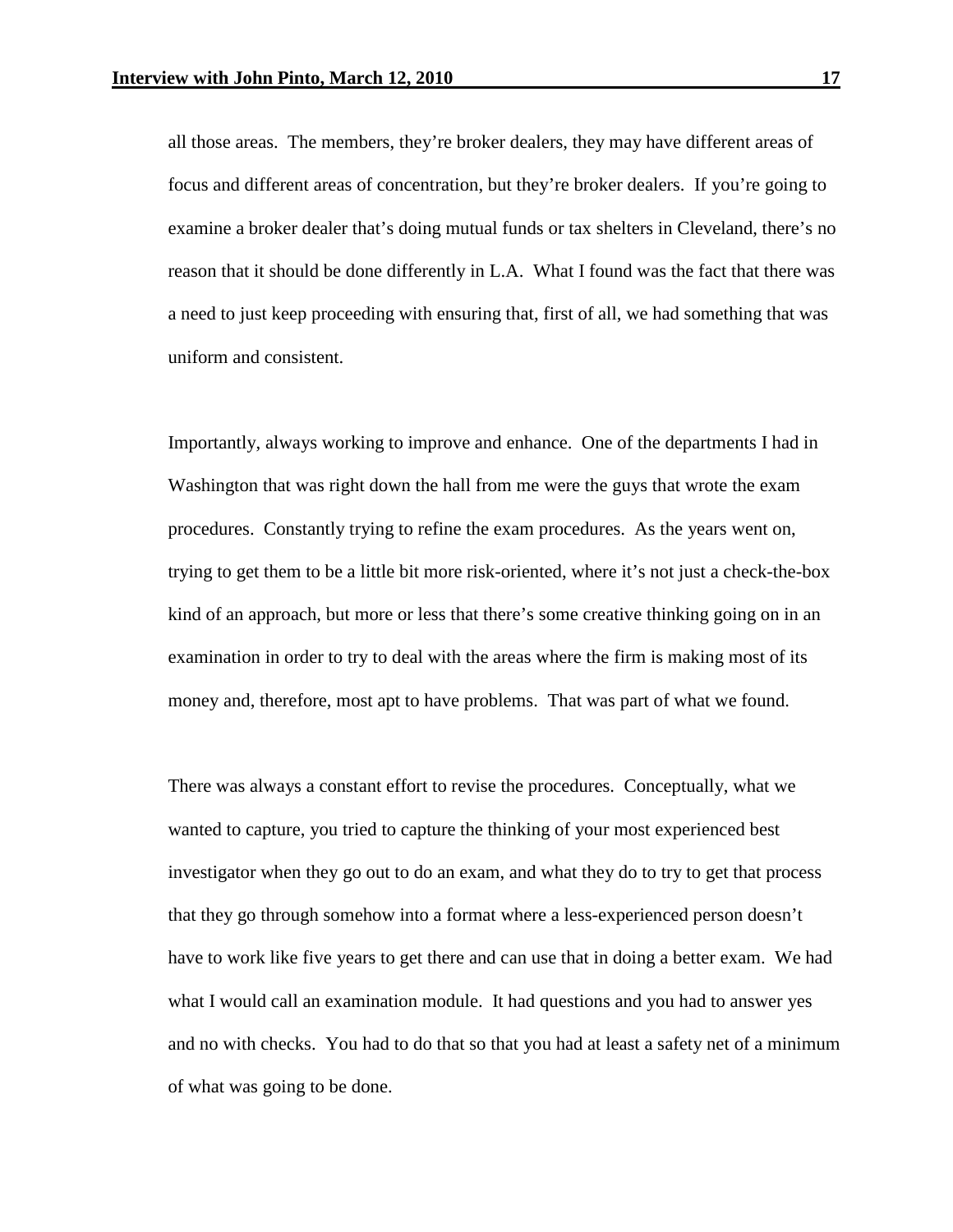You wanted people, though, if they got an answer on something without having to say if you get a yes, but you wanted them to be able to have a minimum amount of information but then think out of the box. That's where we tried to capture some of this other thinking. If you look at the modules, they really got to be much, much more sophisticated.

At one point in time when I started, we had a five-page exam report, five pages was the whole thing. A couple of guys that started before me had two pages. We went from two to five. Then we had a much more comprehensive exam. Then we decided that you really can't do that with a single exam, so we developed modules. You had a municipal module, you had an options module, you had a financial and operations module. When you went in to do an exam, if you were going to focus on certain areas, you took those modules. Then you had a background interview module.

You took the modules that you were going to be working on. When you do that, if you have five pages, and you have three questions on municipals, when you go have a municipal module, you're going to have fifty-five questions. By its nature, you got very, very much more detailed, but it led to a much more comprehensive examination in each of those areas.

**KD:** At some point, I know you were working with the New York Stock Exchange on exams, and then later taking over for the regionals. Is that right?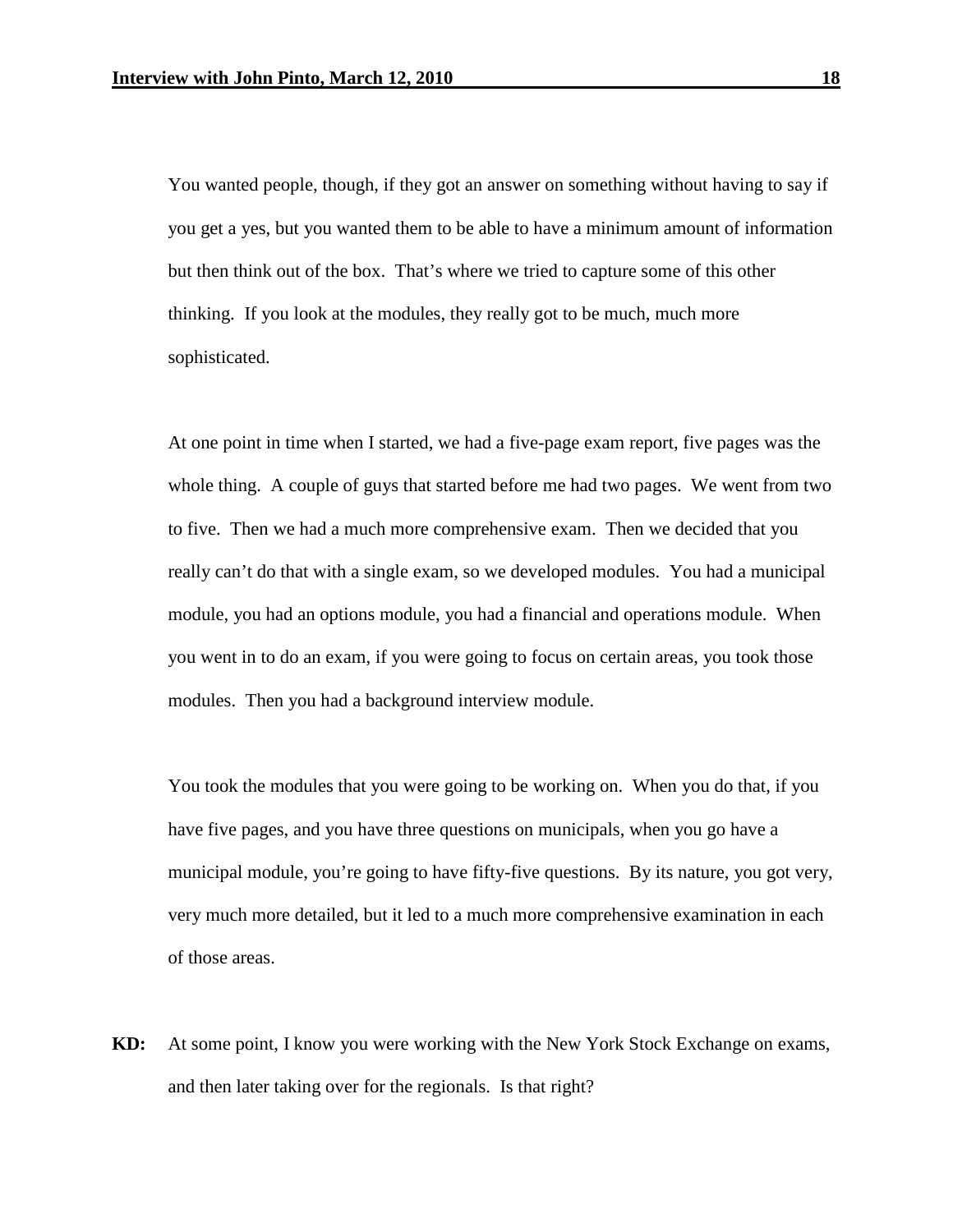**JP:** Going back, yes. We worked at the very early stages to come up with a joint examination with the New York Stock Exchange because there were New York Stock Exchange members who were also NASD members. As I said, they focused on financial and operational. We looked at non-financial operational, all the over-the-counter. The first joint exam, a gentleman by the name of Joe Kasparack at the New York Stock Exchange, a nice gentleman, and I sat down. They had an examination procedure and module, and I had the five-page thing. We went through theirs and ours and said, "Okay, we'll do this. Cut it out and put it here. You do that."

And we developed, basically, what turned out to be a cut and paste exam report, this is going to be your area, and this will be our area, so that at least when we went in, we kind of knew the division of labor. That became sort of the first joint exam module that we did. That was back when I was still in the district, so I'll bet you that goes back to '73. Over the years, I was still involved in meeting with the New York Stock Exchange probably through the nineties. We'd go up, and what we did was we allowed the New York district office to coordinate the examinations directly with the New York Stock Exchange since they were in New York.

I would go up, and I would have the exams that we were required to do for that year for all the other districts, and I'd sit down with Sal Pallante and his folks. Sal was EVP and in charge of their exam program, and we would go through and pick out the required exams for the year. The NYSE, they had to fly somewhere from New York. When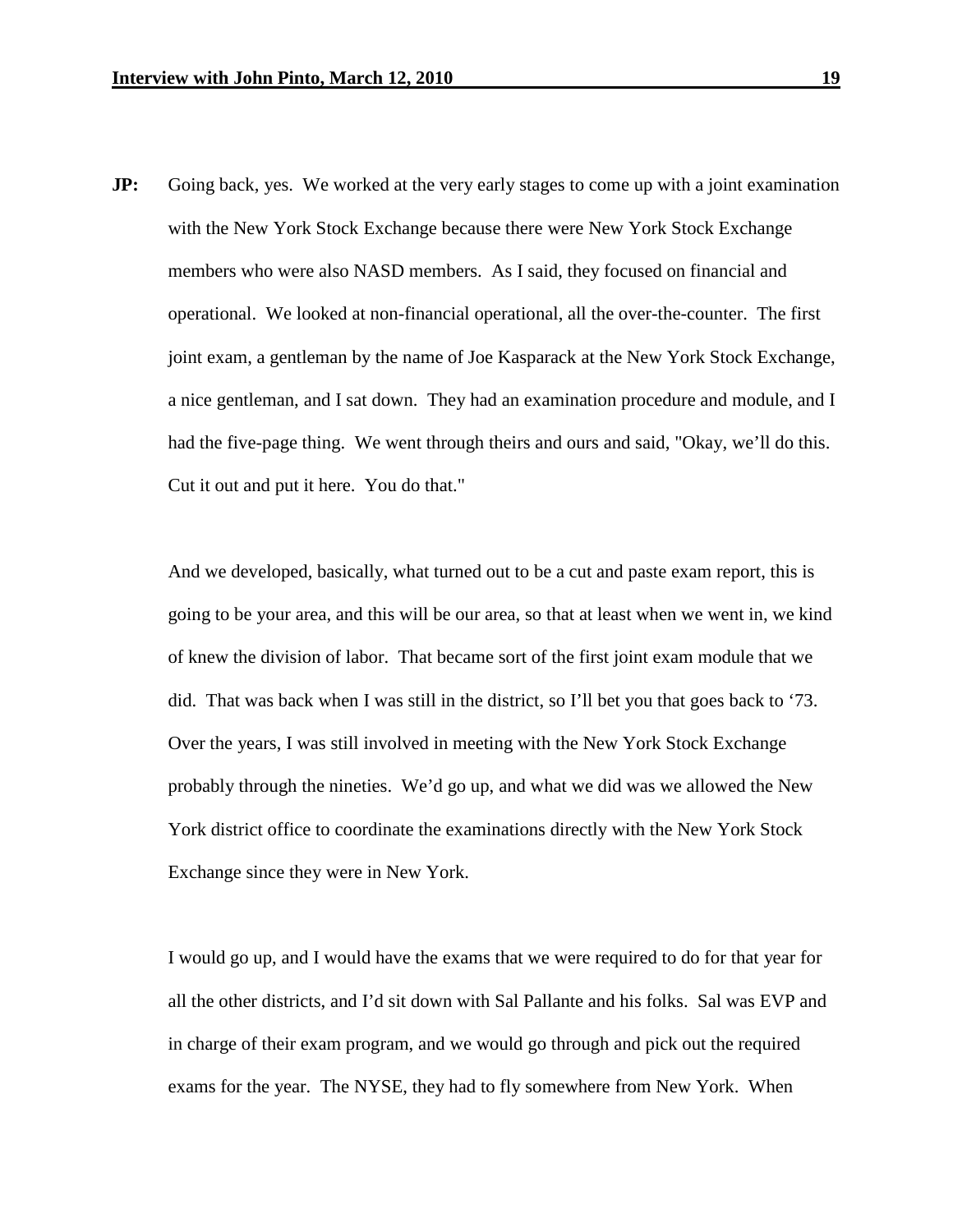they're doing a Kansas City exam, I got to know, "When are you going to Kansas City?" They'd say, "We're going in June." We'd look at the June exam, we'd look at the exams that Kansas City had to do for New York Stock Exchange firms, try to get a general coordinated program for the year. We'd go up, I think, in the middle of the year and sort of check it out.

The idea was I'd let our guys know that New York is going to go in, schedule it in June for these firms. They would tell their people. Before the exam, the examiners would talk so that we'd know exactly when they were going in, and we would meet at the firm, and we would do our exams and, hopefully, cut down on the overlap and duplication at the firm. That was the genesis, and it worked pretty well for twenty-something years.

The regional exchanges, we entered into what was called 17d-2 agreements. 17d-2 is a provision of the Securities Act. 17d-1 was the designation for financial responsibility of an SRO so that you didn't have everybody looking at the same thing. In essence, the New York Stock Exchange was the 17d-1 designee for New York Stock Exchange firms, financial and operational, and NASD was the DEA, 17d-1, all the rest, for financial. 17d-2 allowed for an allocation of other examination responsibilities among SROs pursuant to an agreement that had to be filed with the SEC for their okay. We entered into 17d-2 agreements with, I'd say, all the regional exchanges, Philadelphia, Boston, Midwest, Pacific, Cincinnati.

**KD:** Were they all happy to sort of get rid of this extra task?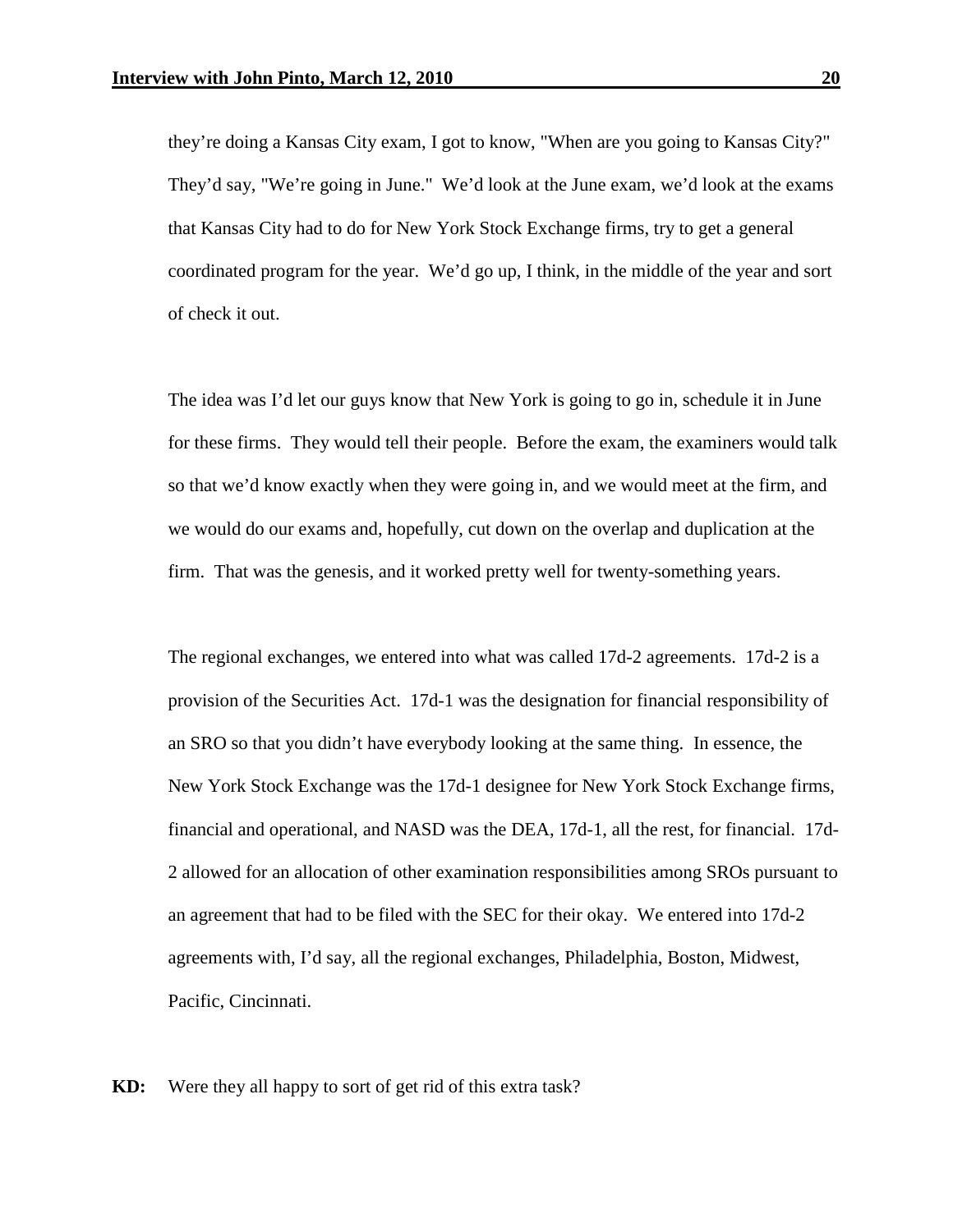**JP:** Generally, yes. Once you have one or two—they didn't all have robust exam programs. Let's put it that way. Some were delighted not to have to do this stuff anymore. There was a lot over overlap. What we did was we created a Midwest Stock Exchange exam module. We created a Philadelphia module, because they all have their own rules. We eliminated all of the rules that overlapped because a lot of theirs were like ours, so when we examined ours, we would do theirs. Where there were unique rules that were regulatory in nature on the part of the regions, we incorporated them and we would examine for them.

Our examiners had training and we had the material, so we knew what the rules were. We would fill out our modules, and we would conduct the examinations with our modules, and we would provide that over to the regional exchanges. The important thing with that is that all of the regional exchanges at the point in time delegated to us their examination responsibility for members, but they retained the responsibilities to oversee conduct in their respective marketplaces. So the Phil-Ex still had floor monitoring, etcetera. We did not get into that. But we did examine the joint members.

I think we also examined sole members; the exchanges gave us authority to go in and examine so that they didn't have to do that either. We did that in the mid-70s. I was involved in many of those discussions.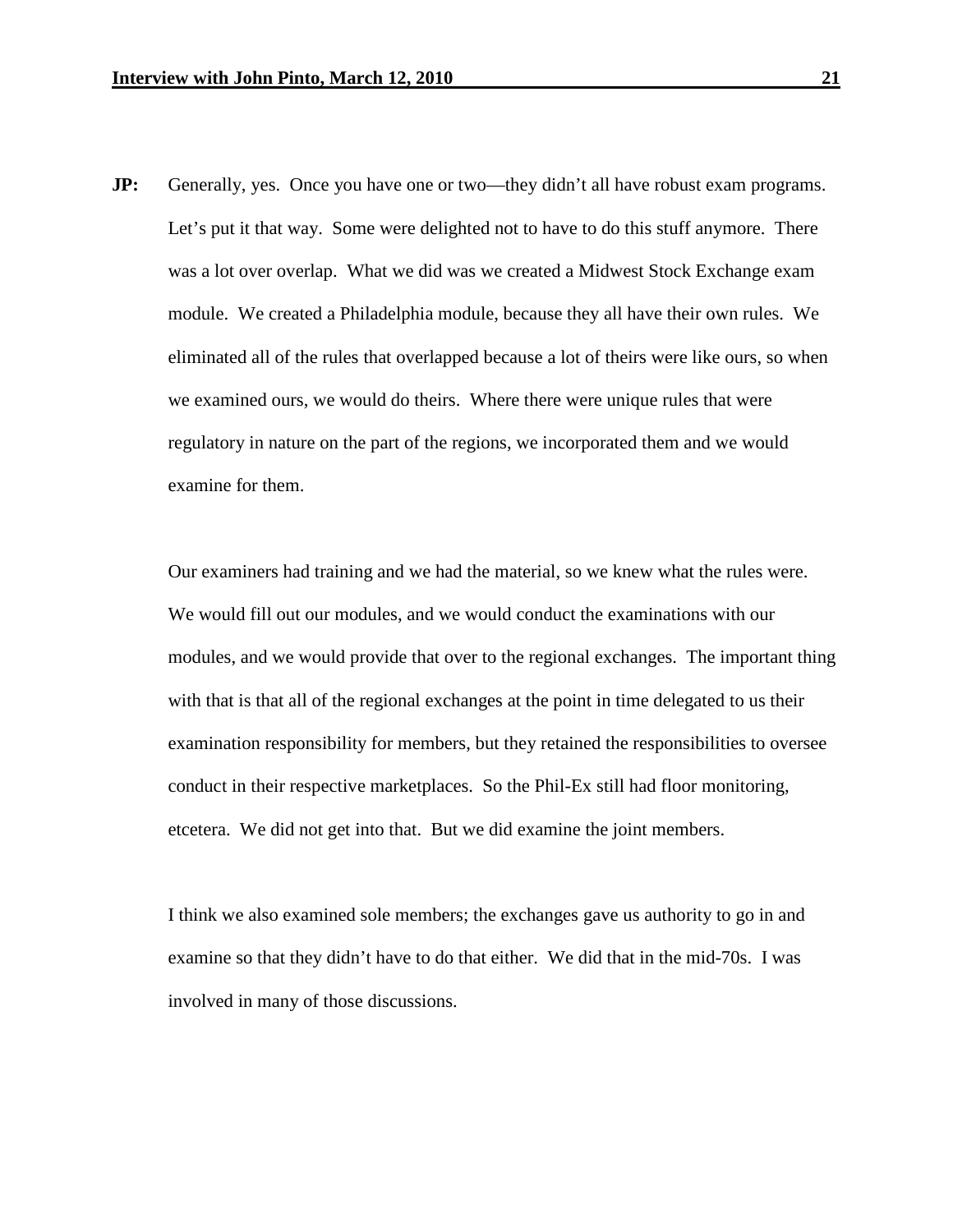- **KD:** To round out the overview of broad responsibilities, how much involvement did your people have in proposing new rules and coming up with suggestions on that?
- **JP:** My people, you mean as far as the scope of people that I had?
- **KD:** Yes, in your office in enforcement compliance.
- **JP:** Are we still in the seventies? That will change as we go forward.
- **KD:** Tell me when it changed.
- **JP:** As I moved up the chain, I added departments and responsibilities, which gave me a broader responsibility over other areas that involved rulemaking and the like. Eventually, I had everything, so it was a lot greater in '95 than it was in '78 or '80 or '85.
- **KD:** But that capacity was there in the seventies.
- **JP:** The capacity was always there because of a number of things. One, our folks are out doing the examinations, reviewing the findings, perhaps seeing areas where either clarifications are necessary, or perhaps new rulemaking is necessary. NASD publishes notices to members. That goes back to before my days. Certainly, during my days, we issued a lot of notices to members. Notices to members, often times, came to, one, clarify certain rules. You'll see in a number of our members that the district offices are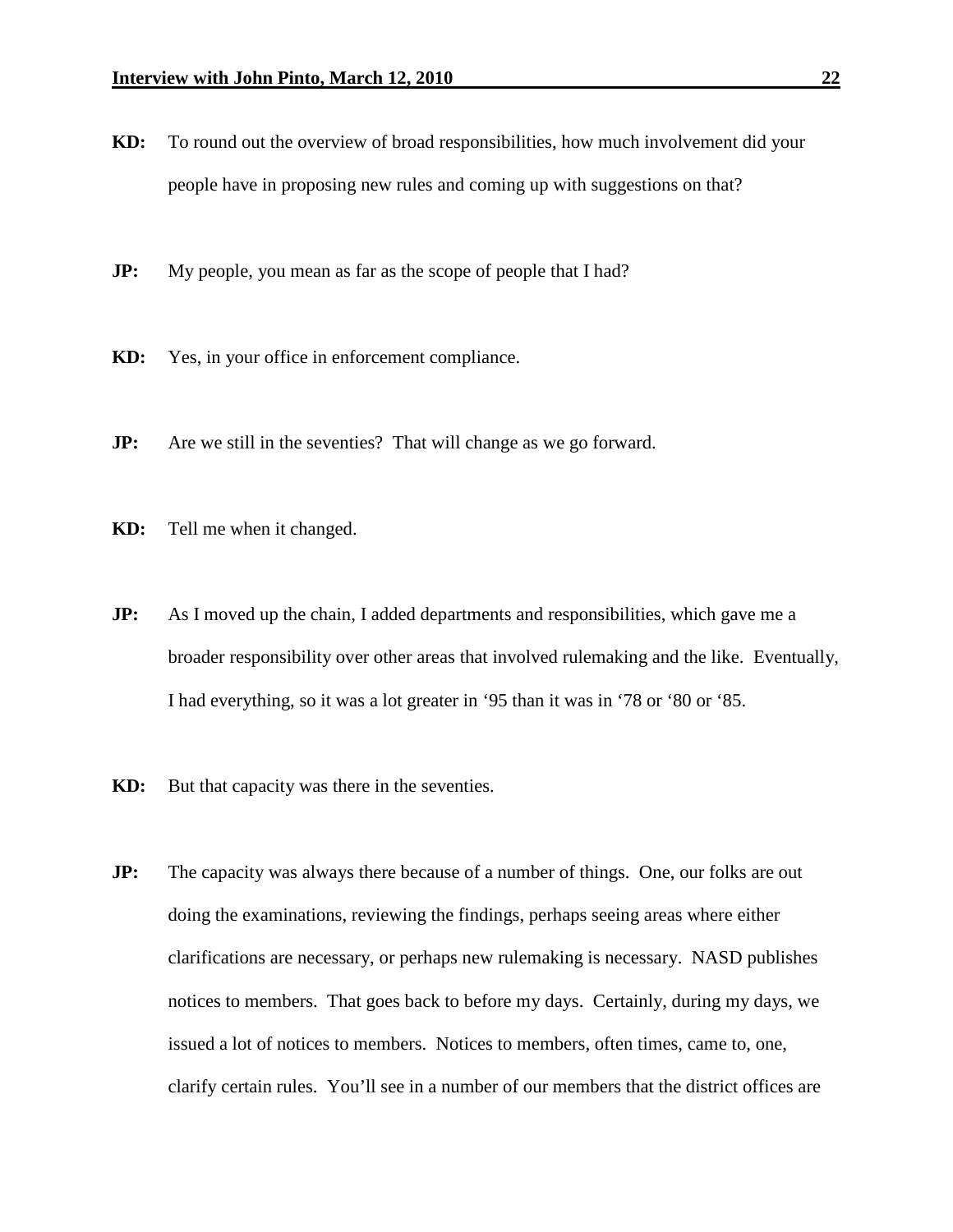noting during examinations that there are many instances where reps are selling away from their firm. They're not advising the firm, etcetera. Probably ten notices that talk about that.

The input that we got from our compliance work, our examination work, you see notices that say that the NASD has issued a hundred formal disciplinary actions over the last year for failing to do this or this. As a result, members should look at their procedures and make sure they're doing this. The feedback that we got from the examination program, from customer complaints, from enforcement, led to notices going out to advise members. It led to recommendations for amendments to rules. It led to recommendations for new rules. In conjunction with that, I mentioned earlier about the locally-elected officials in the districts.

Each of the district committees would elect a chairman. The committee members used to serve three-year terms. Usually, it was somebody that was in their third year, but it was somebody that had sort of stood out as kind of a leader of the group, and they would be elected by the committee. Twice a year, the chairman of the district committees would come to Washington and meet with the senior NASD staff and representatives of the board of governors. The overriding purpose of the meeting was for the district chairman to be able to have the opportunity of speaking to the board to discuss issues and matters within their respective districts that were giving them concern, giving them the ability to suggest rulemaking, giving them ideas of enhancing rules, changing rules.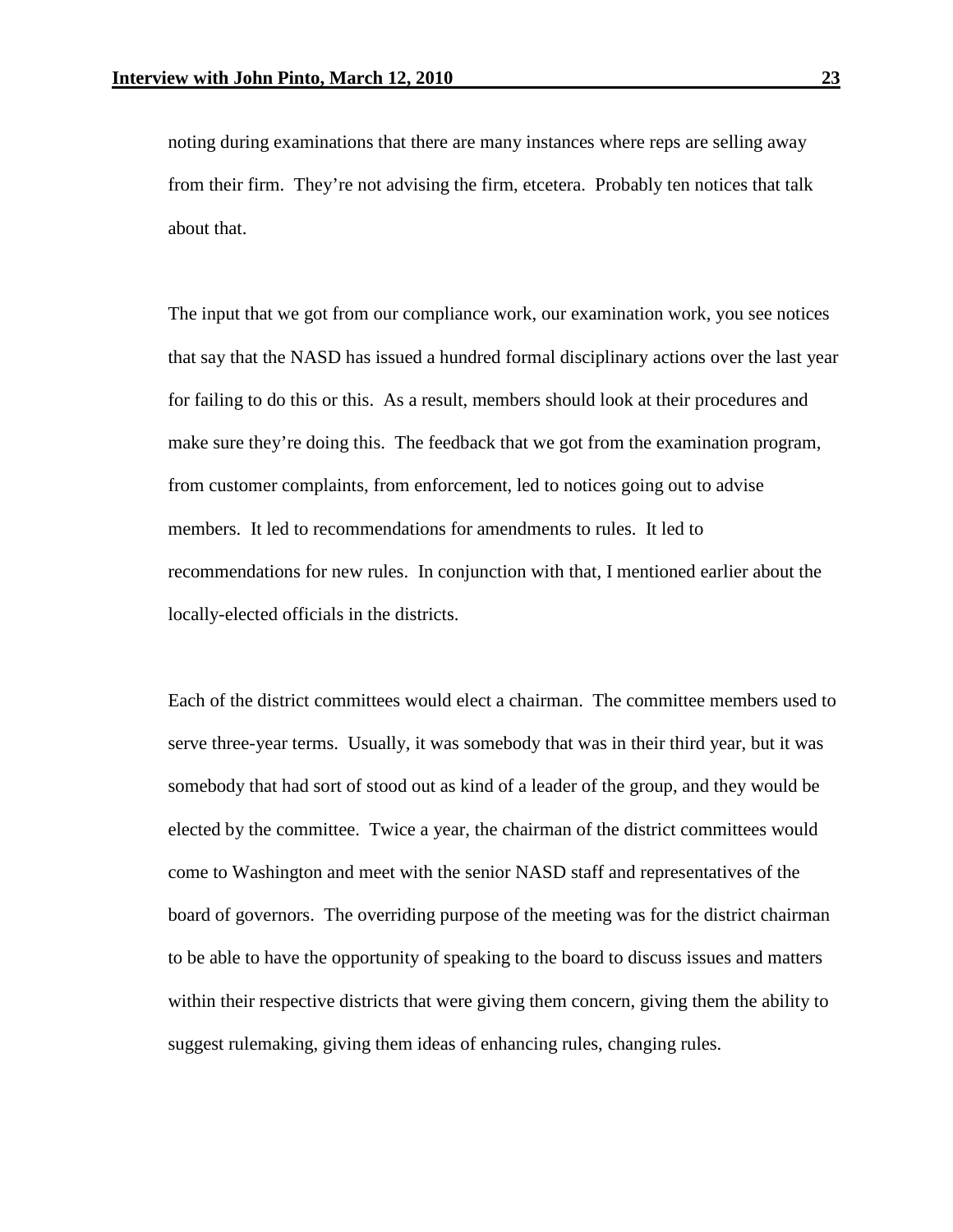What it was was senior industry people that were on the district committees speaking to the board. From '75 on, I was the person in Washington that had responsibility for chairing these meetings, for spending a day listening to, often times, complaints about what was going on, maybe things that I needed to deal with, but not things that rose to the level of the board. I would prepare reports twice a year that would be a summary of these recommendations to the board. We would present them to the board, and then at the next meeting, I would prepare, again to the board, a report describing what steps had been taken in order to address those recommendations. It wasn't that they just made them it was like, "Okay, thanks, guys," and it went on.

We had to provide updates as to what was happening with these things. Often times, the result was that new rules were recommended or new procedures were adopted. It gave the opportunity to take somebody from Seattle, who's not going to meet with the board, to come in, talk to their fellow district chairman to see, "Yes, we're having that problem too." You come to a consensus of what's more of a national issue versus something that I had to deal with in one district. That was other input.

In addition to that, there always was standing committees of the board. You had the Board of Governors, but then you had a corporate financing committee, you had an investment company committee. You're familiar with that. These folks would meet a couple of times a year, and it was for the purpose of talking about the same thing, what's going on in their respective areas, where do we need rulemaking, where do we have a rule that doesn't work, and it's not effective, or it's not in place. Those committees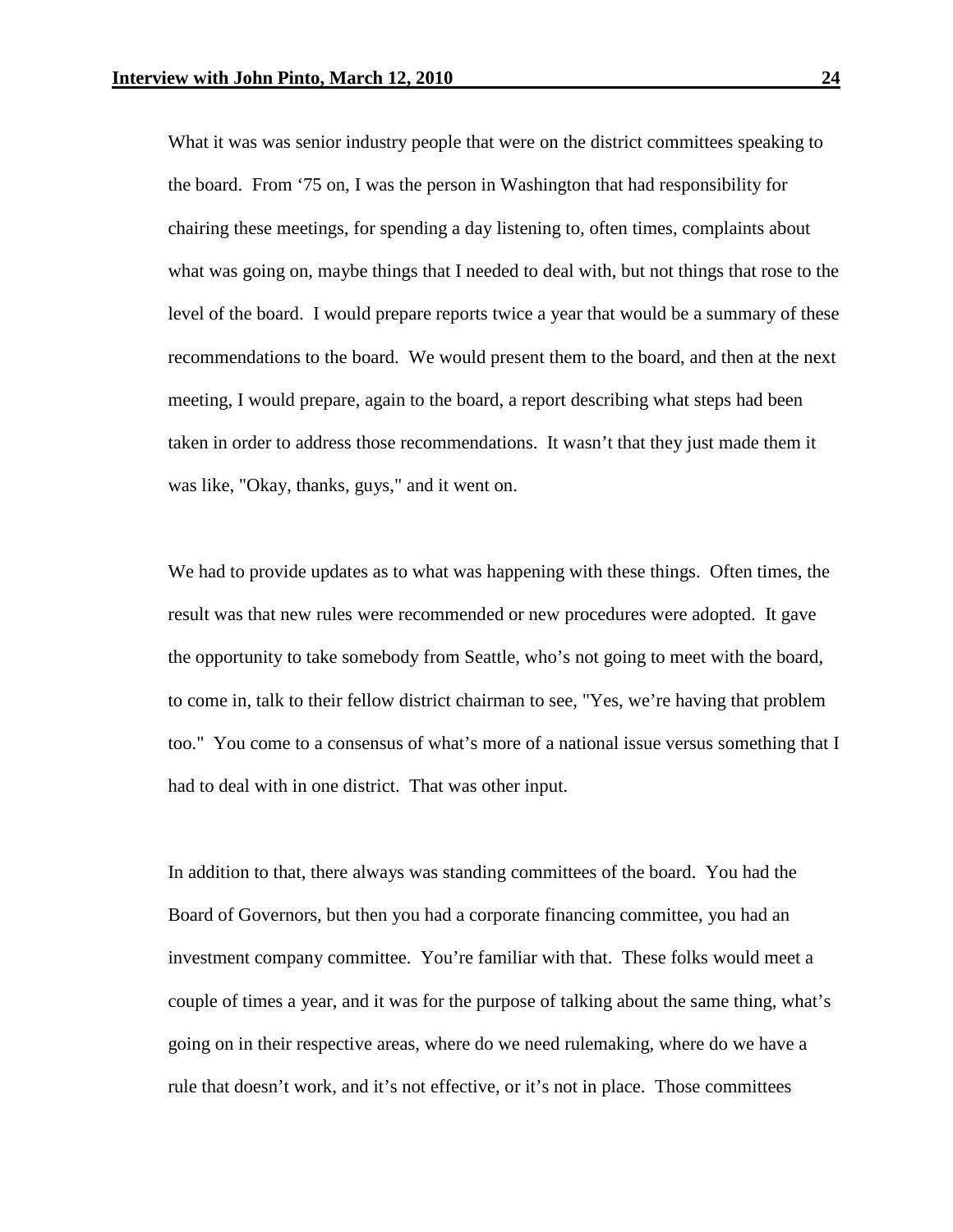would issue reports that would be discussed at the six board meetings. The Board of Governors met six times a year.

The National Business Conduct Committee, which was the board level that reviewed all of the district disciplinary actions, they would all come up to the National Business Conduct Committee for review. Again, they're looking for consistency, uniformity across the country. You didn't want somebody in Seattle being thrown out for three Reg. T violations and somebody in New York getting a \$400 fine. They're looking at it for consistency and that sort of thing. All of these matters that would come in from the standing committees of the board, that were appointed each year by the board, all funneled their way up to the board for deliberation at the board meeting about whether rulemaking was required, or whatever action was necessary.

- **KD:** Moving on a little bit, you've been talking about dealing with the broker dealers, first in New York and then in the national level, the firms. You said early on that NASDAQ was just this little thing. Well, getting into the eighties and it's not a little thing anymore and you've got, more or less, a market to worry about as well, tell me how that changed the enforcement task, and how you dealt with that.
- **JP:** One of the areas that I had responsibility for, I think starting in the seventies, we had a very small market surveillance department. If I remember, it was four or five people. In the seventies, there wasn't trade reporting. They oversaw the market as best they could back in that time, and I had that group. I maintained responsibility for market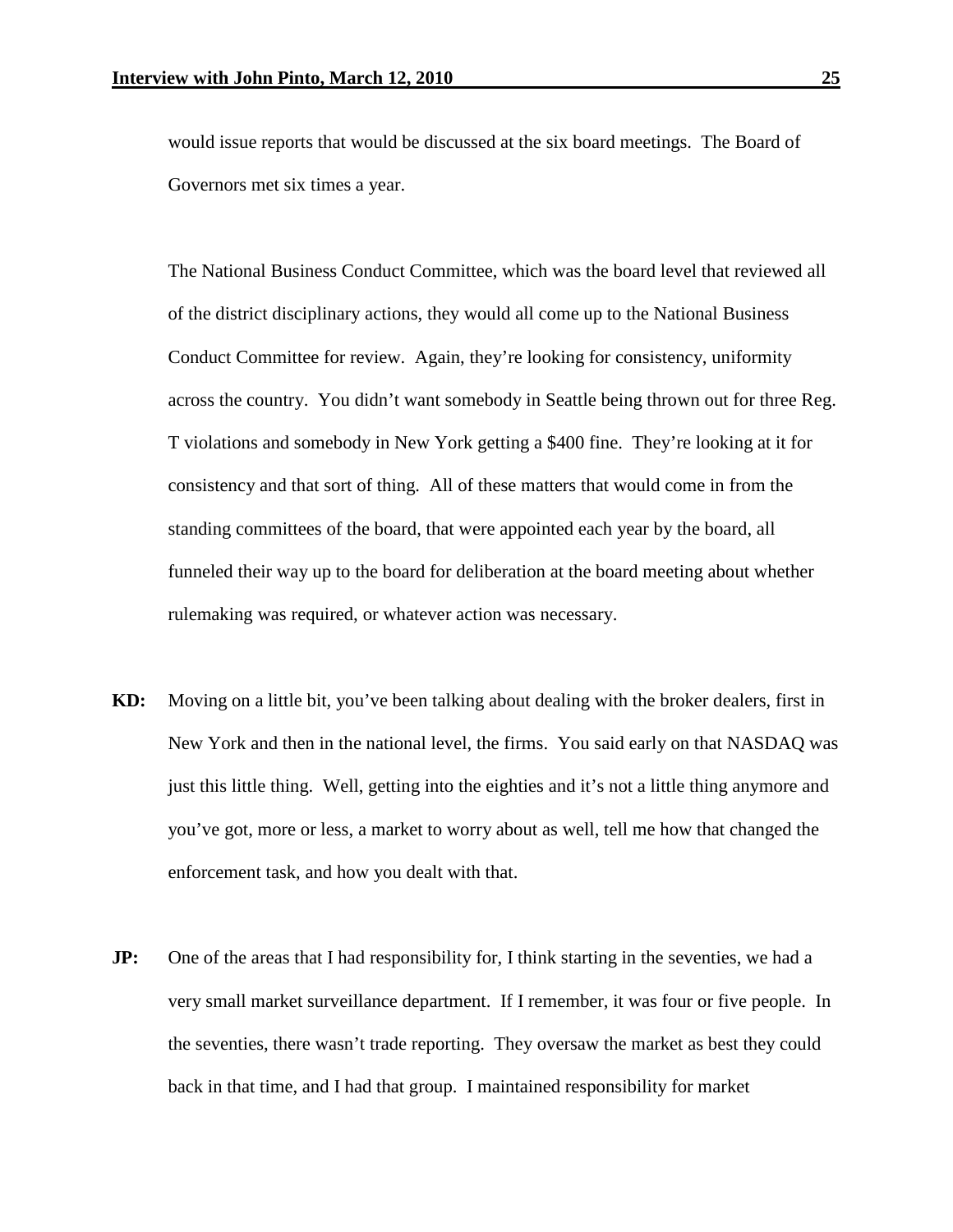surveillance. It used to be called market surveillance. The name has changed to market regulation. I had responsibility for market surveillance from probably the mid-seventies up through 1996. Whenever NASD Regulation came into being, I had responsibility for market surveillance throughout that whole transitional period.

As NASDAQ evolved, we had reporting rules. I don't even remember what the rules required back then, but they weren't transaction reporting. You were reporting representative prices and that sort of thing. We had information that the market surveillance folks monitored. I think it wasn't until 1981 or '83 where trade reporting was required for the first time in the NASDAQ stock market. Trade reporting was required only for the national market stocks, NMS stocks. If I remember right, you had national market system stocks, NMS stocks, and then you had other NASDAQ stocks. You had trade reporting for NMS stocks. Eventually, later in the eighties, trade reporting became effective for all of NASDAQ.

**KD:** What does that mean? Does that mean you have a better look at what's going on?

**JP:** What it meant was, under the trade reporting rule, and I think it was this way from inception, the details of the transaction were required to be reported within ninety seconds of execution. That meant that you had a buy of one hundred shares of Microsoft at 17 7/8 at such-and-such a time, and that had to be reported. That information was reported electronically, and we maintained information of that electronically. It,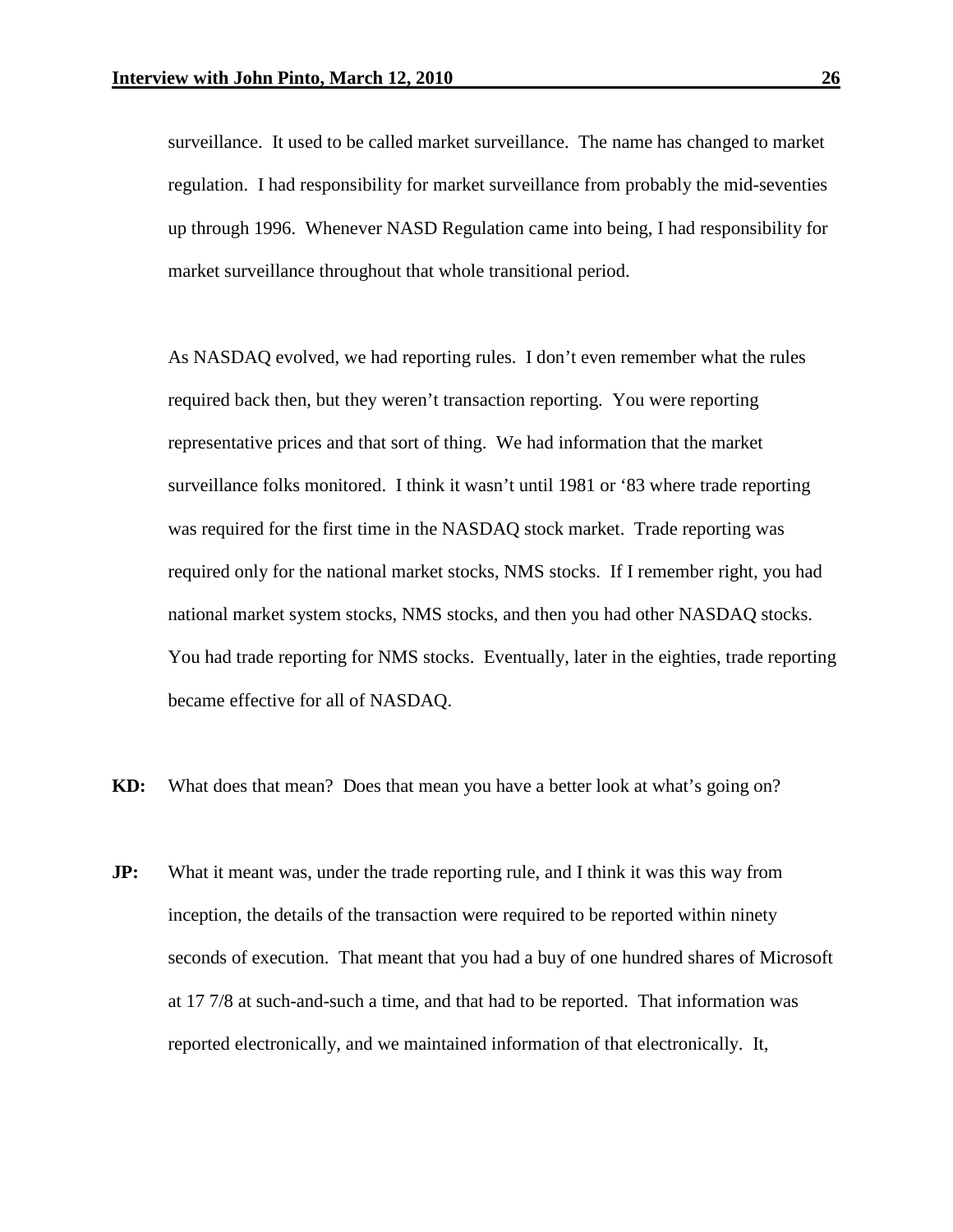therefore, gave us far more real time information for us to be able to utilize in looking at what was happening in the marketplace. We had a Stockwatch Group which was there.

There were three people that ran Market Surveillance while I was there. Molly Bayley, Chris Franke and Jim Cangiano. Most of the more advanced technology changes came under Jim Cangiano's realm. Molly was on in the earlier stages, and Chris Franke was there during the earlier days of the technology. If you wanted to get into more detail about, specifically, what and where, those would be people. All three of those people reported to me in my role over the years. As the technology evolved and as the information became more real-time, we had a group that was in stock watch that took care of quote halts, quotation halts. Back then, I don't think we had trading halts. We had quotation halts. But we told folks, "If we have a quote halt, you're not supposed to be trading during that time."

Basically, what that was is issuers had a responsibility to call the stock watch area when they were about to release material news. Not after they released it, but prior to, which gave us the opportunity to consider what the news was, make a determination of whether it was material, and then if we felt it was, to halt quotations in the security in anticipation of material news.

The analysts who got the calls, I was the primary officer who they called for quotation halts. Anyplace I went anywhere, they always had to know where I was and how I could be reached by phone, and if I couldn't be, who was my backup.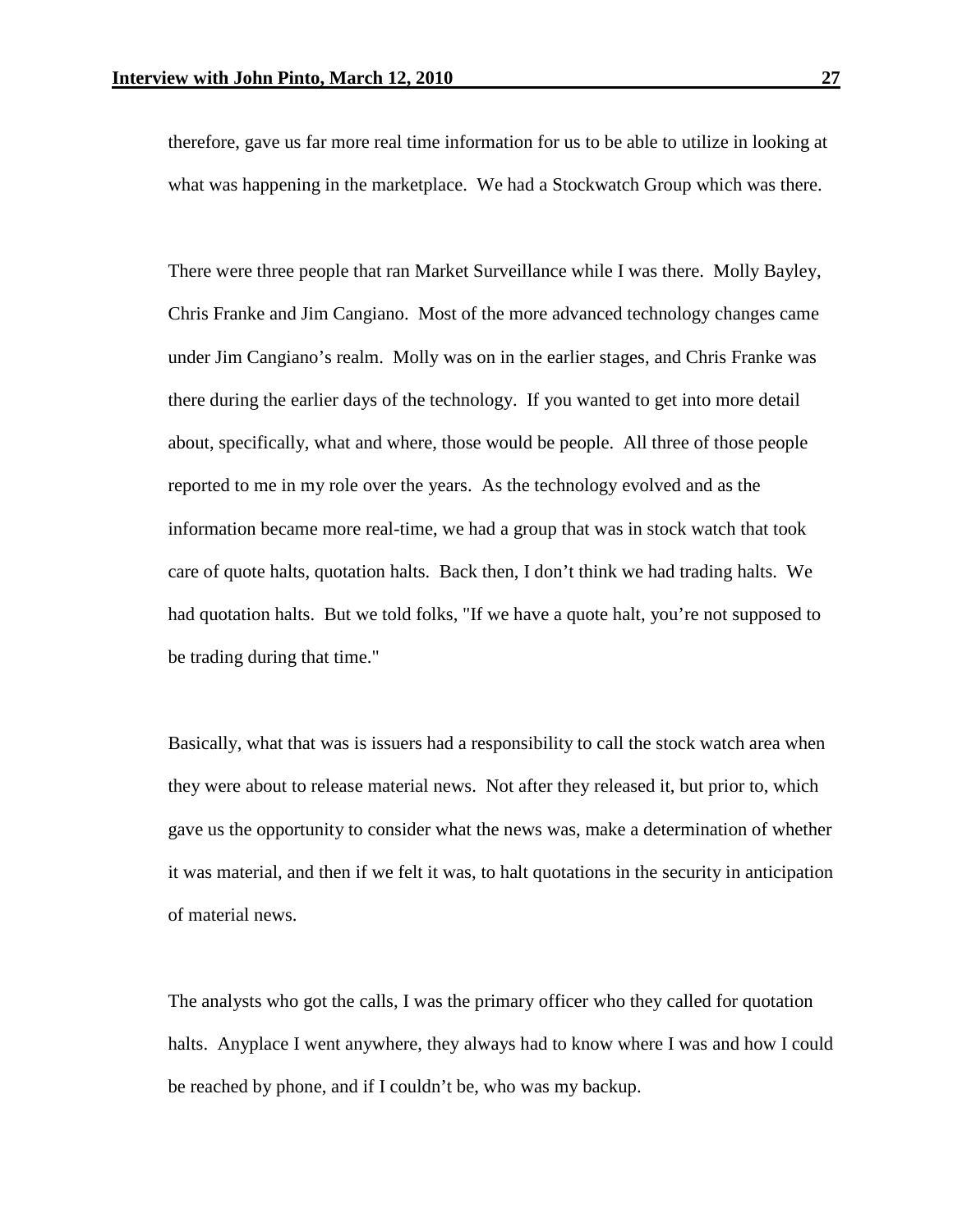- **KD:** What was the purpose of the quotation halt?
- **JP:** The quotation halt was in order to put the market on notice that material news was about to be released, so that you didn't have serious disruptions in the marketplace because somebody who is particularly astute knew news that somebody else didn't know. If you had your finger on the newswires, you'd know immediately, whereas somebody who didn't wouldn't. You had a lot of disruptive conduct. It continues today. You see trading halts that take place on the exchanges. It's so that you don't have these explosions, especially now, but the idea was that you wouldn't have these incredible disruptions in the marketplace where you had uneven distribution of information that caused some investors to be disadvantaged because they weren't sitting at a terminal or they weren't sitting at a newswire.
- **KD:** Did insider trading factor into that?
- **JP:** Sure. Sure. It could, of course. Especially because that's part of the kinds of investigations we would look at. Let's say you had material news, or let's say that some issuer didn't, and you call up and say, "What's going on?" and they say, "Oh, well, we just put out release we're being taken over." We might halt quotations at that point so that at least we can get that news out. One of the things you would look at is what kind of trading took place before the news came out. This is easy kind of stuff. I can't believe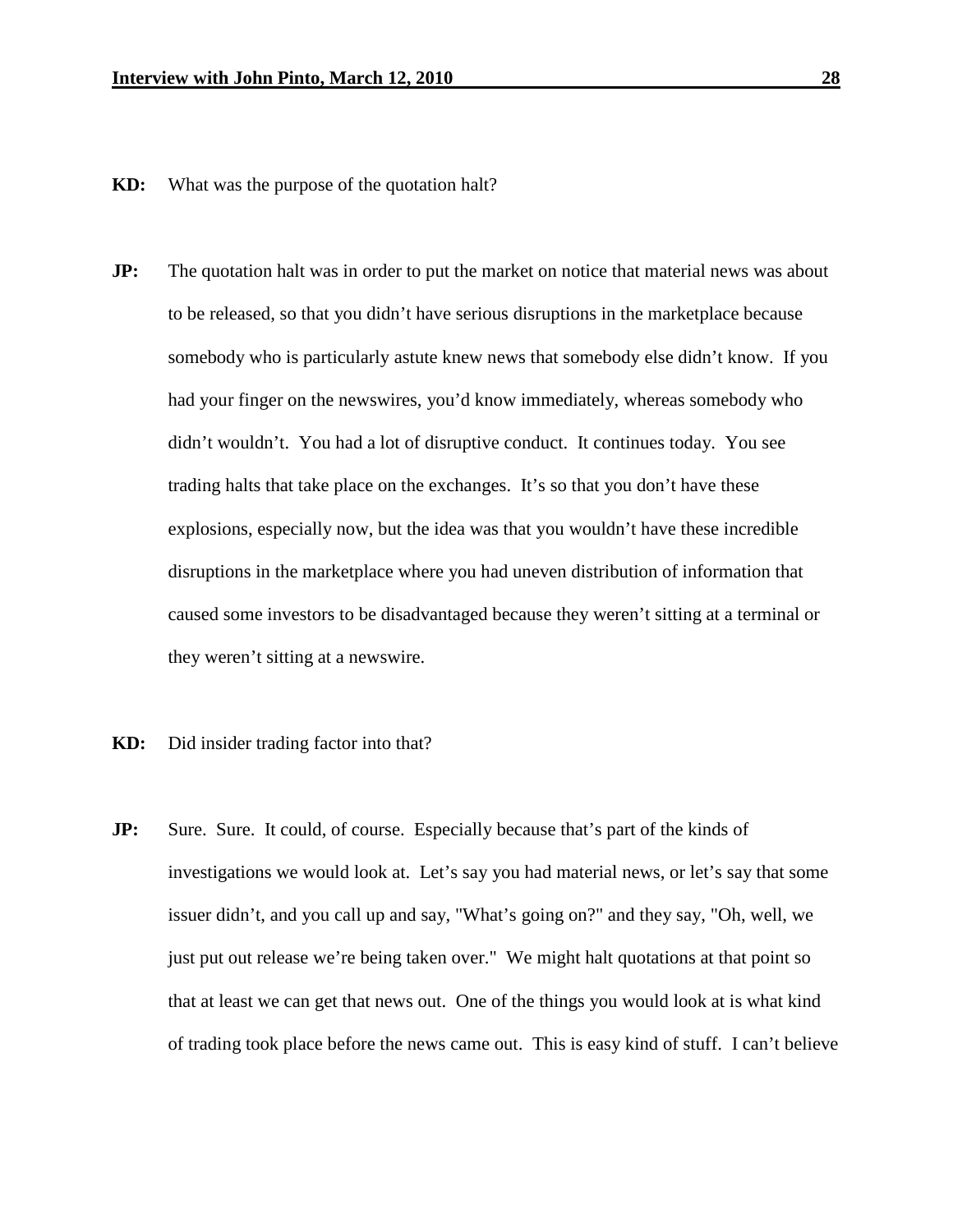people didn't realize this. We would look and see what kind of trading activity took place before either the news came out or before the stock broke.

It was pretty easy because we had all the trading information, so you'd look and see who was doing all the trading, and you'd look to see whether you had readily-identifiable names. Often times, the trading activity, you'd find that it was actually taking place by customers or issuer insiders, over whom the NASD didn't have jurisdiction. A good number of our insider trading cases were referrals to the SEC because they involved trading by individuals who we didn't have jurisdiction over. The sum and substance of it is that as the information became more refined and became a broader applicability across broader markets, the automated systems that were in place got greatly more sophisticated, got greatly more expanded over a wider range of issues and caused our procedures and policies within market surveillance to be much more sophisticated in what we could do in order to monitor what was going on in the marketplace.

As you carry the evolution to today, a good portion of the examinations that we would do at market surveillance where you sent examiners out with some information, today there's so much information that the examiners, in many cases, don't require on site exams. There are reports that are sent to firms, basically, with all of the information already there because you got it. You're looking for, "Can you explain any of this? Because otherwise, you've got a problem." That's how a lot of the sweeps are done today. We didn't really do the sweeps. We probably called them special exams back then. As market surveillance evolved, the scope of their reviews got larger. We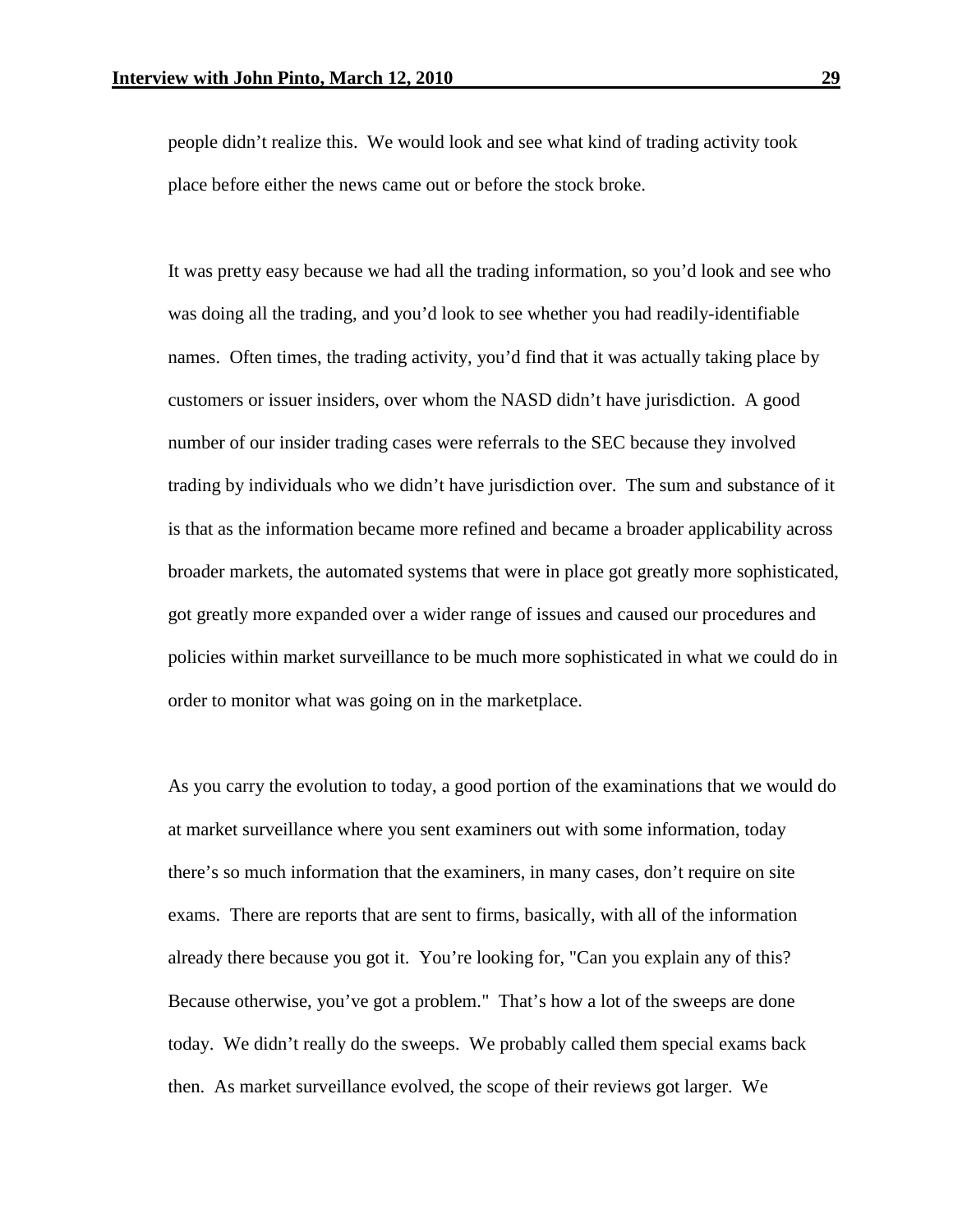established in the mid-eighties a Market Surveillance Committee similar in concept to the district committees.

The Market Surveillance Committee charter was to look at the reviews that were done by market surveillance and to adjudicate and make a determination about what do we do with these. How do we deal with them? I didn't want it to be a staff decision of what to do with these things. It had gotten to the point where we were doing a lot of these and we said, "We don't do this in the district; we shouldn't be doing this here." We established a Market Surveillance Committee. The first chairman of the Market Surveillance Committee was Carl Sherr, he's with Carl Sherr & Company up in Worcester, Massachusetts.

Carl was the chairman for the first couple of years. Carl had been the chairman of the NASD board in '83 and became the first chairman. He was sort of like Mr. Market Surveillance Committee.

- **KD:** They're making policy.
- **JP:** Well, they got to do the same thing that we did in the districts. The Market Surveillance Committee would meet. Mainly, initially, the concept was to review the results of our exams. They did a lot of reviews. They would look at a lot of issues and find no problems, so those were to be filed without action. We had a lot where we found some minor things, so you'd issue letters of caution and the like. They found things that rose to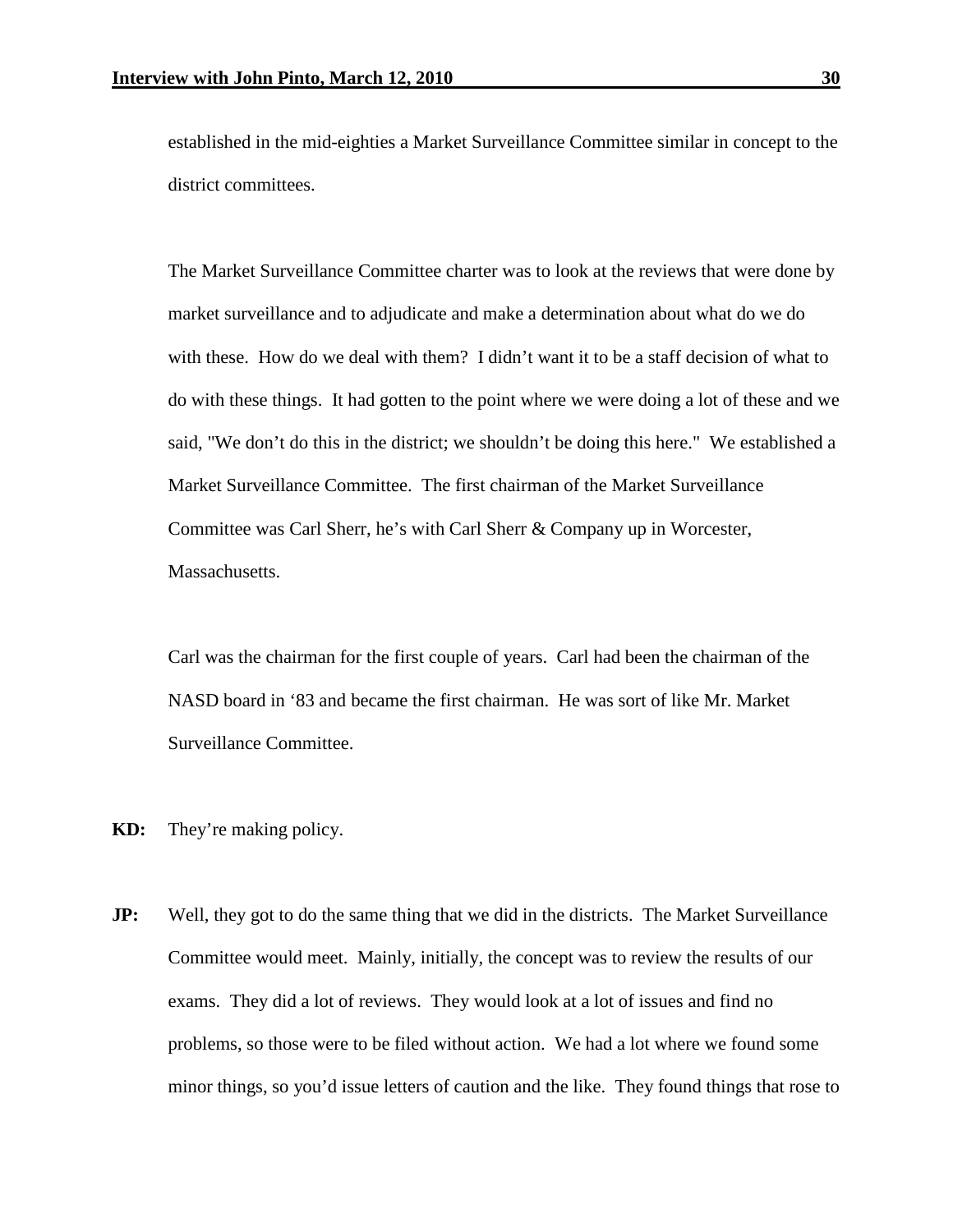the level of serious violations. We needed a body to say, "This should be a formal complaint."

We needed a body, as we did with the districts, when the districts had a complaint that wasn't handled through an AWC because you had AWC's in market surveillance as well, where there was a hearing necessary, you would have a subcommittee of the District Business Conduct Committee, which are three individuals that sat, listened to both sides, listened to the evidence, would deliberate and come down to a decision. Market Surveillance, we established the same thing. When we issued a complaint, they respond, whatever. If there was a hearing, we would have three members of the Market Surveillance Committee, because it's more specialized.

You didn't want to bring in somebody that was a mutual fund expert, because you're dealing with trading activity and market activity, and these three individuals with industry experience would listen to the evidence, listen to both sides, look at the documents and issue decisions. We had, basically, the Fifteenth District Committee, but it was the Market Surveillance Committee, focused on market surveillance issues.

- **KD:** Because the governance of the NASD revolved around these committees, that's why you had to have a committee do it.
- **JP:** Because of the governance back then, until there was a change, only a district committee, and now a Market Surveillance Committee. You had to adopt all the bylaws and other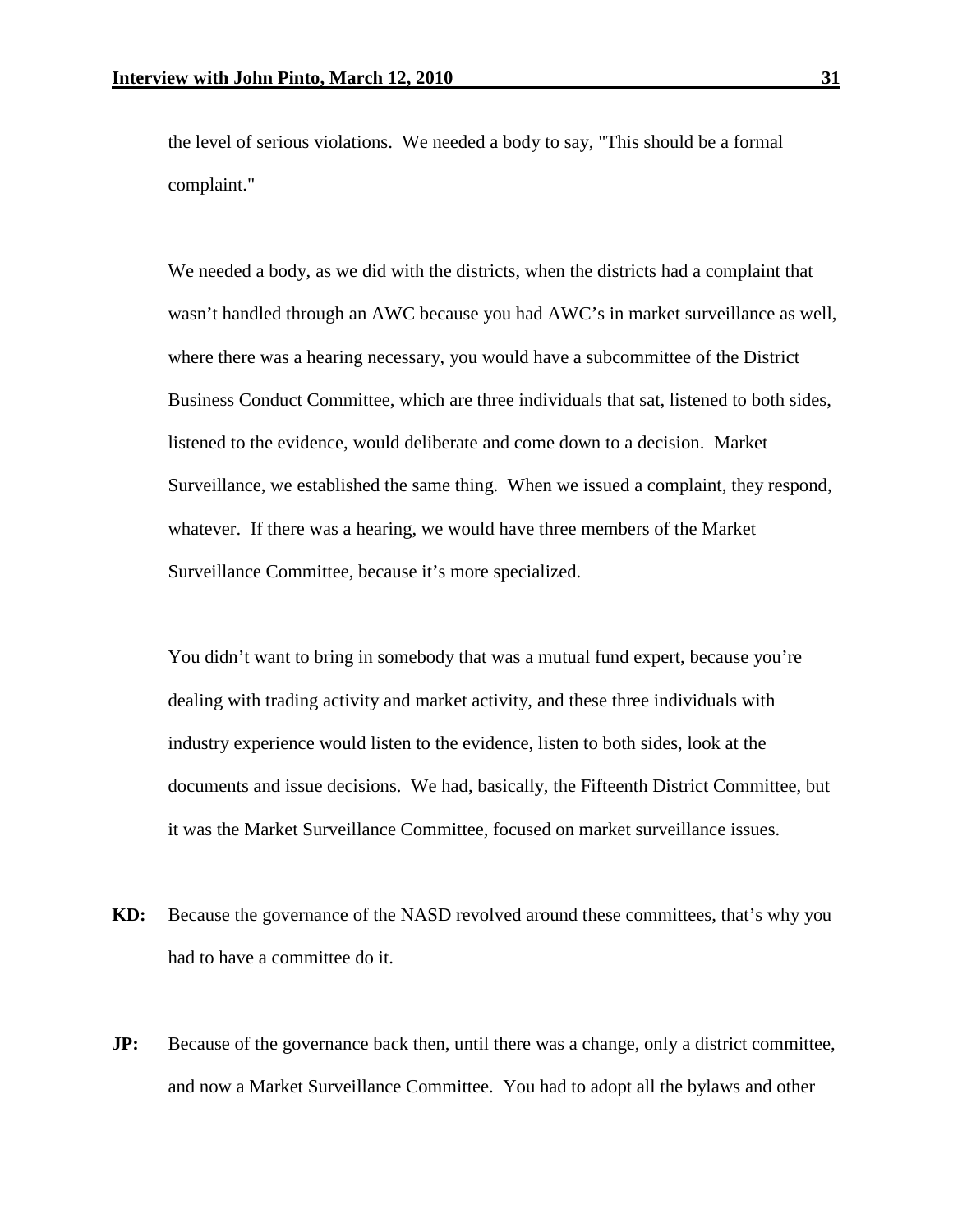stuff that established the Market Surveillance Committee the same way the bylaws and what have you established the district business conduct committees. It sets out what they can do and what have you. Now you have the same support to establish the Market Surveillance Committee, but in those days, self-regulation really meant that it was the business conduct function, whether it's at the district level or the market surveillance level, that reviewed these and applied their businessman's judgment in conjunction with input about what the rules and regulations are to make a determination about filing complaints.

The staff just couldn't do it. It didn't have the authority, so it had to come through the committee. I was involved going back to 1973 through 1996 in differing levels. When I was in New York, I was preparing this stuff to go into the district committee in New York to make the presentation to say, "What do you guys think?" Subsequently, I oversaw all of that happening in all of the fourteen district offices by all the district people that were charged with the responsibility to do that. I went around to every single district committee at least once a year, and I attended these meetings, and I would sit in and listen to what was going on, and oversaw all of that. In addition, at the district committee, the first part of it, I would give a little overview of what's going on and that sort of thing, and they would ask questions.

Then the district business committee would sit and I would listen to what was going on. Back then, that's how it was done. That's how the responsibility was charged. It was in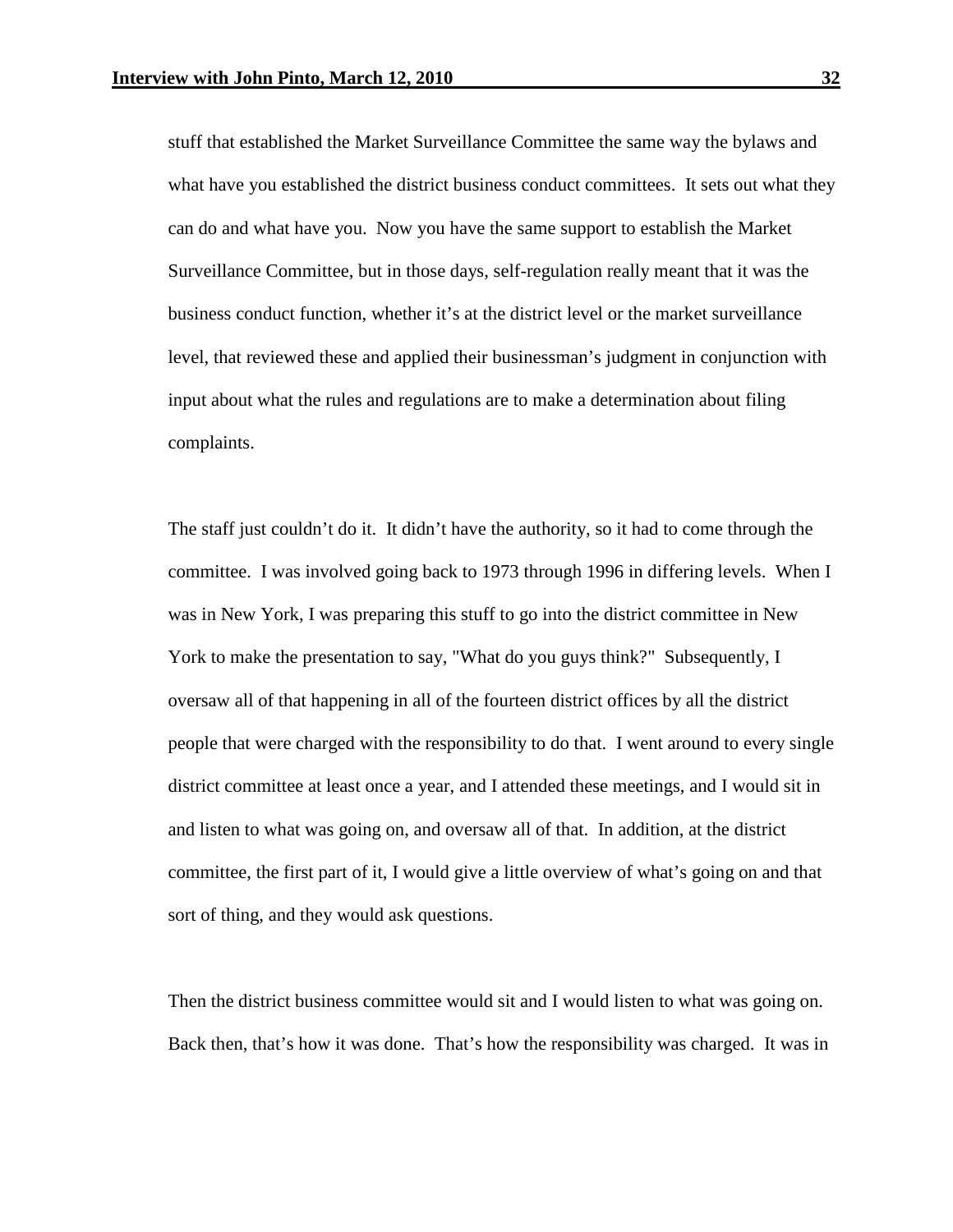the hands of the District Business Conduct Committee and the Market Surveillance Committee.

- **KD:** It's interesting. Everything worked through the district committee, so when you got NASDAQ and you had to regulate NASDAQ, you, essentially treated it like another district.
- **JP:** In essence. I guess if there were no NASDAQ, I'm not sure how much a pink sheet market would've led to the establishment of a Market Surveillance Committee. I think the evolution and the growth of the market—when you think about it, it's pretty remarkable. When I was in the training class in 1969, John Hodges, who was the guy that was a senior vice president, came in and gave us a slide presentation of this new thing called NASDAQ that they were developing. It was NASD Automated Quotations. That's what NASDAQ is. He was giving us this little slide show on the little Bunker Ramo terminal and what it was going to be. So in '71, it came onboard.

I don't think even Gordon envisioned—conceptually, it was smart. You have all these market makers all over the country. Now you were going to, for the first time, connect all of them electronically so that you didn't have to go to the floor of the Exchange to find all the people willing to trade these stocks. You had this terminal where everybody that was involved would have some way to input. That evolved. In the beginning, you had representative bids and asks. You really didn't even have a real quote. Eventually,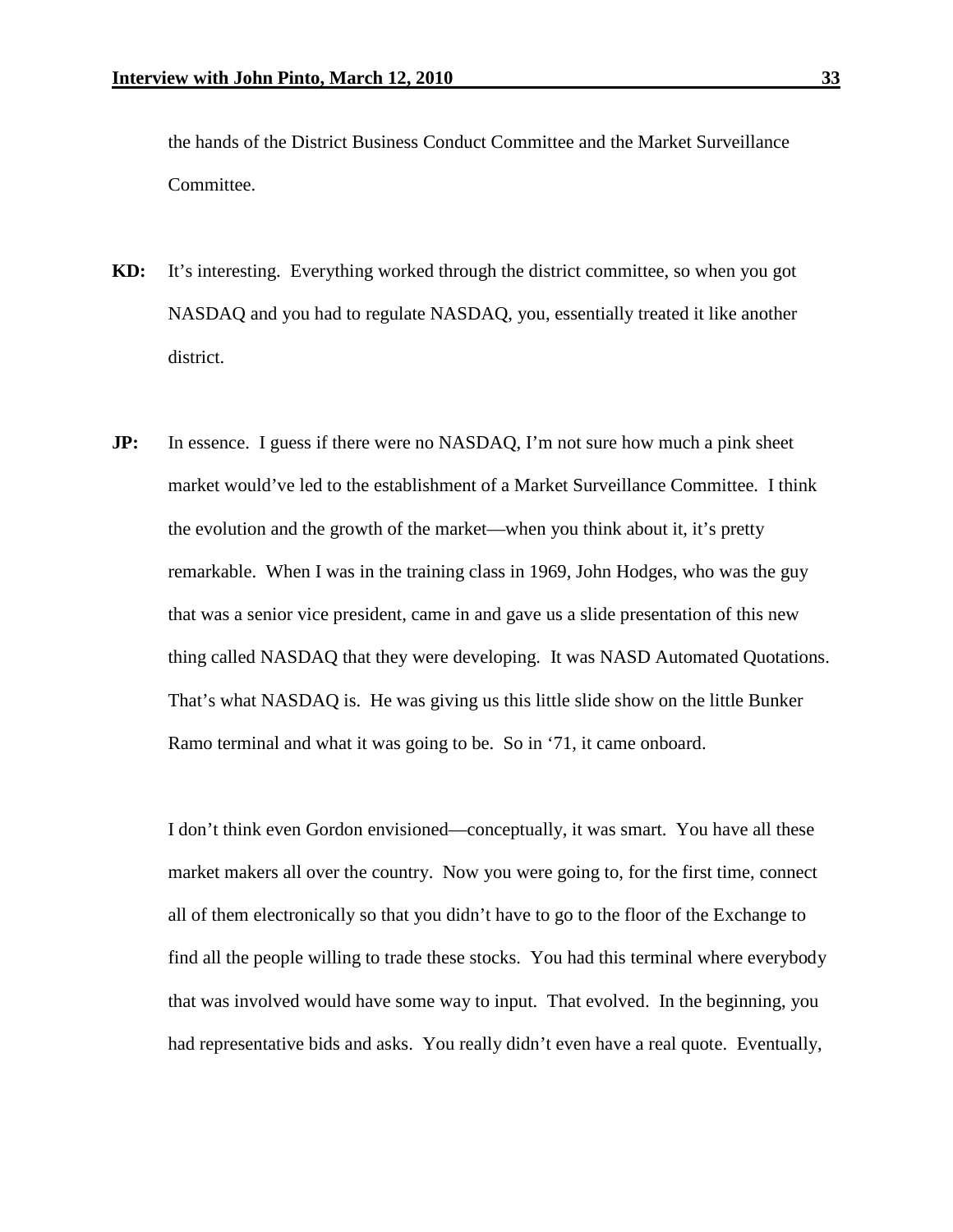you got real quotes. You got on a level two—you showed every market maker that was quoting.

Whether you were in Boise, Idaho, or New York City, when you punched up on your terminal level two, you saw Merrill Lynch, you saw Dean Witter, but you also saw Janney Montgomery in Philadelphia, you saw Mesirow in Chicago, you saw all these firms competing on a screen to get business. It wasn't like, okay, you go to Merrill. You looked, and you saw the best market and you went there. That grew, and we grew with it. I think because of the growth and popularity of the market, it mandated more robust regulation, more robust systems, and that mandated that you have a mechanism to regulate that market through the district committees and through the Market Surveillance Committee.

- **KD:** You mentioned pink sheets. Those hung on for a while. You also had the over-thecounter bulletin board. What was the idea behind that?
- **JP:** The Penny Stock Reform Act, 1990, when you're talking about stages of stuff, you had the NASDAQ in the eighties, but you then had penny stock issues. That was the late eighties. It was a big deal. Penny stock was a big deal. I remember being on a panel in Denver with David Ruder, who was then the chairman of the SEC. We were in Denver. Talk about being in the home of penny stock. It was at the annual conference that the director out there of the SEC regional office, Bob Davenport, would hold of the state and federal regulators, and I would go out and speak at that thing every year. David and I are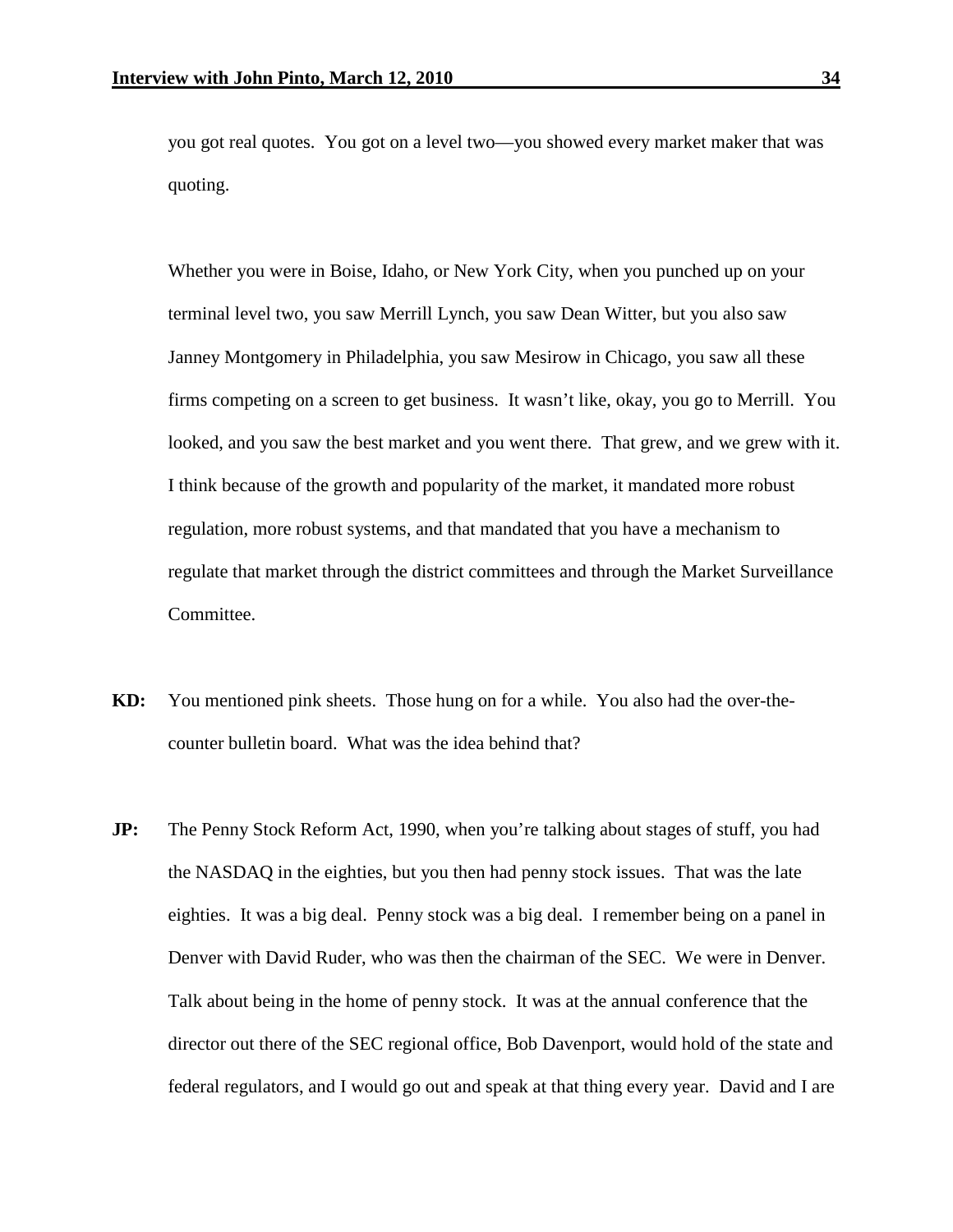on a panel, and I remember the question was, "What do you think is going to be the big issue going forward?" and mine was penny stocks.

I remember this was '88, because he basically said we're declaring a war on penny stocks, penny stock fraud. We're going to be working with the NASD and we're going to be doing this stuff. Going forward from there we put together task forces, we put together strike forces. I remember going out there early one morning. We had like fortysome odd examiners from the states, the SEC, maybe more. NASD. In a room, we gave them the old go-get-them, and we gave them firms to go examine.

We kept track of it. It was like a battle station, but we went out *en masse* looking at firms for purposes of net capital, purposes of operations, and purposes of fraud. Penny stock fraud became a very big regulatory compliance, financial and operational issue in the late eighties. We worked very, very closely and very, very well with the SEC in dealing with that.

The Penny Stock Reform Act, I'm sure, came out as a result of all of that. It called for the establishment of some centralized system. It just so happened that we had already, we at NASD, if my chronology remembers correctly, had already established an OTC Bulletin Board whereby we would gather information into this bulletin board. I don't think it was quotes. I don't remember exactly, but it gathered information about what was going on. It didn't replace the pink sheets, because they still continued. It became the more viable recognized entities for broker dealers to input quotations. I think that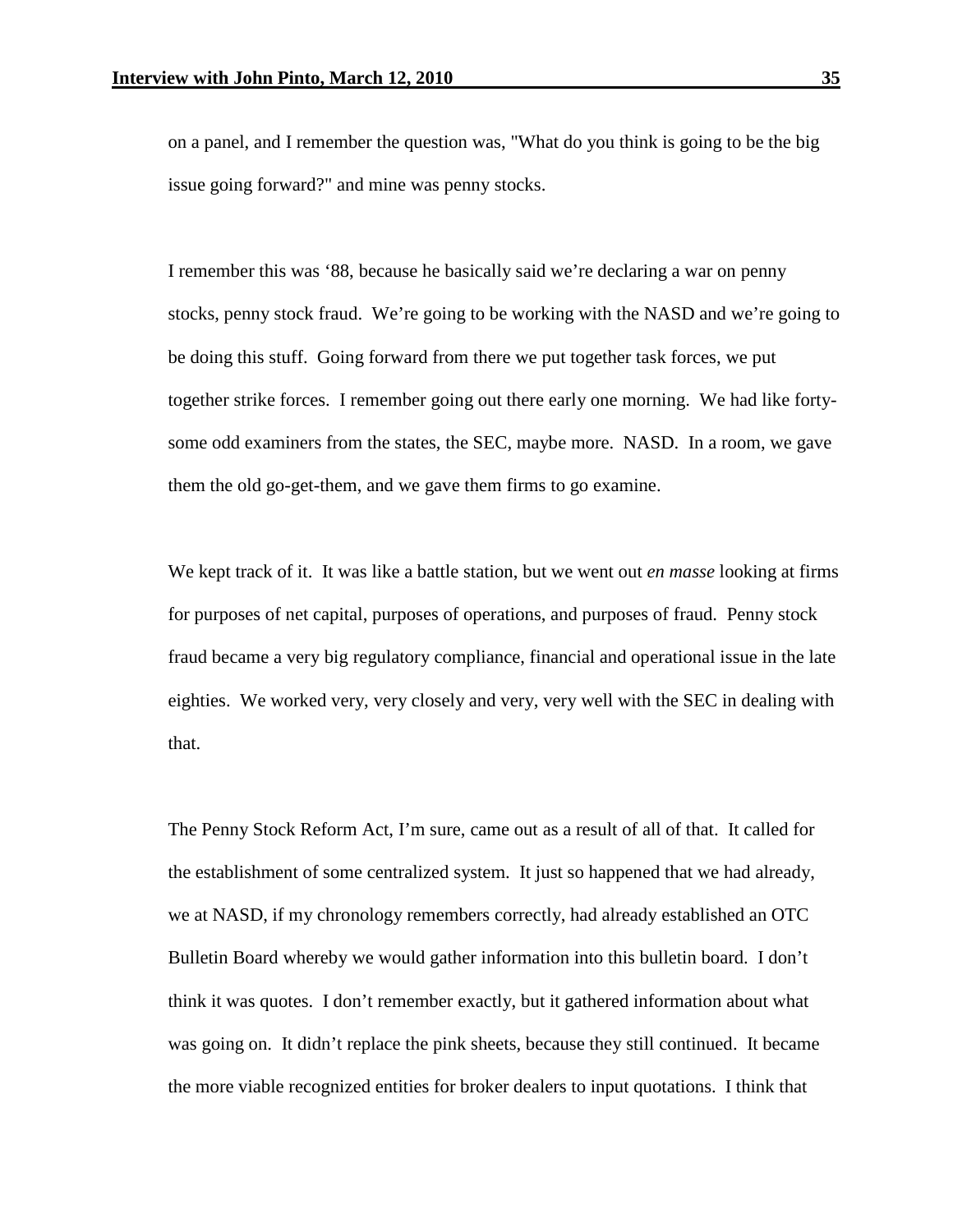was the genesis. There's a Form 211 that firms had to file when they wanted to have additional stocks put on the bulletin board that went through.

Originally, it was in the antifraud department, moved over to the market surveillance department. They had to provide a lot of information about what the company was, "Where are you getting these quotes from?" You couldn't just come in and say, "I want to quote Pinto Aeronautics at seven." You had to give some information before we'd give you the approval. In fact, Ken Worm still does that for market regulation at the NASD today, probably for pink sheet stocks.

- **KD:** So at this point, market surveillance has got to be pretty big.
- **JP:** Market surveillance grew pretty significantly. Absolutely. I think there are over 200 people now. You can verify that with Tom Gira who runs it now. Tom Gira's the EVP that runs Market Reg for FINRA right now. It grew dramatically. To show you, I was on the sixth floor at the NASD. I had my group, which were the guys that provided financial and operational support to all the district offices, the compliance department that wrote the modules. I had some folks that did some other stuff. In the back of our floor was the market surveillance department. So it fit on my floor.

We used to do demos back there and all that stuff, but they were all back there. Then it grew to the point where they couldn't fit there anymore, and eventually, market surveillance moved to the Rockville site and took up a floor or whatever, and they grew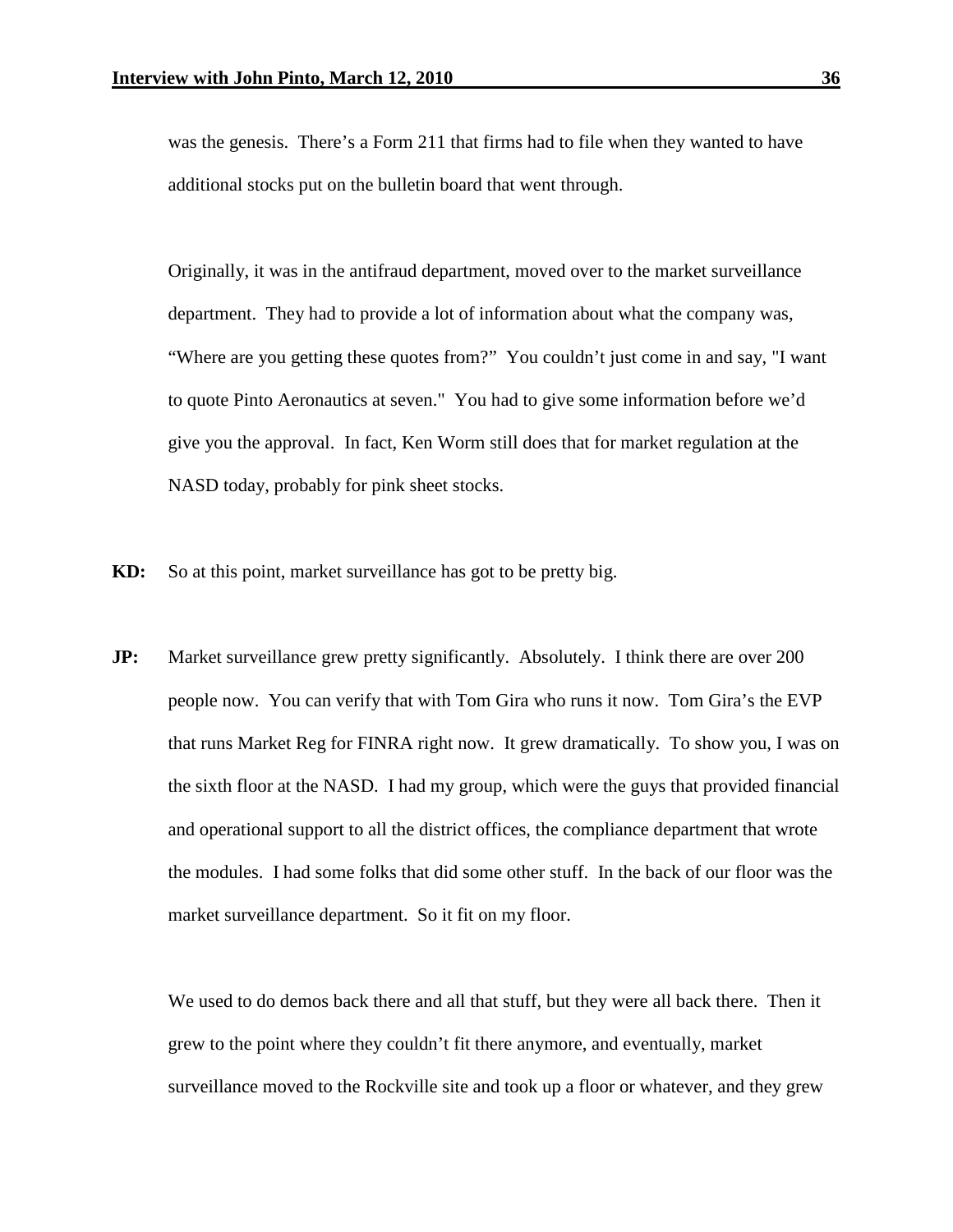there as well because we picked up additional responsibilities. You've got more information, so now you could look at trade reporting. You got a group that focuses on trade reporting. We got information. Now you have to disclose when you're having a short sale.

Now we've got a group that's looking at short sales, and another group that focuses on potential fraudulent type of activity. It grew because as information developed, as systems developed to take care of that, as people's expertise grew, your ability to oversee the market grew, so the department grew. And it got to be a pretty big department. So it did grow.

- **KD:** Newspapers say that, around early 1990s or so, they're saying that NASD is toughening up. New rules, fines are going up, you're collecting more fines every year. Does that square with what you recall? I wondered if the '87 market break was behind that, penny stocks.
- **JP:** I don't know what you're citing as far as what the papers are saying. One of the things I find now is I'm trying to keep up, so I look at what's in the newspaper. I remember when I was at the NASD, I never relied on the newspaper because they were never right. If you think about what we were talking about there, you had NASD evolving with more information and, therefore, more regulatory capability on the part of market surveillance and more systems to look at things. You had the penny stock fraud era whereby you had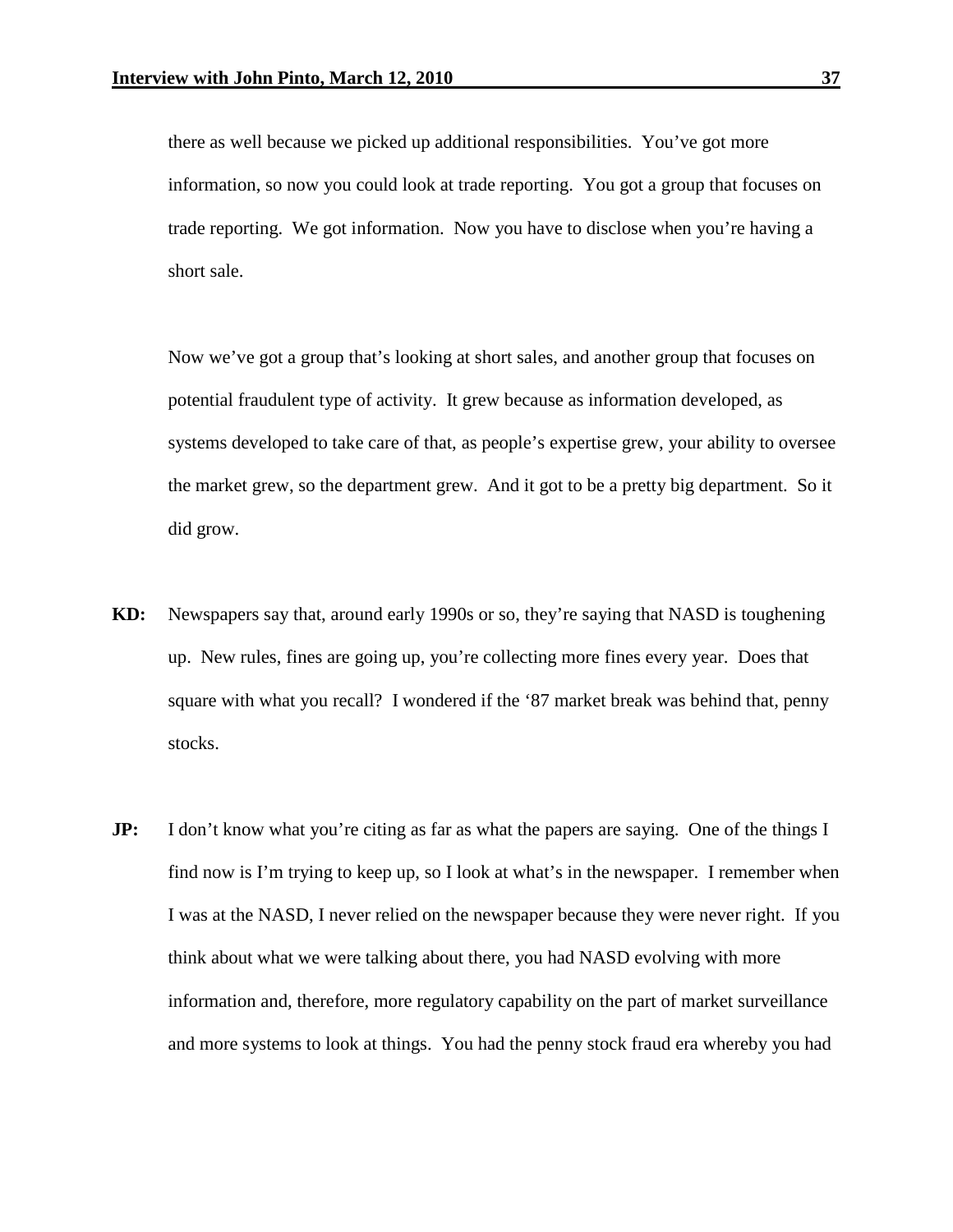a lot of stuff going on with investigations that will lead to enforcement actions. They don't always happen the next day.

You mentioned the '87 market break. What a thing that was. Back in those days, our senior management group was three EVPs: John Wall, Frank Wilson and Dick Justice, Senior VPs and Joe Hardiman. We had our "senior management meeting" every Monday, and we sat around a round table with six people. That was the senior management group. We handled everything that happened at the NASD. That was the senior management. HR, whatever it was, that was our group. Each of the guys around that place had a responsibility. Mine was all the stuff I talked to you about. John Wall was something else. Dick Justice was technology. Frank Wilson was the general counsel.

The Friday when there was a 190-something point drop, I was out in Denver at that conference. Maybe the year before, but I think it was the year before the one I mentioned that I was out with Dave Ruder. I went out every year in October. That's when it was held. Joe Hardiman was there, and Joe gave the speech on Friday, and he was talking about the 190-something point drop, and I remember him saying, "I wouldn't be surprised if Monday we see this turn around."

Monday we're at the senior management meeting, and we're listening to all the stuff going on. It was a scary time. We meet at 8:30, and all the sudden, you got all the stuff that you're hearing is going on on the squawks and stuff that this thing is going to hell in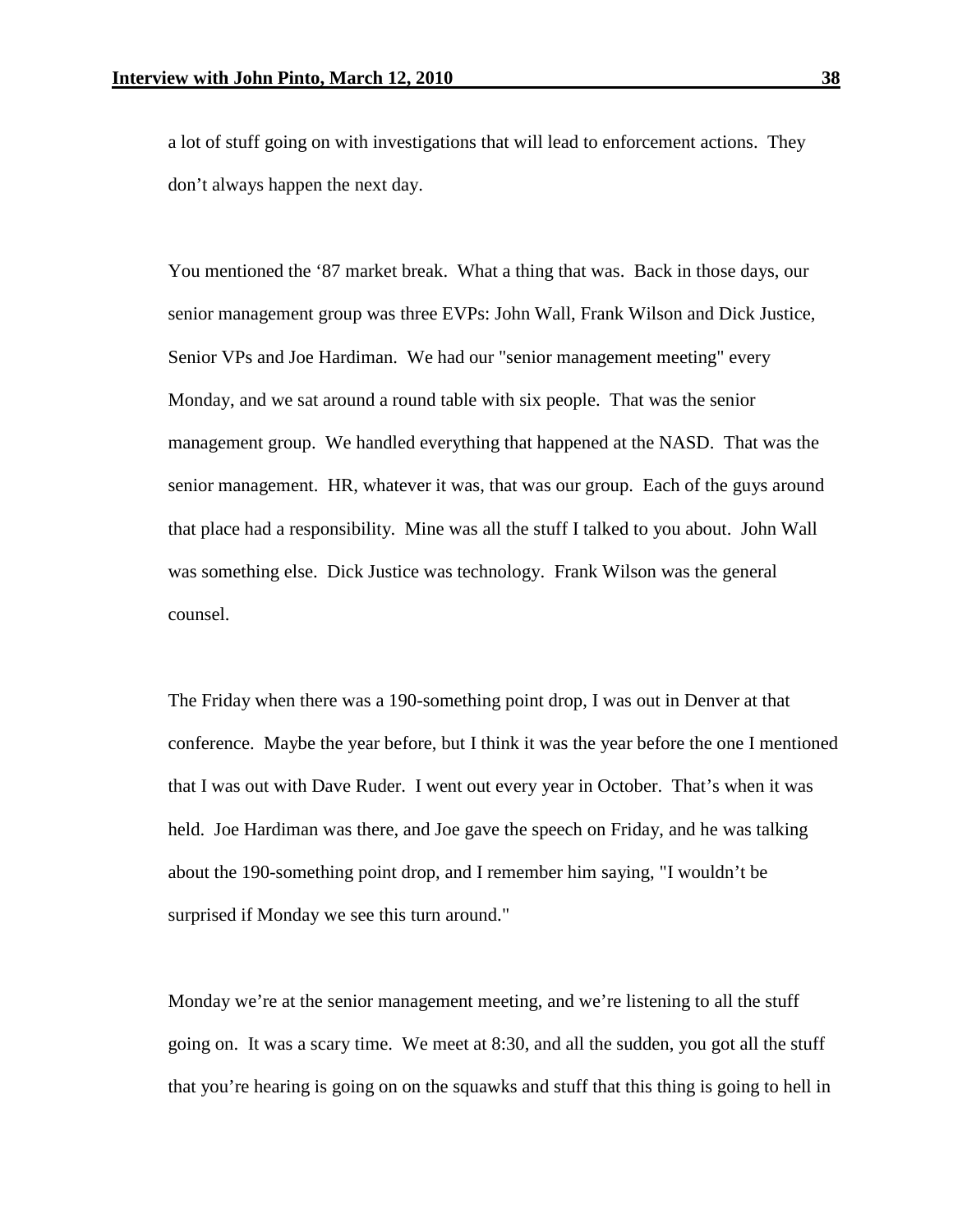a hand basket very quickly. It was a scary day. We listened to stuff going on. We had people going out. Examiners were going out to firms, finding out what's going on, what kind of positions. You've got to look at this stuff not, "Send me your report the end of the week." We're looking at, "Holy shit's going on right now. Let's get out and see what's going on."

It was a scary time. We had a lot of stuff going on. I can't even remember all of the things that were done during that time and after it because you had a lot of settlement and clearance problems at NSCC. You had a lot of DK's, you had a lot of unknown trades, you had price discovery, because markets were moving so fast. A lot of that was going on.

- **KD:** Did you start thinking about how this was going to change your agenda? You must have.
- **JP:** Yes. Whatever you might've been doing, you couldn't drop everything because you had other stuff that was important. Yes. You had to refocus and deal with this because you had to be able to get through all of this, and from a regulatory side, you had your districts. We tried not to make it like every time there was something, you jumped and you had them run, but they had to go out on a lot of special things. We had a lot going on, and I don't remember exactly all the detail, but I can tell you, we had directives going out all the time asking for districts to go out and gather this information, gather that information, bring this back, let us know what's going on throughout that whole period.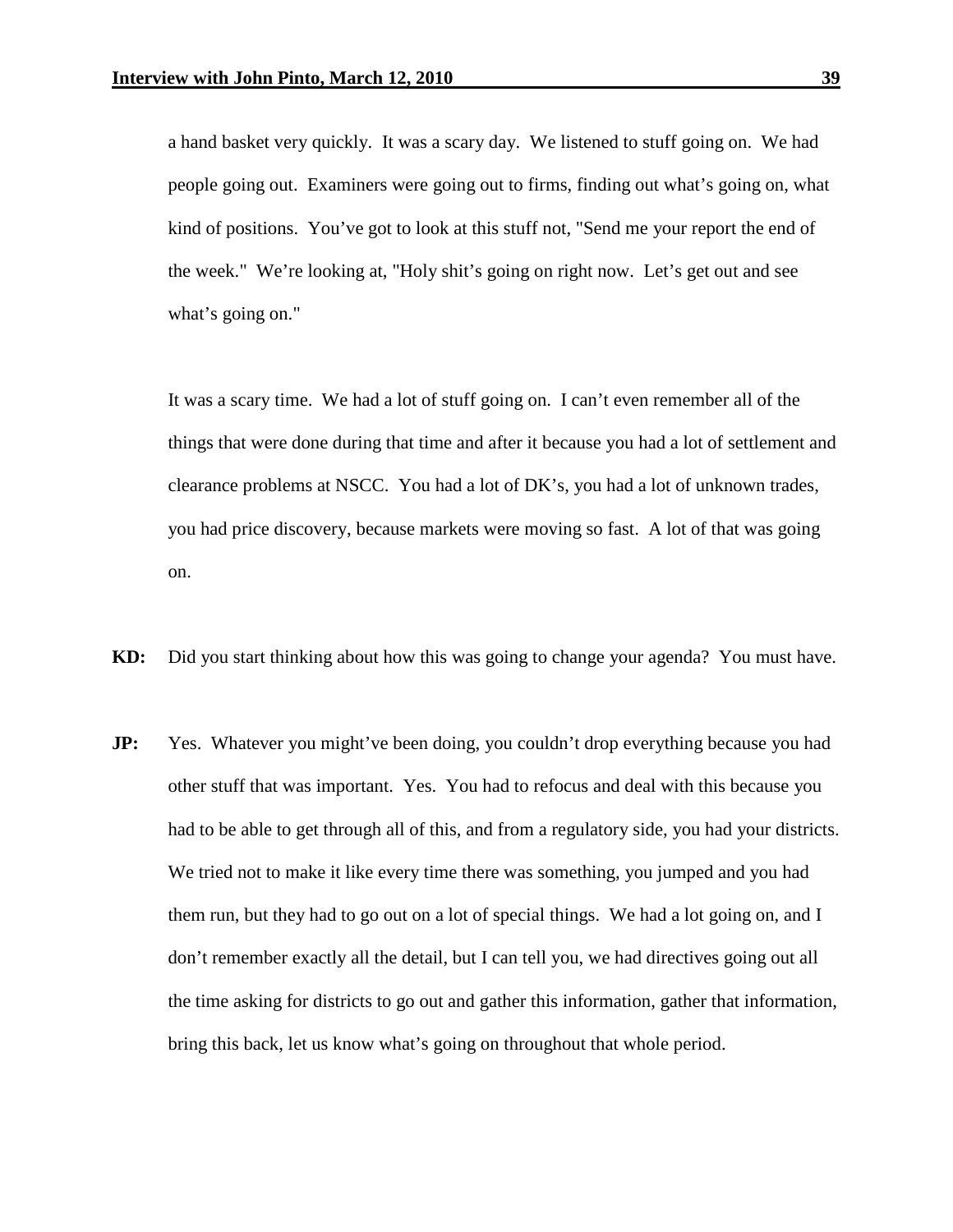It wasn't only the Monday and Tuesday, because Tuesday something happened, probably late morning, which all of the sudden turned a lot of that around and the market, thank God, came back. You didn't have what we got two years ago where it was like the end of the world. It was the end of the world for a day and a half, and stuff came back. I know that you got data that showed how quickly. That didn't end it for us, because you had a lot of difficult problems dealing with these issues in NSCC, the National Securities Clearing Corporation, to settle all this stuff.

- **KD:** But as far as not just dealing with the mess and cleaning up the mess, but going ahead and making sure it doesn't happen again, certainly a lot of it was technology. Your guy who was doing technology certainly had a lot to think about after that. As far as enforcement was concerned, how did '87 change the way you approached enforcement?
- **JP:** Because of the way the responsibilities were separated within NASD, you did have the technology guys that had to deal with technology, speed of the systems, being able to handle volume, that sort of thing. John was in the area of the market side—John Wall in his area. I forget what his title was. Probably EVP market, something. John had to deal with the issues that related to "You guys aren't answering." That was part of the other stuff that we had to deal with too. Not answering the calls, not answering the phones. I got involved with some of that about trying to discern who wasn't answering because they weren't answering, and who wasn't answering because you only have so many hands. A lot of that was shaken out. John had responsibility on the market side. Rick Ketchum came in '91.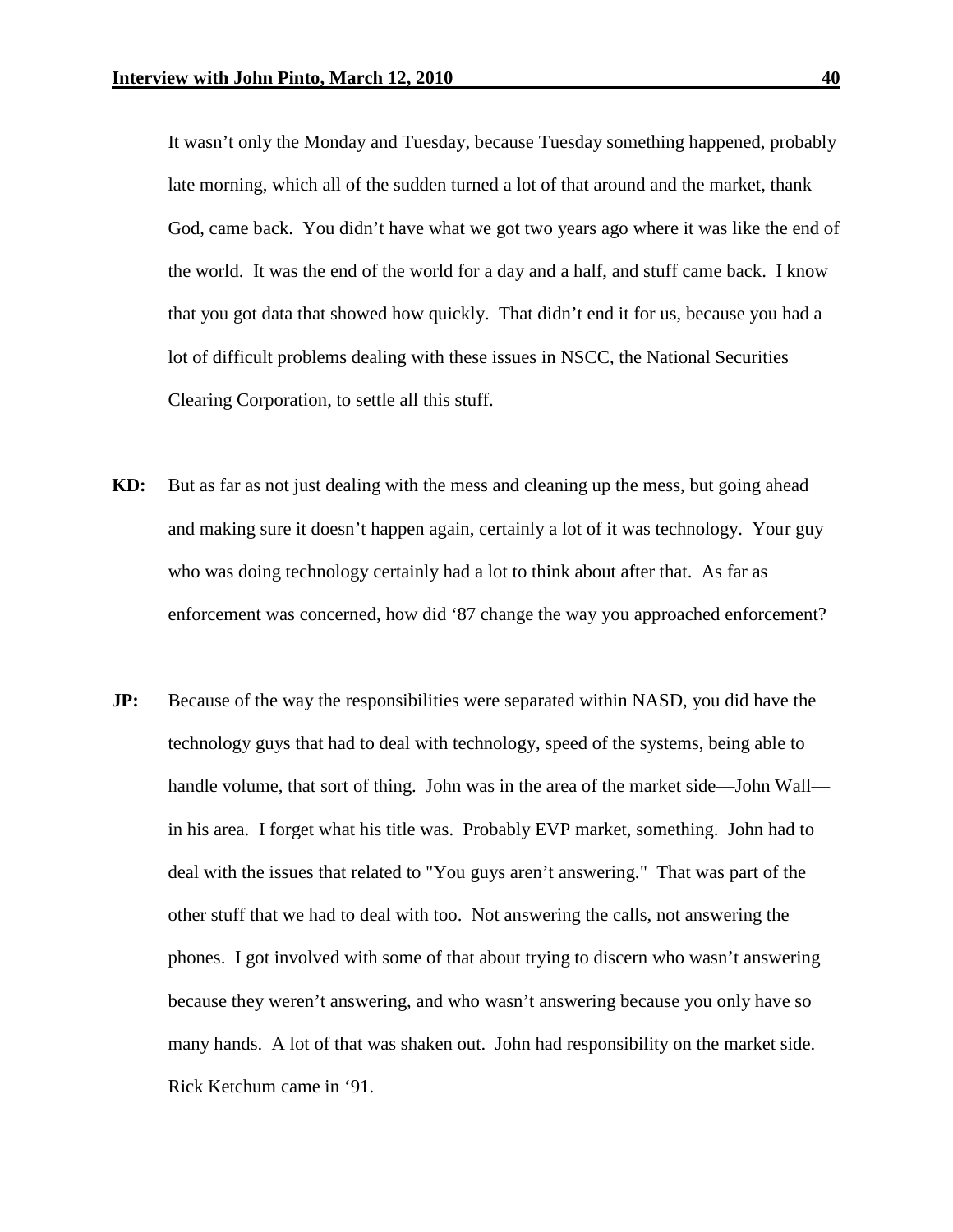It was mainly on John's side of the ledger about dealing with all of that. I do remember some of the meetings that were held that were around in Rick's time, so a lot of that flopped over. A lot of that was still working in the couple of years that followed. Like SOES. I don't think you would've ever gotten the automatic 1,000-share SOES. SOES may have been an outshoot of this because of this inability to get an order executed. I think the Small Order Execution System, SOES, came up. This came out of the market side of it.

- **KD:** Get rid of the telephones.
- **JP:** Have a mechanism where if I've got a small trade for a customer, I don't have to go to get on the phone with Knight trading and say I want to order a hundred shares of Microsoft for my customer. There were very strict rules that were written for SOES where the market said, "If you have small orders, and we're going to define that as 1,000 shares or less, and it's for a client, we're not going to be here as the basket for your trading account." If Knight trading wants to sell 1,000 shares of its own position in Microsoft and they're going to call Mayer & Schweitzer and say, "I want to sell," SOES was not going to do that.

We will, if you have a true customer order, we'll have an automatic execution system where you go in through SOES and it gets done. You can't break up big orders. You can't come in with a 5,000-share order and give me five 1,000-share orders because that's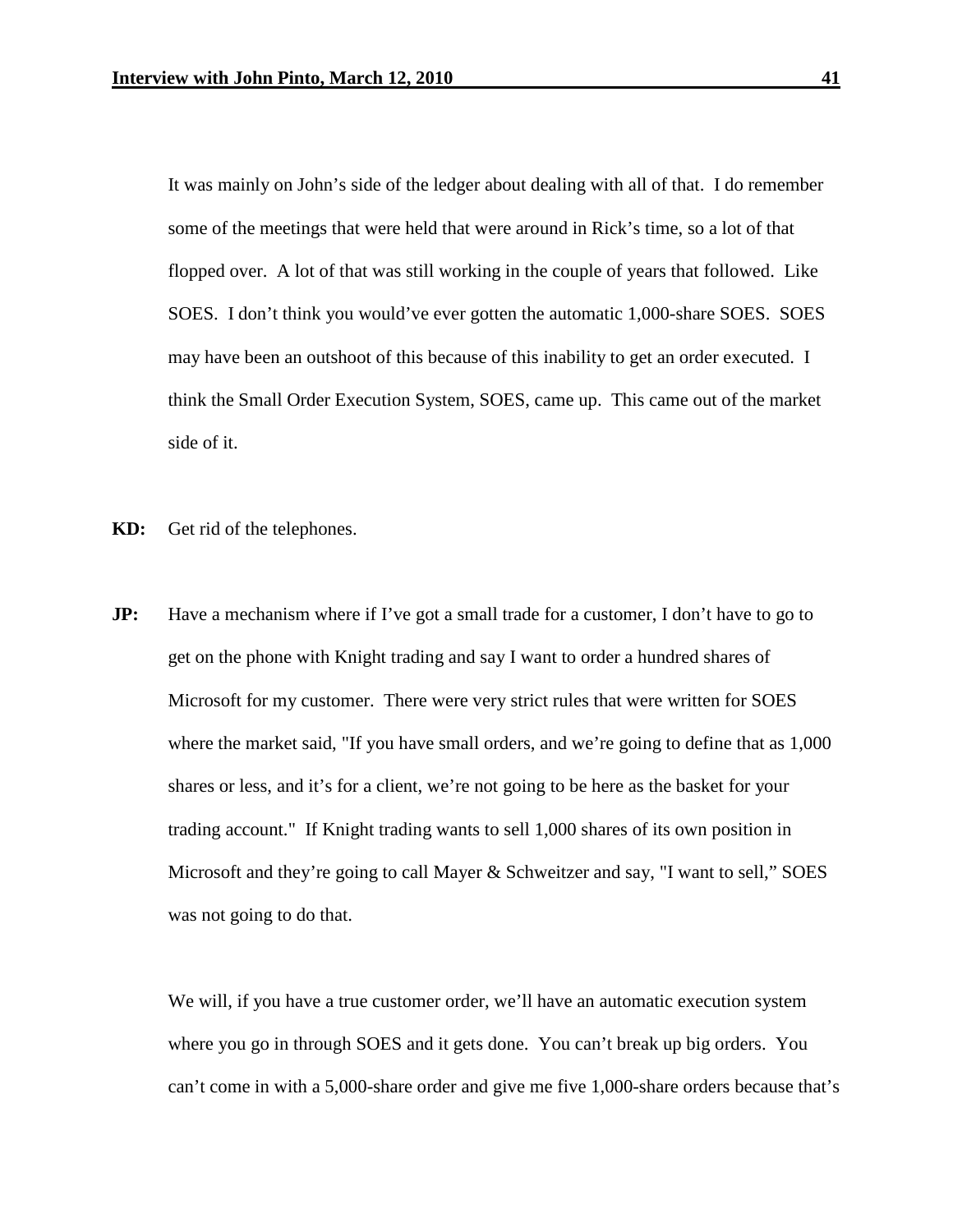going to be a violation of the SOES rules. You can't come in with a professional order for your own account because that's going to be a violation for the SOES rules. SOES came into being, and obviously, that gave us a whole new set of rules to look at, a whole new set of rules which mainly were out of the Market Surveillance Department, but I think we also had the districts involved with that.

Then you had folks who found a way, they thought, to circumvent that by violating the SOES rules, and were doing proprietary trading, but they would call it customer trading. They would break up large orders and say that they weren't breaking up large orders. You had a whole new set of rules to enforce, and you had a whole new set of enforcement actions for those who thought that they could violate the rules by working around them. That came up in that '87-'91 time when that all came into being.

I remember Rick being involved in some of the meetings with the market makers to try to deal with some of the issues, and I'm trying to remember what the events were. But to answer your question, you had all this happening. You had penny stocks, you had SOES rules, the OTC bulletin board, and you had trade reporting. You had a much broader spectrum of our ability to see what was going on out there in broader areas.

**KD:** So you're doing a whole lot more. Your staff is increasing greatly.

**JP:** Our staff—that was always a challenge for us. It was always a challenge for us. Now market surveillance increased, but it was a challenge for us under the financial regime at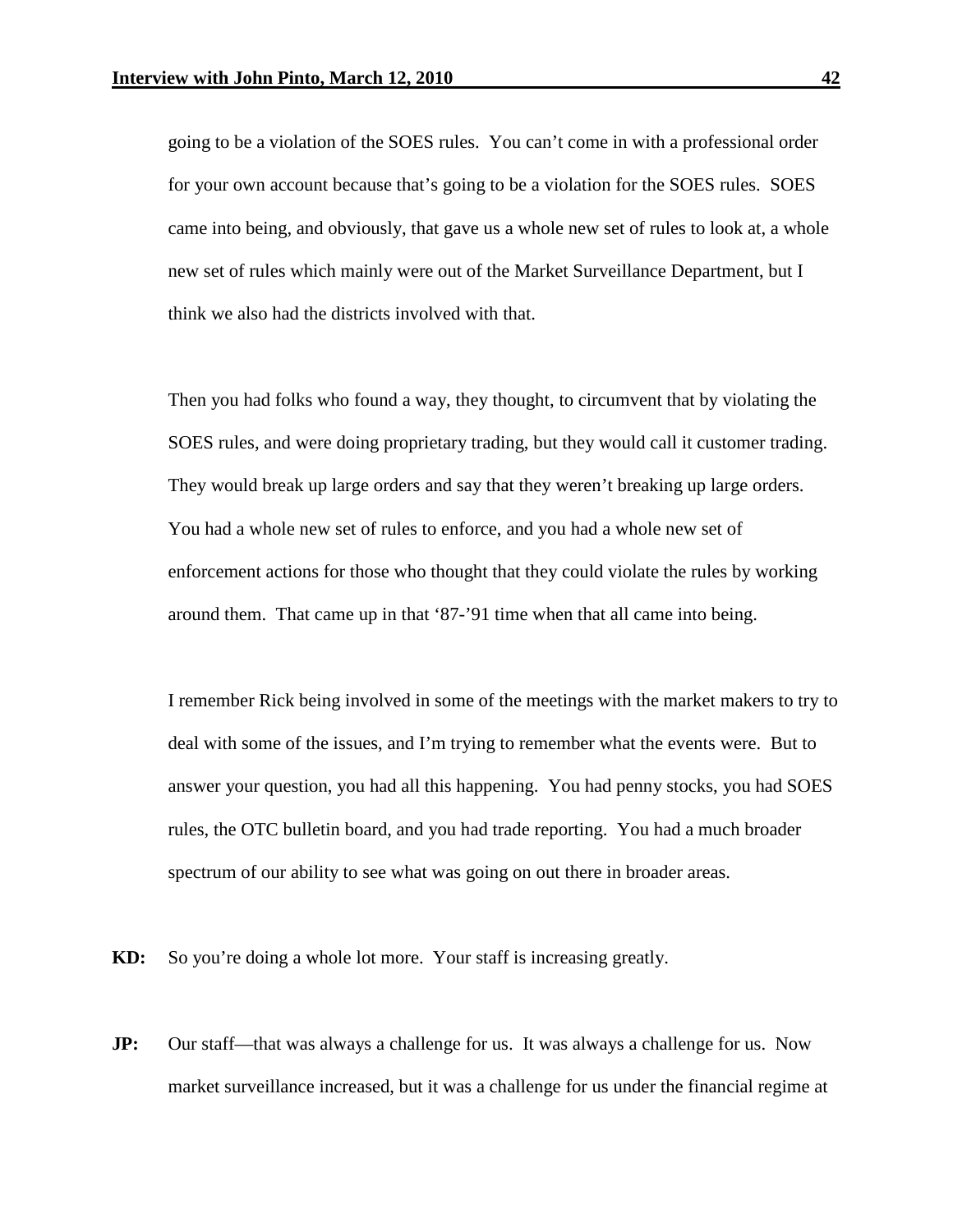the time to get additional people all the time as much as we thought we needed. We would do these manpower studies, and we would say, given this and this, we need X. But we had to operate within a much, much smaller budget than FINRA deals with today.

- **KD:** This is because the members are, essentially, paying for this out of dues?
- **JP:** Clearly, it was a member-funded organization. That's where the dues came from. That expanded a little bit because you've got fees. Back then, NASDAQ was part of NASD. It was in the same corporate entity. There were some fees and what have you. You had fines and assessments, much smaller than they are today, that would be revenue. You had annual membership fees that folks had to pay. You had assessments that members had to pay based on a percentage of their gross revenue. You had registered rep, RR, every year they had to renew their registration. That brought in fees. All these fees came in, sort of made the pot that you had to deal with, and you had to work within that pot. You didn't have unlimited funds to spend.
- **KD:** The pot wasn't growing the way the market or your needs were growing.
- **JP:** Any compliance person you'll talk to will tell you that they don't have enough resources. As a regulatory compliance person, I couldn't honestly tell you that we always got the resources that we thought we needed in order to do the job, but you had to do the job. You made do with what you had.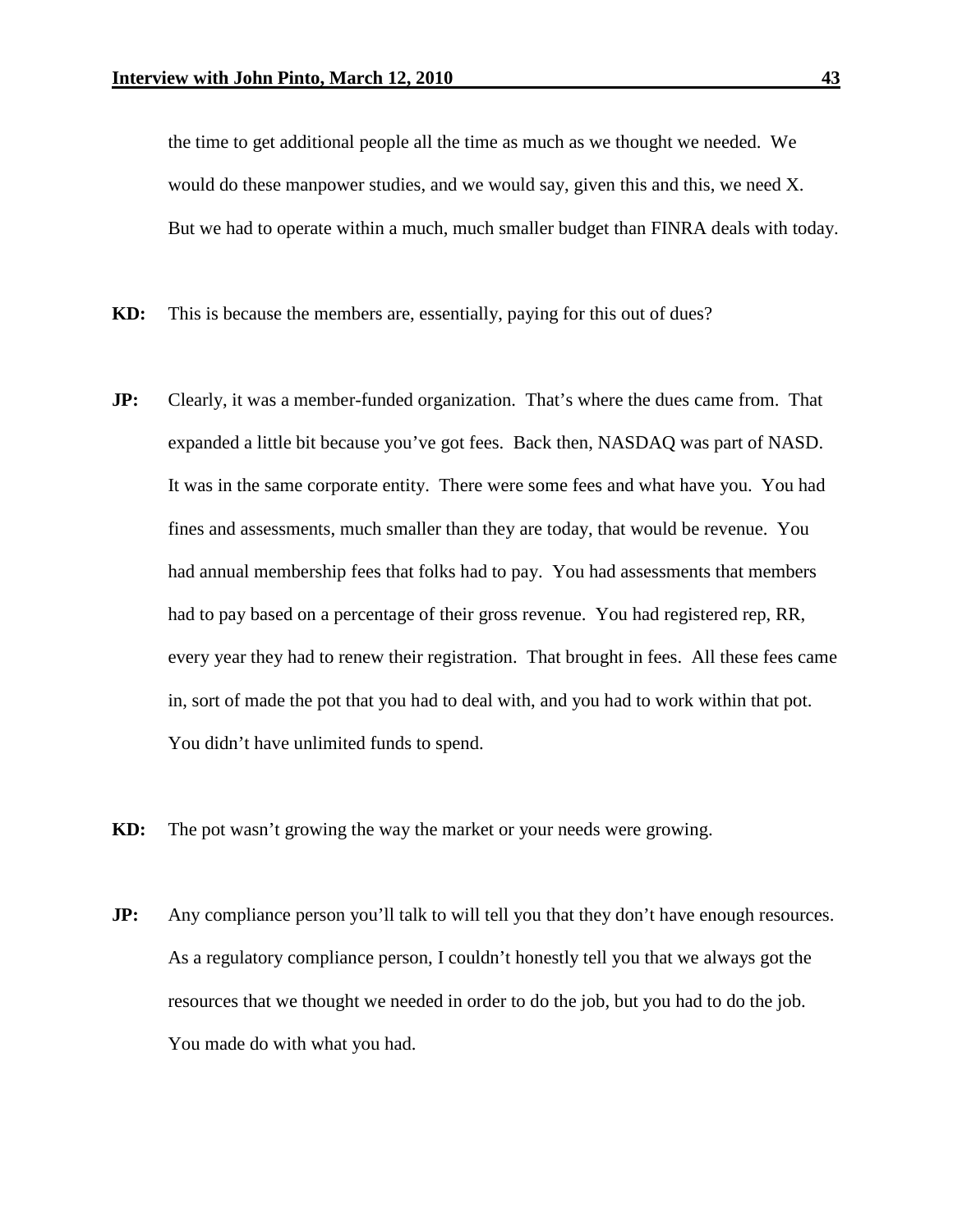- **KD:** Something else that comes up in this period is you get this new thing called an expedited remedial proceeding. Tell me a little bit about the reasoning behind that and its reception.
- **JP:** When these chairmen that I talked about used to come in for these two meetings a year, it used to be called the advisory council, and it was called the advisory council, basically. I still have a folder in here of the guys that used to be on the advisory council for a lot of the period of time I was there. They're really heavy-hitter folks, when you look back on them. The advisory council would always come in and say, "We got this firm. We know that First Jersey, we know they're doing this, we know they're doing that. But by the time we do the investigation, it takes forever." Or, "We got a firm that's got these financial issues. We know that there's an issue there, and we don't have a mechanism for being able to deal with it on a timely basis."

My recollection is the first leg of the expedited remedial proceeding was for financial and operational matters. It was for situations where the firm was in such dire financial and operational status that we needed to have a mechanism to immediately be able to deal with it and not have to go through a disciplinary process whereby we said, "Look, this firm's in capital deficiency, but he won't stop and what are we going to do," so there was this immediacy of doing that.

I think our board understood that there was a good reason for it. The Commission approved the rule. There was, as I recall, some safety nets in there to make sure that it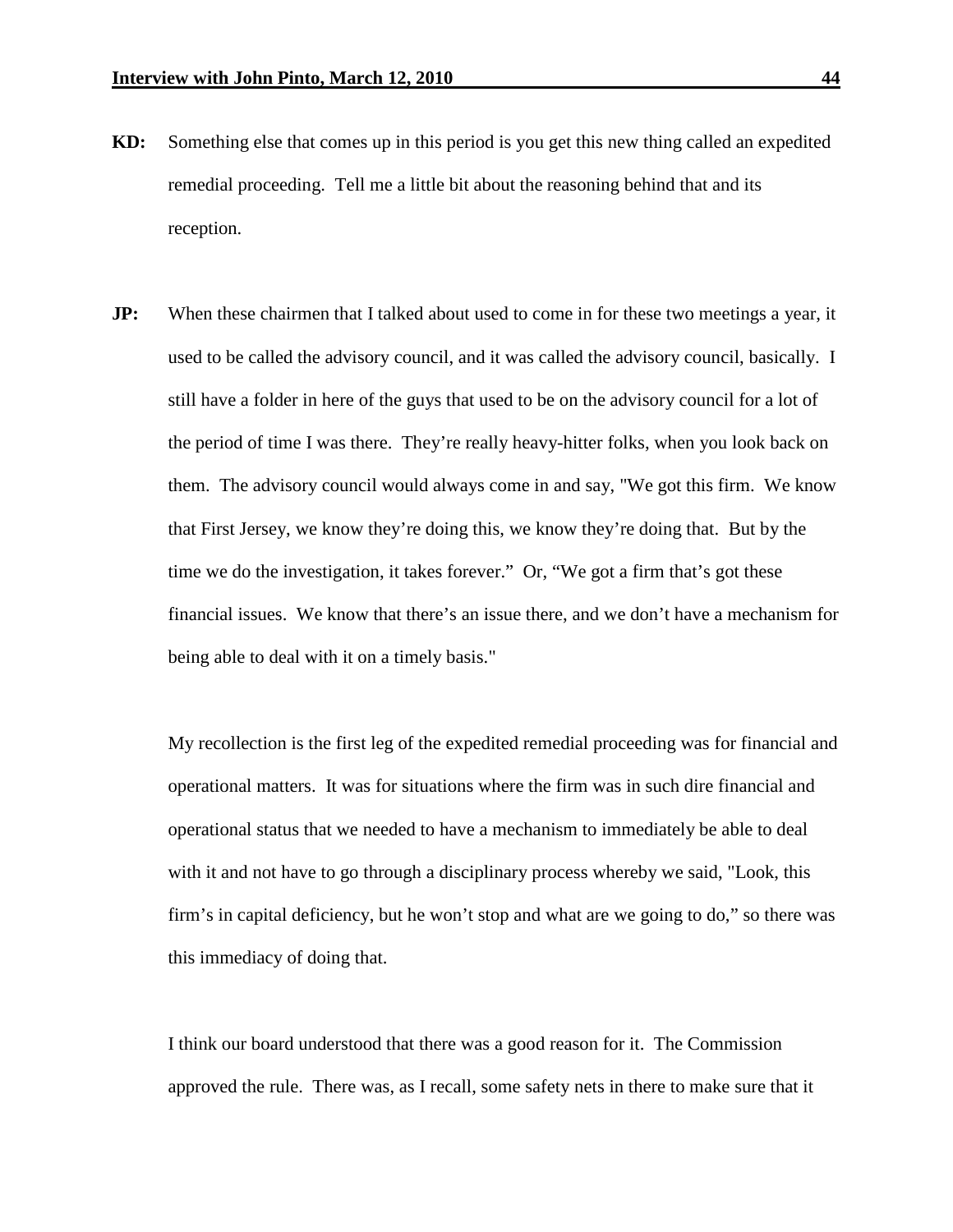wasn't us going wild. There might've even been a committee or some people that we had to go through when it was expedited that had to get approvals before it was done. I think, ultimately, there were some "due process" things put into there where if a firm was notified that they were going to be subject to this, they had a certain amount of time to respond and react. I don't think it got used as much as we thought it might get used, but that was the whole genesis behind why that got done. Later on, it even got expanded to sales practice matters. There, if I recall right, the safeguards and safety nets got to be even more so where it almost became unusable because you had to provide a hearing and it dragged on.

- **KD:** This idea of needing some mechanism to do things more quickly, the fact that you had to go out to the districts and you didn't have the budget, it all sort of gets to the idea that you've still got this old model of the NASD that's very decentralized. On the other hand, you've got NASDAQ that's going gangbusters and is the face of the future stock market. Was there a sense that the two things didn't match? I guess that's what I'm getting at.
- **JP:** There is no way that the district operation—of course they're located in different parts of the country. That was one of the advantages that we thought we had as a national organization. If we had a problem in Seattle, I didn't have to fly somebody five hours to get there. I'd call the guy in Seattle and say, "Send the guy down the street." We had geographically-dispersed offices. By no means would it have been decentralized, at all.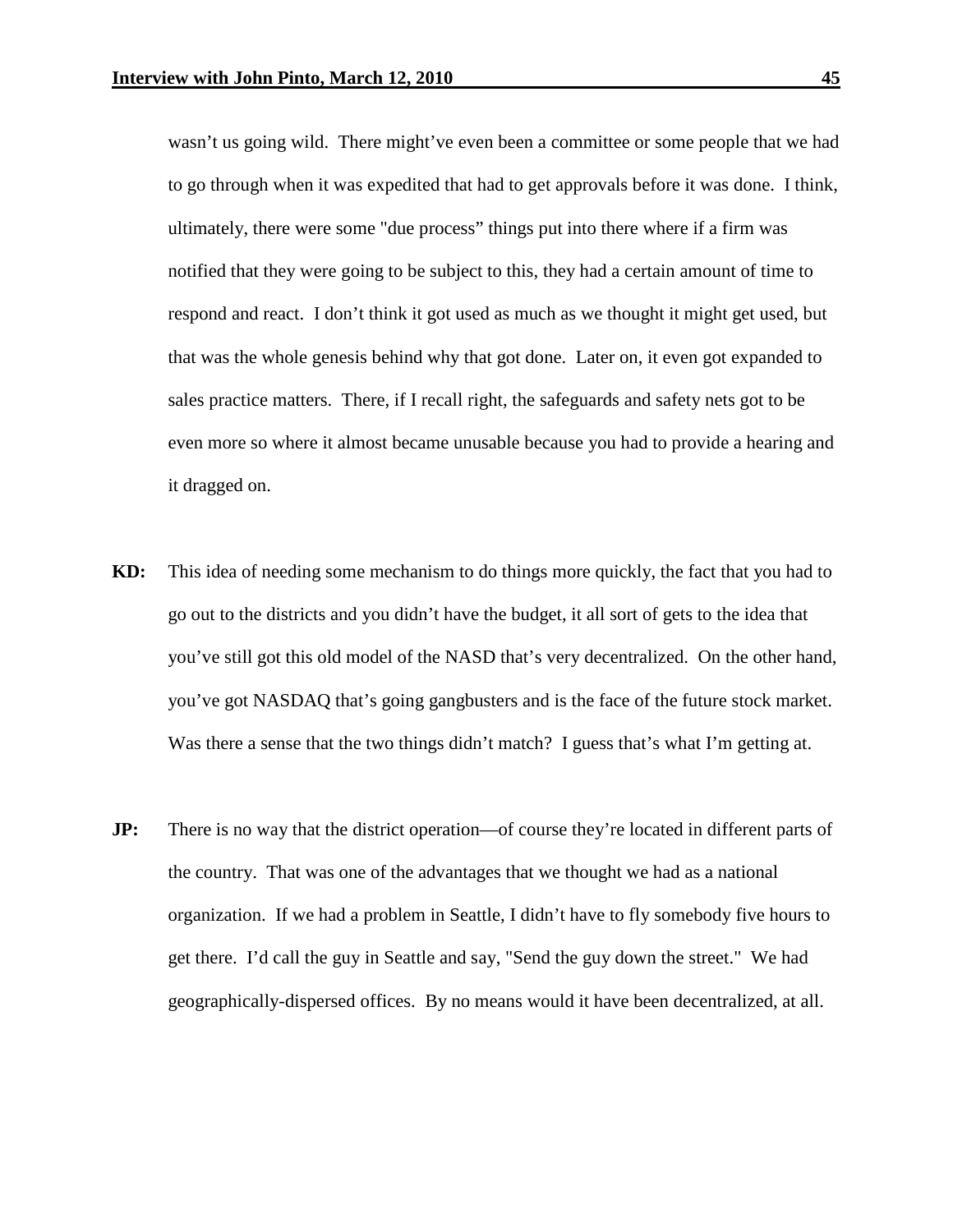- **KD:** Well, I'm thinking of decision making rather than enforcement. I'm really thinking of governance here and the ability to bring all of these different power centers together to make decisions. That's maybe a bigger picture than just running enforcement, having to get everybody on the same page, if you want to do something new or advance the organization.
- **JP:** If you were decentralized, you wouldn't be worried about that because they'd be doing whatever. That's my interpretation of decentralized. That's the way it was in '69, '70. It was decentralized. They all had exam programs, but everyone was different. In my era there, if you went out to a district office, we had a binder of educational circulars. Those were designed for the examiners. Everybody had one. We sent them out. Everybody had the same binder. When we thought there was something that everybody should know, it went out. We had binders of district staff memos, which were more policy issue things.

Mostly, when you look in those, my signature's on those, those were policy-related matters that were a little above examiners checking on bank reconciliations, including dealing with committees that went out that every district had. Everybody was operating under the same sort of things. Every district had the same examination modules. They all had the same policies and procedures to work under.

Were they in different parts of the country? Sure. But everybody had the same cycle. They all had the same programs to operate under. They reported their information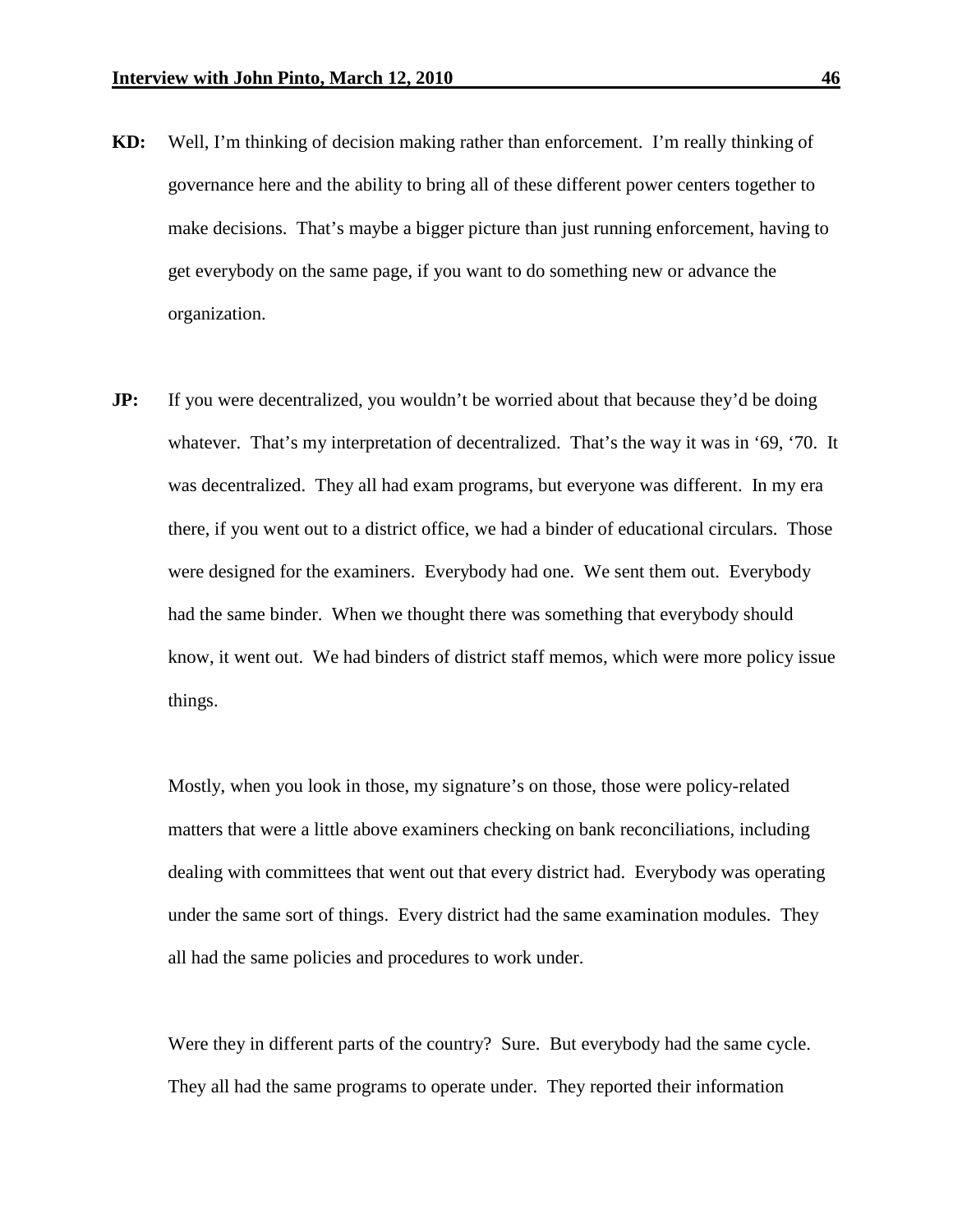centrally to us in Washington. Every month, I had a report that showed what every district was doing. I knew that the district in New Orleans was ahead of their program. I knew where they were on aged matters, and aged customer complaints, I knew where they were on aged docket items. I had a central control. If I saw something that looked to me like somebody was getting behind, I could find out and send them some help. It was anything but decentralized.

Did the district committees meet where I wasn't involved? Sure. But they met on matters that were centrally-established in Washington, and applied uniformly around the country. I was a pain in the neck in reviewing what they sent in. Every summary of a complaint that went out I reviewed because those summaries were prepared by somebody in my office because it was captured on CRD. I reviewed every summary of a decision. If I saw something that struck me as odd, I would get a copy of it and review it. I would review district committee minutes. Not every single one, but I'd review them.

**KD:** So the enforcement mechanism worked pretty well in that setup.

**JP:** Not only enforcement. It was the whole compliance program as it related to the district operation. Enforcement was just the complaints and decisions. All of the other things that I talked about, customer complaints, that was all the compliance, the examination, all of the other things that they did. Plus, I would not only meet with the district committees at least once a year, but I'd go out and meet with the district staff at least once a year with my guys, the financial guys and stuff, and we'd talk about compliance, about the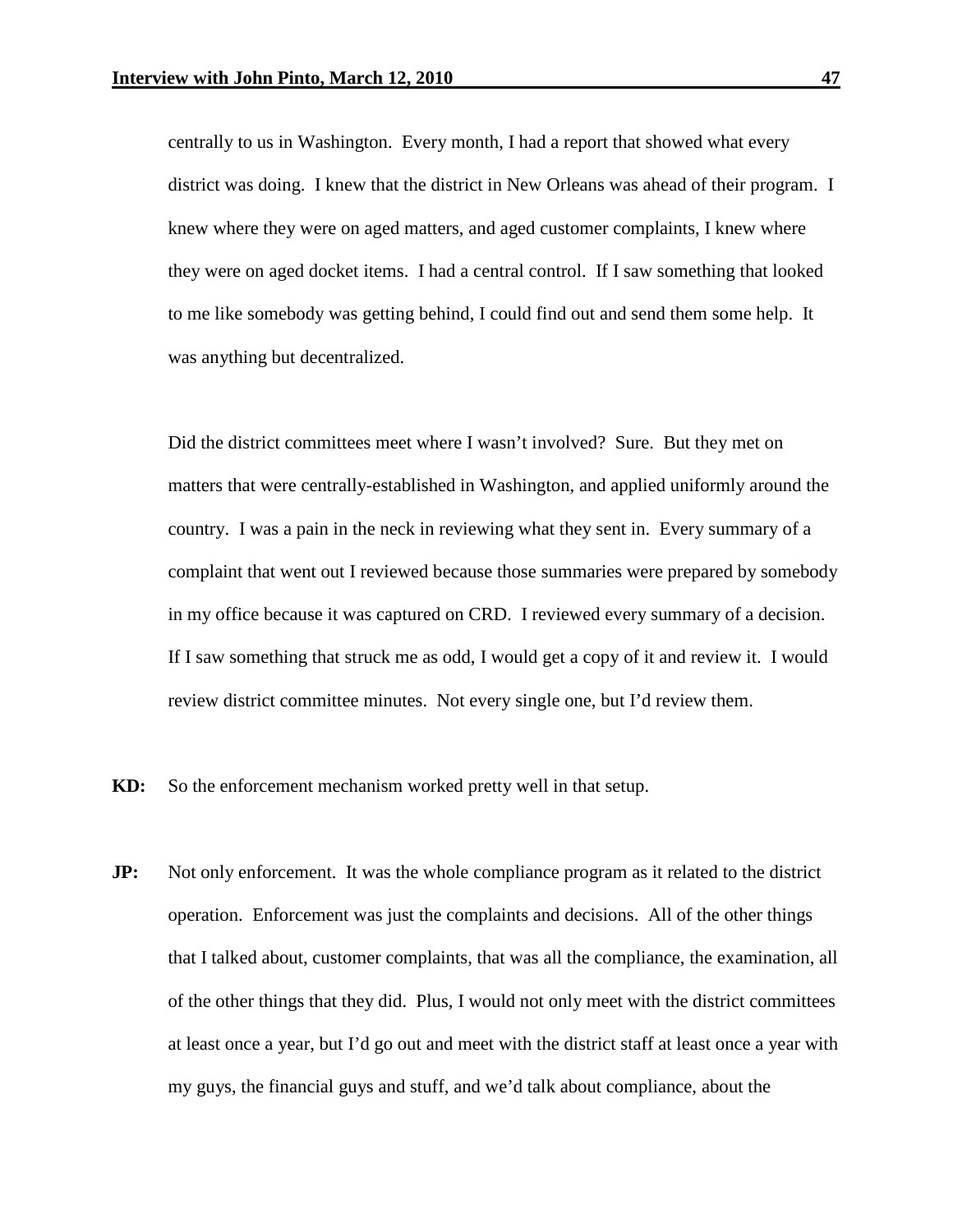programs that we're doing, get some input and all that. It was centrally administered and carried out geographically.

- **KD:** You didn't see any tension between the two, between Washington and the districts.
- **JP:** If you asked them, they might. I had a very good rapport with the district directors. I think they'll tell you to a person, do they agree with me all of the time? No. Some of the people that I still am closest to as friends that I communicate with are the district directors. I just had dinner with one of the fellows two weeks ago when I was out in Denver for an arbitration that I was testifying at as an expert witness. I communicate with probably 80 percent of them.
- **KD:** From the district back to the NASDAQ then and the odd eights.
- **JP:** From market surveillance side of it—which was the other part of the big enforcement sort of thing, but oversight—that was Rockville. I was in constant contact with, whether it was Chris Franke or more as it evolved, Jim Cangiano. I'm still close to Cangiano even though he's retired. I was out there a heck of a lot more than I was out to the district offices. I was much more involved in what they were doing, and I attended their committee meetings as well. I was able to do more of those because, usually, they were local.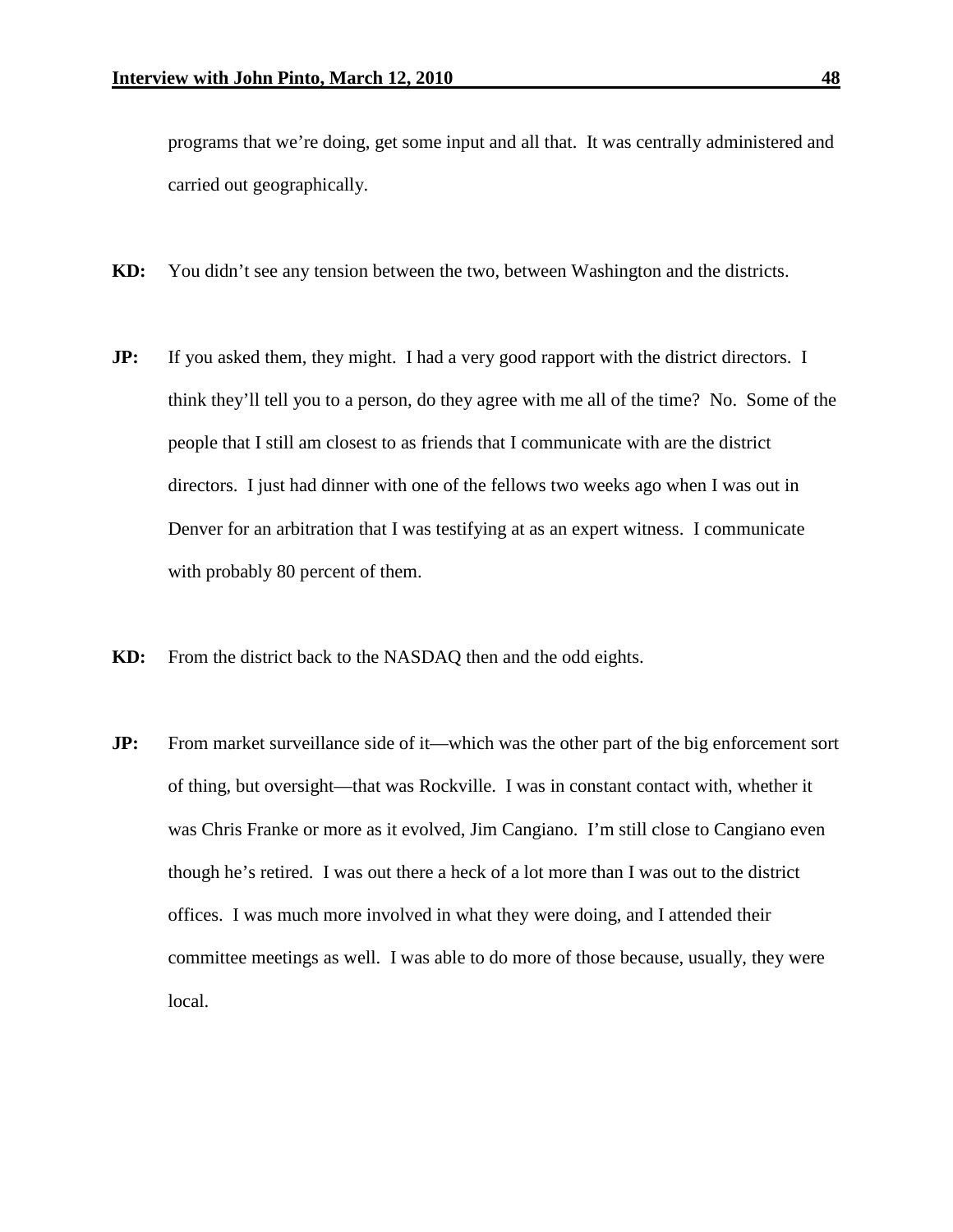I want to dispel this decentralized thing. When I had my two meetings a year with my direct reports, one of them was just the directors, and the other one was every supervisor and above would come in, so that was like 200 people coming in for that. The other was forty. I expanded that. In the beginning when I used to come to those from the district in New York, it was just the district offices. I took over enforcement, I took over market surveillance, I took over corporate financing, which is the department that looked over all of the filings of new issues and other corporate offerings.

I took over advertising regulation, which is the department that looks over all of the sales literature, etcetera. I had responsibility for the regional attorneys, which were the attorneys in all the districts that wrote the complaints. I had financial responsibility, I had compliance. When I had these meetings, I included the department heads and their senior folks for all of those groups as well. We'd meet with everybody there. We'd talk about district things, we'd talk about market surveillance things, we talked about advertising things, we talked about corporate financing things, we talked about the legal things. They were all together.

Everybody knew what page everybody was on. When we're talking about a program, the corporate financing people kind of know what we're talking about. Not the detail that these other folks do. Then I had special meetings. Bill Schief used to be the head of the regional attorneys. Bill reported to me. Bill then would break off and have a separate meeting with the regional attorneys with an incredibly detailed agenda about what to go over for there. There was a lot of communication, and there was buy-in.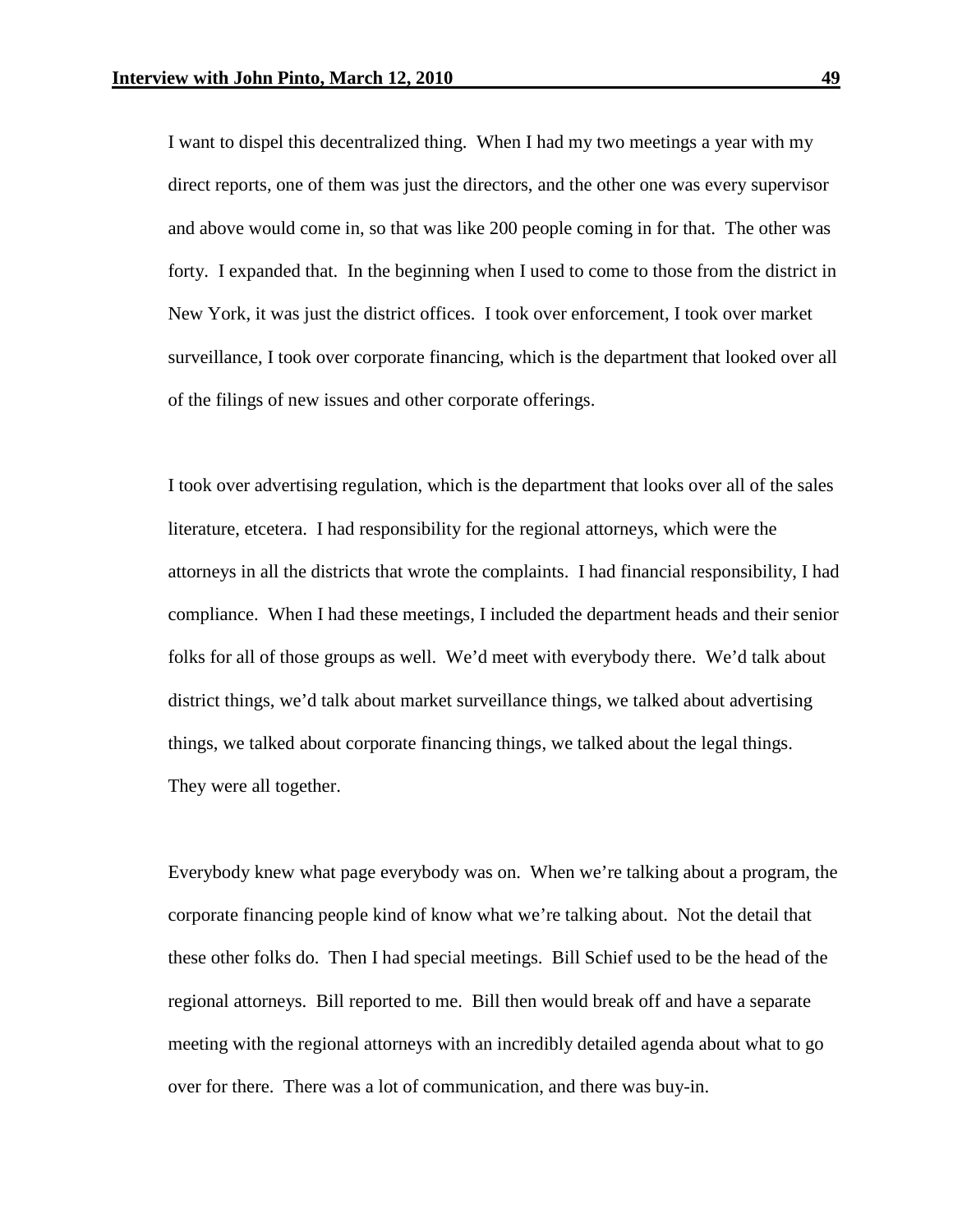- **KD:** I think Hardiman's perspective, as president, was that on the governance side he had to deal with the power centers. What you're saying makes sense, is that the NASD really was coming together, operationally. On the other hand, he was really thinking about, you know, how do I get these individual power centers to work together.
- **JP:** I had considerable autonomy. We had our senior management meetings when Joe became the president and CEO when we would report in, but Joe didn't ask me the details of where I was. He knew. We reported to the board. There were six meetings a year. My information was part of what was reported into the board. The NBCC work, the National Business Conduct Committee work was the culmination of all of my direct reports. It was the districts, it was market surveillance. Everything where there was a disciplinary action came from something that I had responsibility for, so it all funneled up to the National Business Conduct Committee level, which funneled to the board level.

Joe saw, indirectly, the culmination of what I always viewed as our most serious output, which is our formal disciplinary actions. He knew from his level, but he had other stuff to do. He's the president and CEO. He had to work with NASDAQ, he had to work with issuers, he had to work with the board. He had broader responsibilities.

**KD:** I think he was thinking more on the board level.

**JP:** Yes, but I didn't want it to be misstated because that was far from decentralized.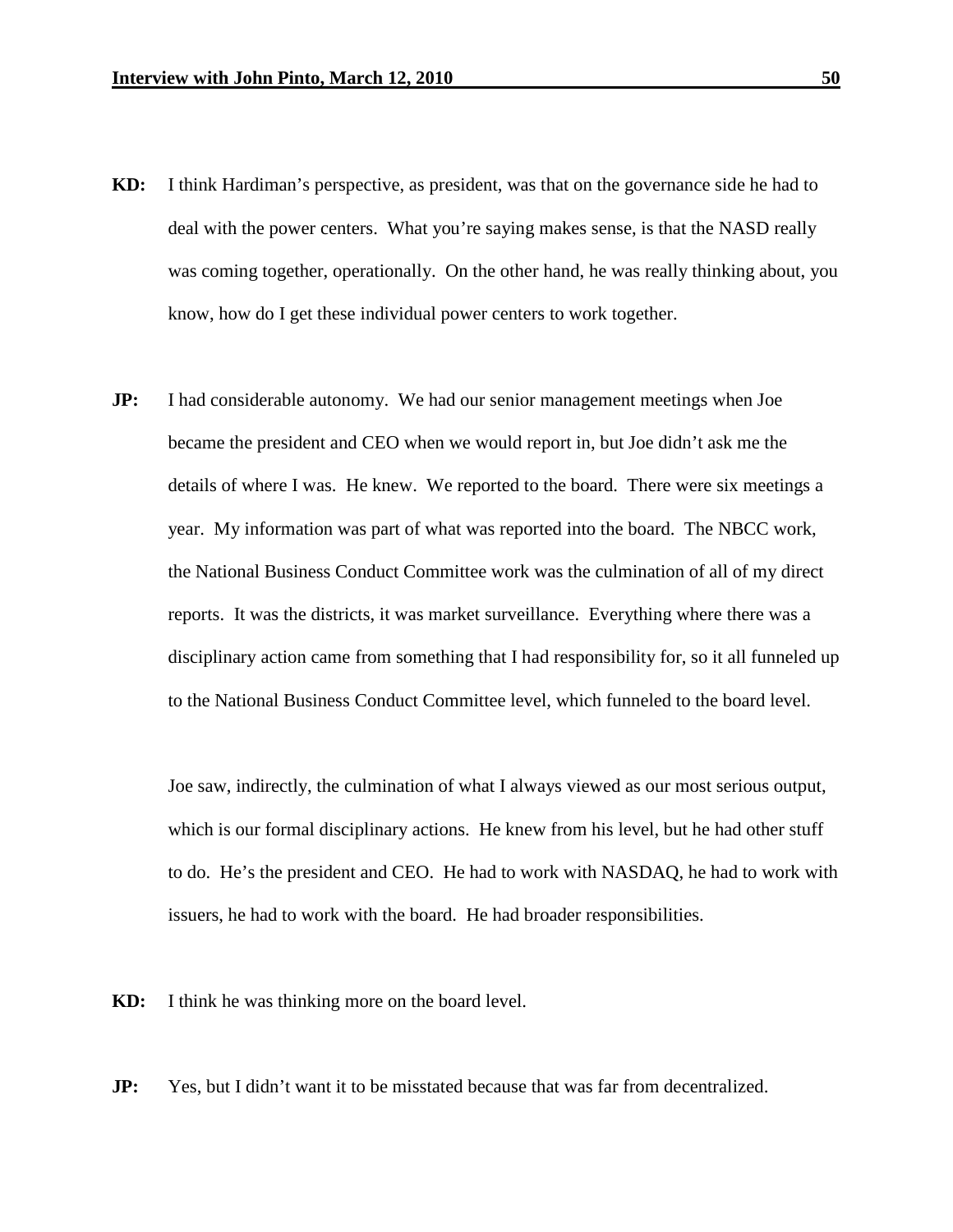- **KD:** Well, you mentioned market surveillance, and we're getting into the big things in the nineties, and I want to touch on the odd-eights and get a sense—we know about the professors who wrote the paper. What was the immediate reaction within your market surveillance people, what did you put in place to deal with that in the short term, and then the long term?
- **JP:** The paper from the professors. By this time, there were more people involved in our "senior management" than the little group that I told you about earlier. There were others. John still had responsibility, but there were many others under him that had responsibility to deal with the market. Not the regulatory stuff, but the market. There was a division of labor, so many of the issues raised by that report, although NASD was a regulatory agency, really were more of the market side of it. Whether somebody's putting in quotes, some of the folks there had responsibility for trying to narrow quotes. That was in a different division. We knew what it was.

We had on the market surveillance, there was a rule that was the excess spread quote rule. All that was was if you had a bid of X, the ask couldn't be broader, couldn't be more than whatever the parameter was of Y. That was enforced by market surveillance. Frankly, the initial reaction, I'm going to put it in two camps. I don't want to speak for them because Joe was on the other camp. Joe was NASDAQ and worked with those guys. I think it was that the professors misunderstood the workings of the market. What they were looking at was quotes, but they really should be looking at executions because,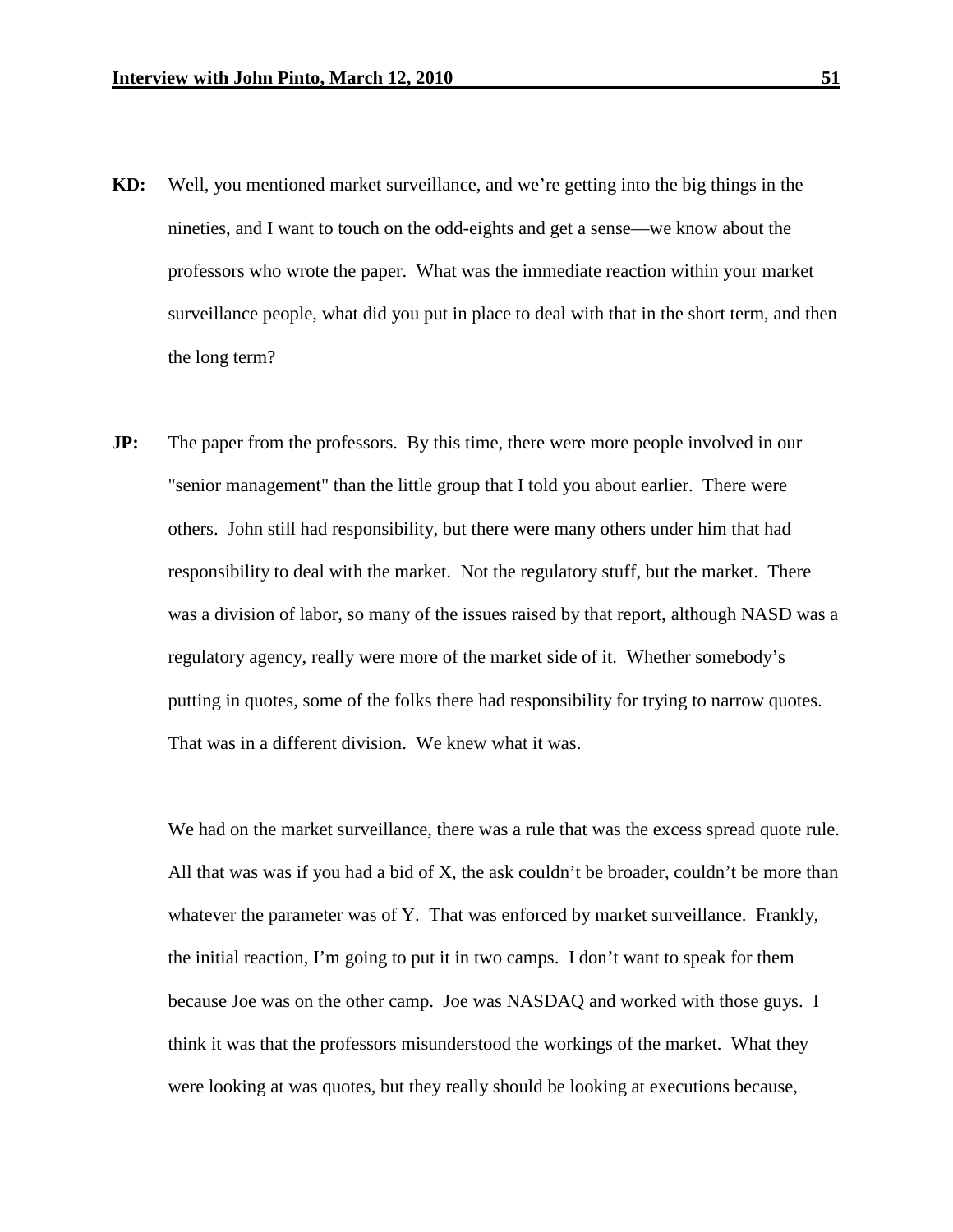often times, transactions go off, trades go off between the quotes, and that's really more representative of what the market is. I think the belief was that they were misguided in what they were saying because of what they were looking at.

From my side of it, they weren't saying that the market makers are violating a rule. We had an excess spread quote rule. I'm sure I talked to Cangiano in Market Surveillance about are we seeing any violations of the excess quote rule? That had a parameter, whatever it was, but it was very confined. You didn't have much of that because the quote that was up on the level ones was the inside bid and ask. Even if you had a market maker that was outside the parameters, that quote never got into the inside bid and ask because it was the high bid, low ask, which usually was the quotes of two different market makers.

It was only when you got to the level two where you could see somebody whose individual quote might be out of the spread, and that was something that we would follow up on. The initial was more dealing with the market side of it than the regulatory side of it—initial. I remember telling the directors, I said, "Guys, we're a regulatory agency. I have a bad feeling this is going to come back as a regulatory issue," even though, at the time, it was more of a market side of it than it was a regulatory.

**KD:** There must've been some sense of, well, if there is this consistency of only quoting odd-eights, or not quoting odd-eights –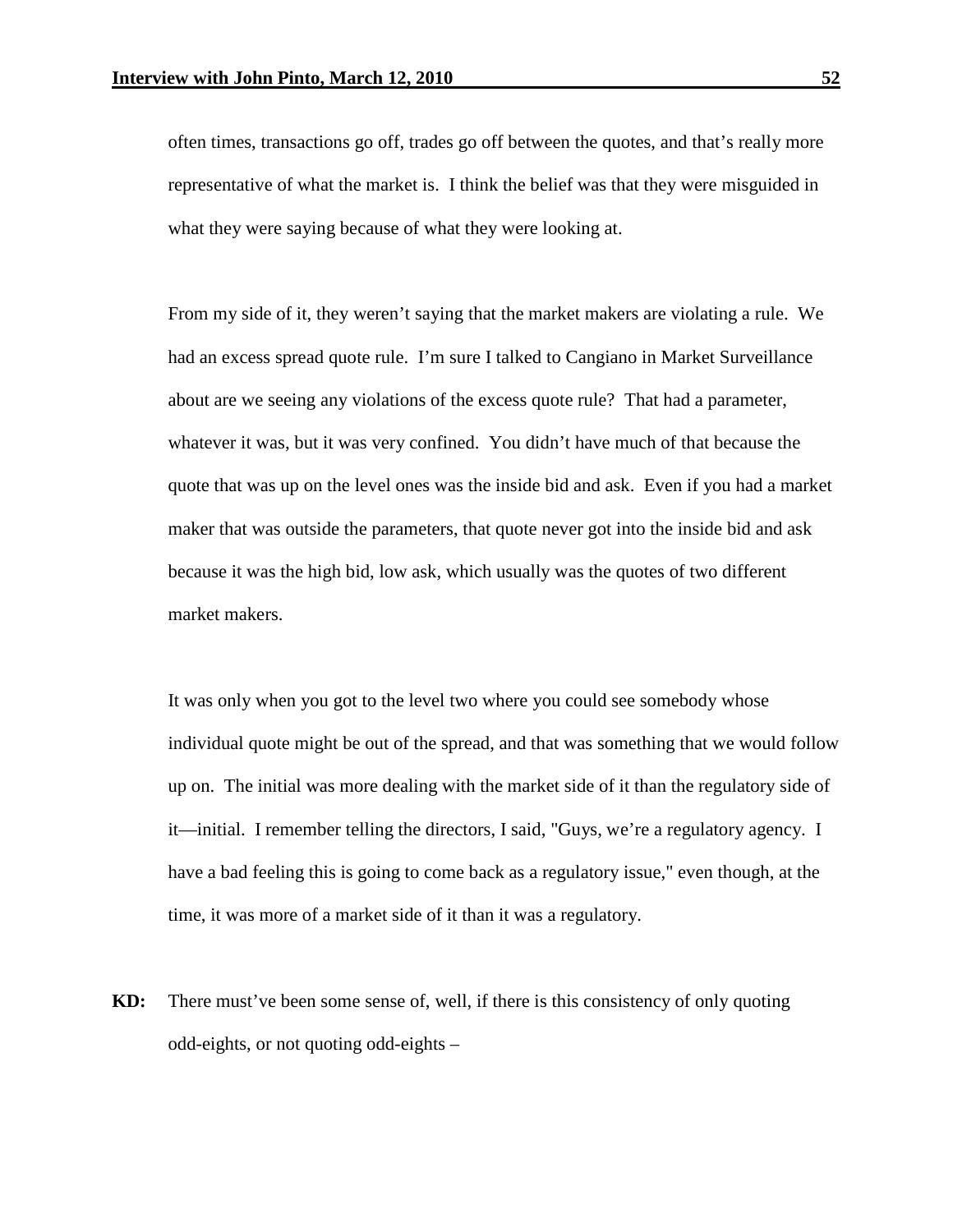- **JP:** It was quoting evens, no odds.
- **KD:** Only quoting evens, why didn't we detect this? I mean, that question must've been asked inside.
- **JP:** Well, at the time—we talked about that after. I remember the first meeting we had after it. I think what I expressed to you was the view that was expressed at the first meeting. Much of the discussion was with the market side, with the market makers about that. We all had our responsibilities. The trading committee, let's say we had a trading committee. I would attend that once in a while, but I was not the liaison. The market side would attend that.
- **KD:** Is there a sense that that's not the kind of thing market surveillance would've been thinking about?
- **JP:** That's not the kind of thing market surveillance would've been expected to pick up. People knew what the quotes were, but there was no "rule violation" that was visible. Despite what people said, there were people that quoted eights. There were people that quoted sixteenths. The spreads were wider. There's no question about that. I remember that whole concept just dealing from the markup issue, you would look and you'd see spreads and you'd know that there was spreads. Market surveillance was charged with enforcing the rule that we had that dealt with quotes, which was the excess bid quote rule. Market surveillance is looking for violations of things like insider trading, they're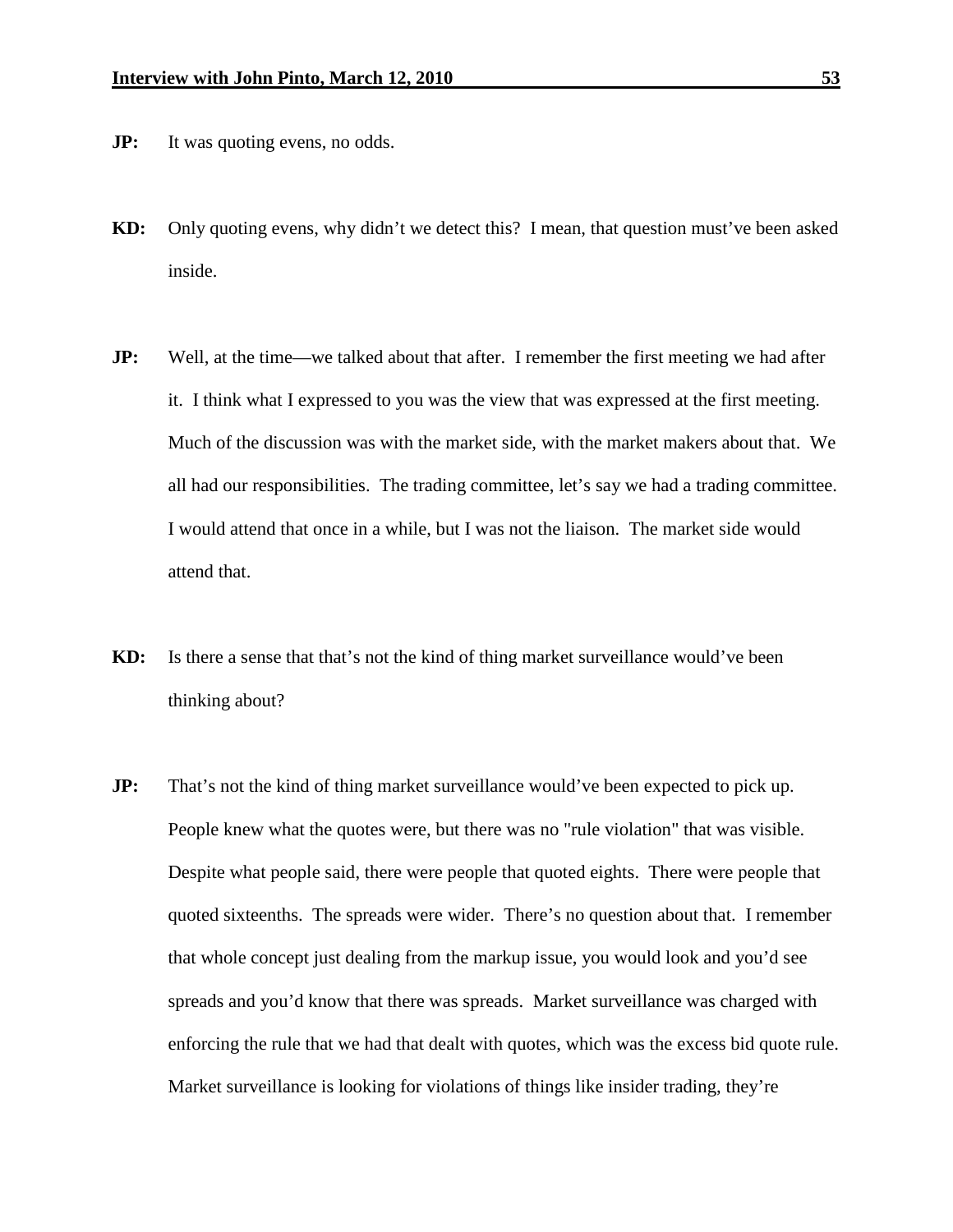looking for violations of not trade reporting, they're looking for violations of other market conduct. The concept of what the quote was was more on the market side of our area of the division within the NASD.

- **KD:** How about once the SEC and the Rudman committee start getting involved? Were you brought in to participate in that process?
- **JP:** The Rudman committee was a committee that was self-appointed within the NASD. We brought in Rudman to take a look at all the different areas and what have you. I'm sure I got involved in that because Rudman was there for a long time with a lot of people talking to a lot of people.
- **KD:** Did he come in and talk to you?
- **JP:** I talked to a group of his people. I don't think he was there a lot. I think it was his firm that was there, and I remember talking to at least three of them. I remember three of their people sitting out in the audience at one of my district director meetings that I was telling you about where we talk about what's going on, all taking notes. The Rudman committee wrote a report. The Rudman committee came out with a report. The Rudman committee made some recommendations.

Remember I said that the disciplinary committees were always consisting of three members of the committee that were industry people? They came out with a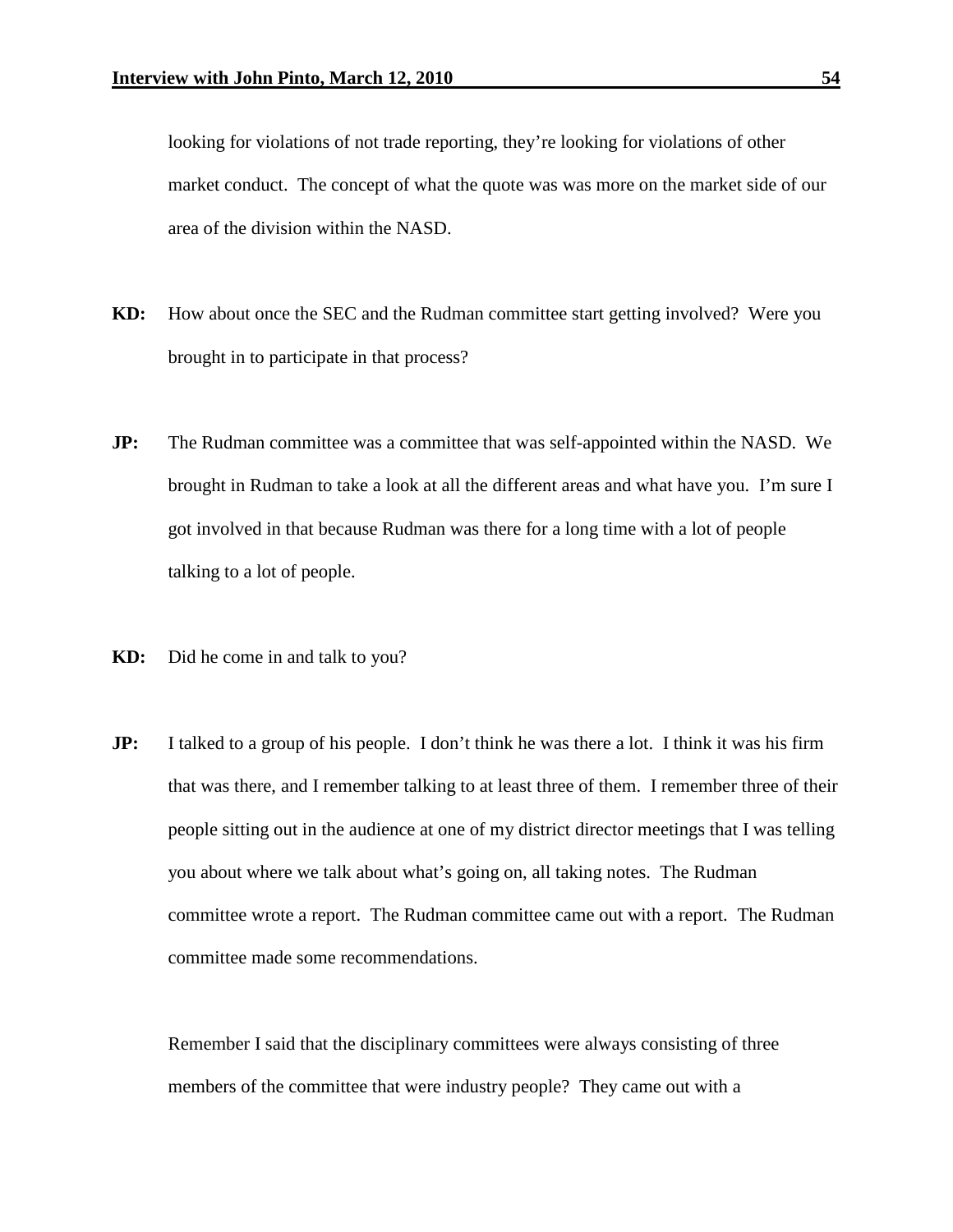recommendation that they thought that there should be some staff person that sat on there that was a lawyer that could counsel the other members of the panel that were going to continue to be industry people on what the rules and regulations are. A lot of times, the committee would say, what is Article III, Section 20, what is that?

They said, however, that person should not have a vote. It should be still a member of the industry because this is a self-regulatory organization, it should be the industry, which made sense. Ultimately, the SEC determined otherwise, but that was one of the things that came out of the Rudman Committee. I do remember the presentation of the Rudman Committee report was very confidential.

It was made at a board of governors meeting, and we didn't get a copy of it until we all got there. I think I remember one of the recommendations was that the NASD ought to establish a separate corporation called NASD Regulation. All of the regulatory functions now in the NASD should funnel down to NASD Regulation. I'm pretty sure that that was one of the recommendations. I remember reading it, and basically, the functions were what I was doing. By that time, I had everything that I described to you. Everything of a regulatory, compliance and enforcement nature I had. The only thing I didn't have was the membership department.

That was a big topic of discussion, a big topic of discussion at the board meeting was NASD Regulation, it was where we are with this SEC thing, and that was the whole discussion. That was probably the beginning of '96. If I remember correctly, Mary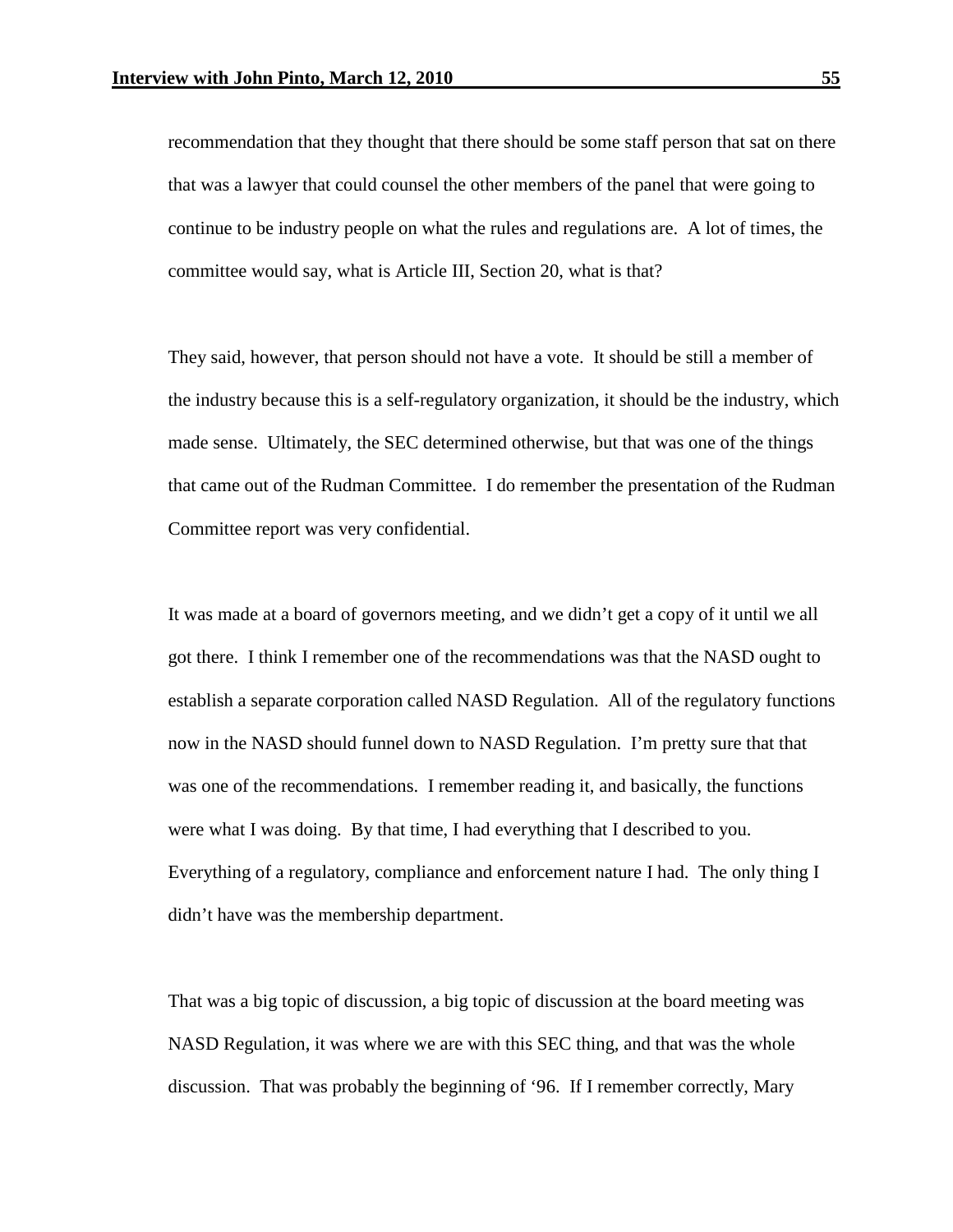Schapiro was there. It was first announced in December of 1995. I'd met with the directors in June and December, so I was at the directors' meeting for December. There was an article in the *Wall Street Journal* on the morning that I was going down to talk with these folks about Mary being selected as the president of NASD Regulation. I went down.

The prior *Wall Street Journal* had two names that were potential, Mary Schapiro and me. I called Mary. At that time, she was the chairman of the CFTC, and I went over and met with Mary in December to kind of just introduce and kind of talk to her. Mary came over to the NASD, I believe, in January of 1996. NASD Regulation didn't get officially approved until sometime in '96, maybe April of '96, but I do remember Mary being at the board meeting where this was discussed. There was a period of time there when Mary was there and Joe Hardiman was still there in '96.

- **KD:** Right. He hung on for a little while.
- **JP:** Yes. I don't remember exactly when, but there was an overlap. Then Mary took over as president of NASD Regulation.
- **KD:** Then you stayed with NASD for a while.
- **JP:** No. When NASD Regulation was formed, I was one of the folks that moved over to NASD Regulation because that was my job.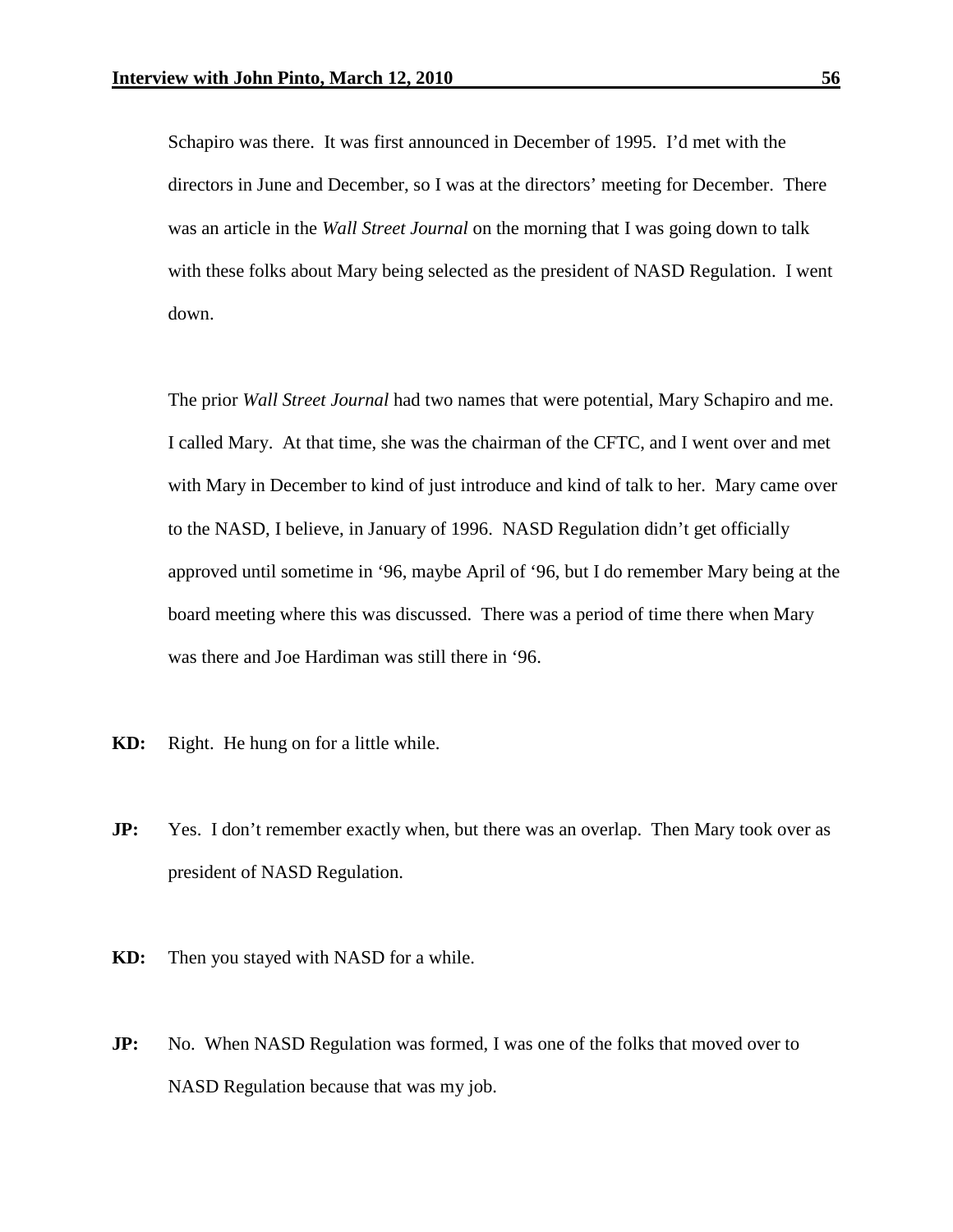**KD:** You were doing member firms?

**JP:** When Mary took over NASD Regulation, this was the first time we had this new entity. It was a brand new entity, and Mary came over and she had with her three people that she had worked with at the SEC, Steve Luparello who is now vice chair over at FINRA, Elisse Walter who is one of the Commissioners at the SEC, and Susie Bowman who came over. Mary reorganized NASD Regulation. She separated out enforcement, and Barry Goldsmith came over as the EVP in charge of enforcement. She separated market surveillance. Jim Cangiano was still in charge of market surveillance, although Steve Luparello later went over there. She basically reorganized what had been NASD, and separated a number of the functions. One of the departments that she set up was Member Regulation.

I became executive vice president of member regulation working under Mary, reporting directly to Mary, and my charge at that point were still the fourteen district offices, but I also then picked up the responsibility for the licensing and registration area, which were the folks in Rockville that wrote the Series examinations. That was my area of responsibility under the new NASD Regulation structure working for Mary.

**KD:** How long did you do that?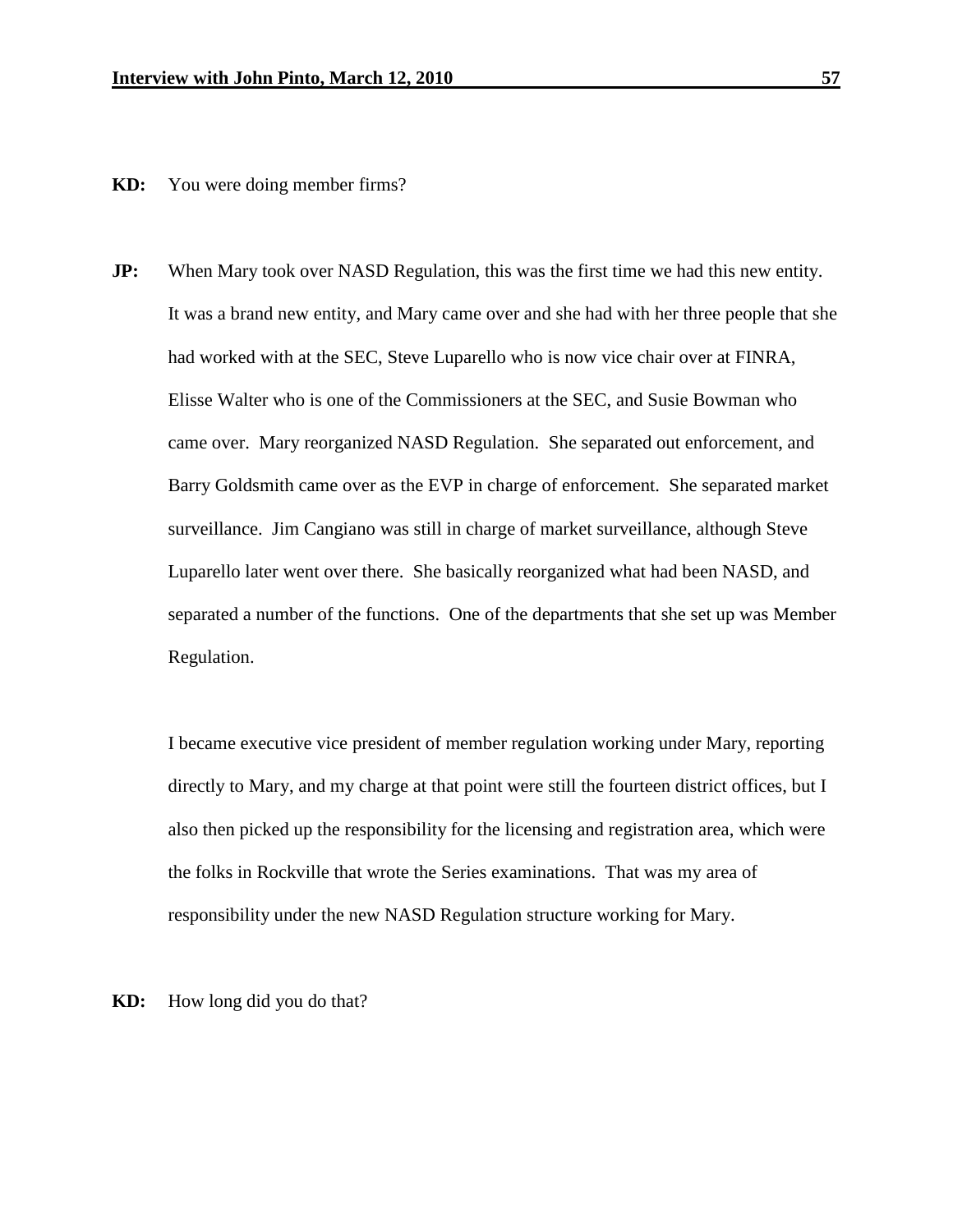- **JP:** I was in that position from 1996 through September 30<sup>th</sup> of 1997 when I retired at that point.
- **KD:** Great. You made it all the way through. Is there anything we haven't talked about that we missed?
- **JP:** I'd have to think of the history, but when I left, I began working in the consulting area with a number of different consulting firms, ultimately now with Renaissance Regulatory Services, which sort of is a successor to a number of the other consulting firms that I worked for. I started to work for a firm called Dover International that was actually started by two former examiners that had worked for me back in the old NASD days, and that was bought out by BISYS, and that was bought out by Citi, and then Citi rolled it out. Renaissance was started several years ago by two individuals, Louis Dempsey and Bart McDonald, both of whom I work with at BISYS and both of which had worked with the SEC in the Miami office of the SEC and the other two folks that I work with now at Renaissance Regulatory Services. That's where we do broker-dealer consulting on the compliance and regulatory side as well as on the investment advisor side.
- **KD:** So you're helping them deal with the SROs?
- **JP:** Everything that we did as a regulator, go in and do sales practice exams, go in and do supervisory procedures, we do now basically from a preventive compliance side. We'll go in and do some of the same things and say, "You really need to fix this, or your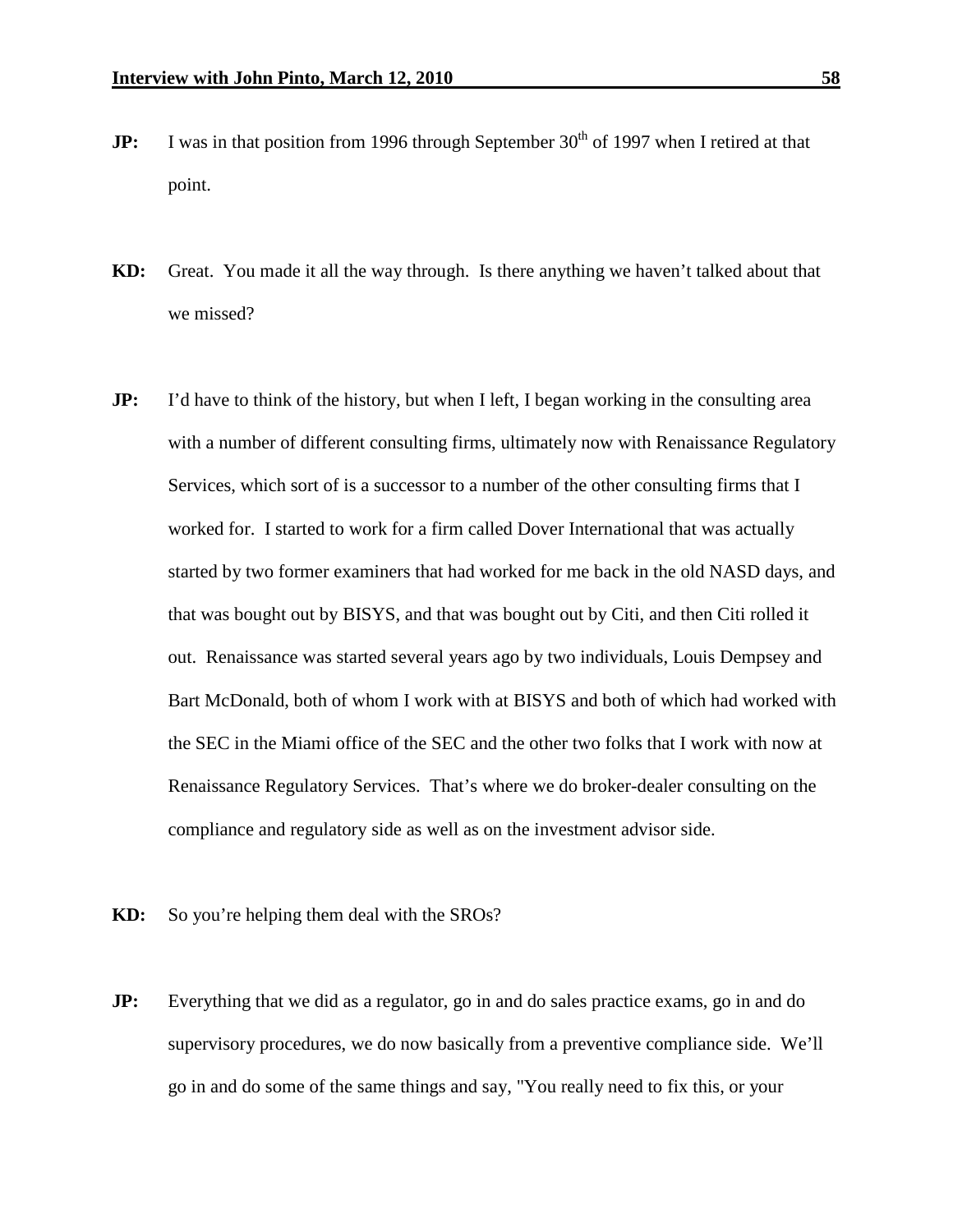procedures are deficient here and you've got to improve this." We'll give them a report. The only thing we don't do that's different is at the end, we don't take any kind of an action. We tell them, "Look, you guys got to fix this," and we do everything. We do BD startups, we do IA startups, we do independent consulting work. Regulators today, even back in those days when they have an enforcement action, part of the sanction will be that the firm has to hire an independent consultant to come in and review the areas that were found to be deficient and then write a report that gets provided. We've been named as the independent consultant in a number of FINRA and state matters.

We do expert witness work. Anything that relates to what NASD/FINRA on the brokerdealer side, and SEC on the advisor's side, from a regulatory and compliance perspective we do, including registrations and the like, basically from the point of view of preventive. Trying to work with firms to help them avoid problems or enhance ways they're doing things to try to do a better job from a regulatory and compliance perspective.

- **KD:** Makes a lot of sense, actually.
- **JP:** All of our folks, myself, Louis, Bart, all of our people at one time or another worked either for the NASD, for FINRA, a state or the SEC, but we all have regulatory background, which gives us an advantage to be able to go in. Since I was one, I can say this. Regulators think differently sometimes, so it's good kind of to know that when you're looking at something not only how the firm looks at it, but that's not the way the regulators are going to look at what you're doing. Here's what they're going to see, so